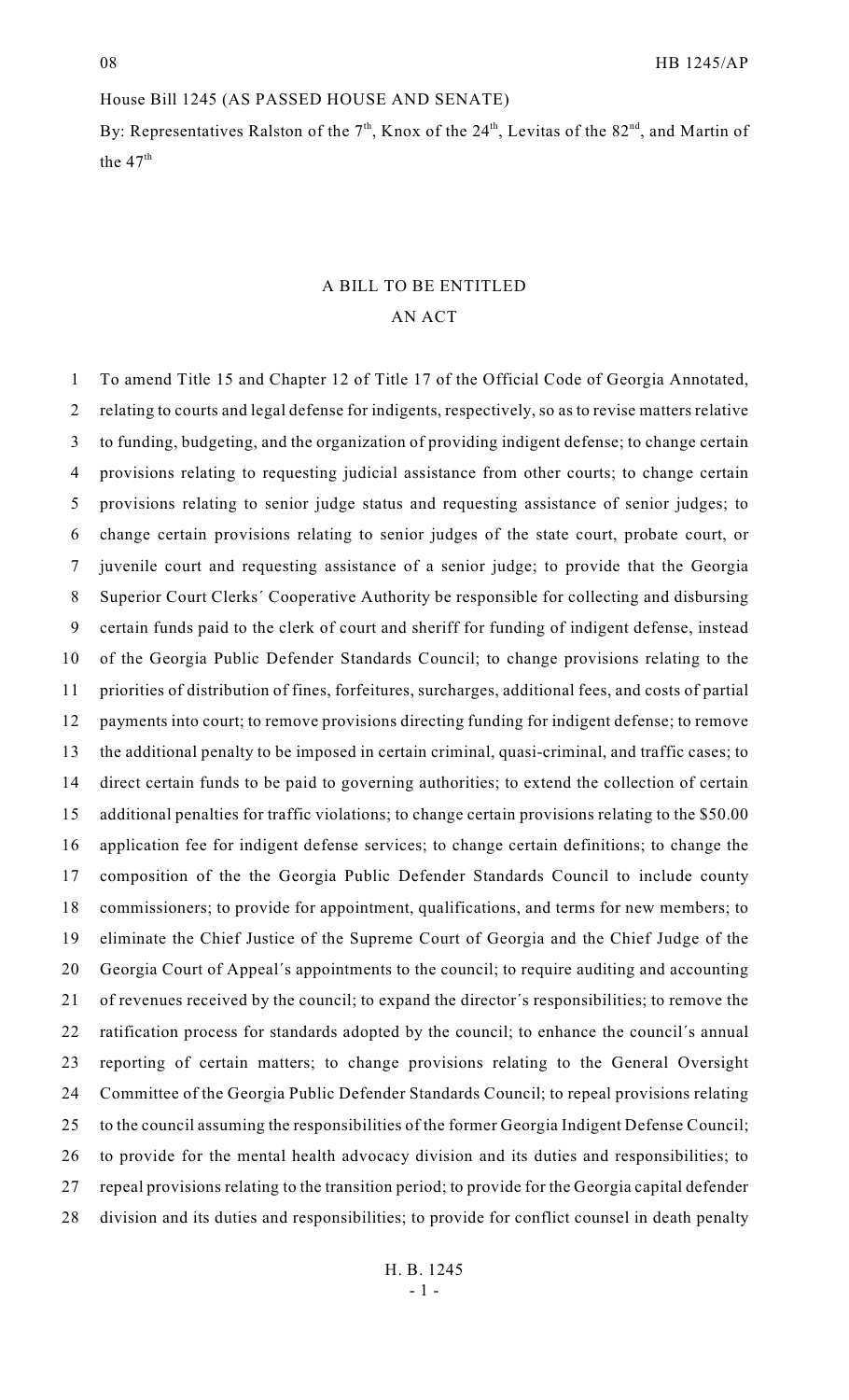cases and costs associated therewith; to change matters relating to the appointment of counsel in death penalty cases; to change matters relating to payment of attorney´s fees and expenses in capital cases in which the death penalty is sought; to change the name and composition of the circuit public defender selection panels; to provide for a chairperson and secretary for the panel and responsibilities; to provide for the removal of circuit public defenders not for cause; to change provisions regarding legal representation in cases where a circuit public defender office has a conflict of interest; to change provisions relating to the 72 hour rule; to change provisions relating to cost-of-living adjustments for and employment of circuit public defenders; to clarify that circuit public defenders may hire additional personnel only if authorized by local law or if approved by the county governing authority; to change provisions relating to certain prohibitions for assistant public defenders; to change provisions relating to the budget of the council; to correct cross-references; to provide for funding for alternative delivery systems; to remove legislative intent with regard to attorney´s fees collected being used to fund indigent defense; to repeal provisions relating to the office of mental health advocacy; to provide for verification of income by a governing authority; to repeal provisions relating to the Office of the Georgia Capital Defender; to provide for related matters; to provide for effective dates and applicability; to repeal conflicting laws; and for other purposes.

19 BE IT ENACTED BY THE GENERAL ASSEMBLY OF GEORGIA:

#### **SECTION 1.**

 Title 15 of the Official Code of Georgia Annotated, relating to courts, is amended by adding a new subsection to Code Section 15-1-9.1, relating to requesting judicial assistance from other courts, to read as follows:

 "(n) Notwithstanding the provisions of this Code section, a senior judge shall not be assigned, designated, or preside in any criminal case involving a capital offense for which 26 the death penalty may be imposed once the state has filed a notice of its intention to seek the death penalty; provided, however, that a senior judge may be assigned, designated, or preside in such a case if the judge had previously been assigned or designated and presided over such case while serving as an elected superior court judge prior to attaining senior judge status."

#### **SECTION 2.**

 Said title is further amended by adding a new subsection to Code Section 15-1-9.2, relating to senior judge status and requesting assistance of senior judges, to read as follows: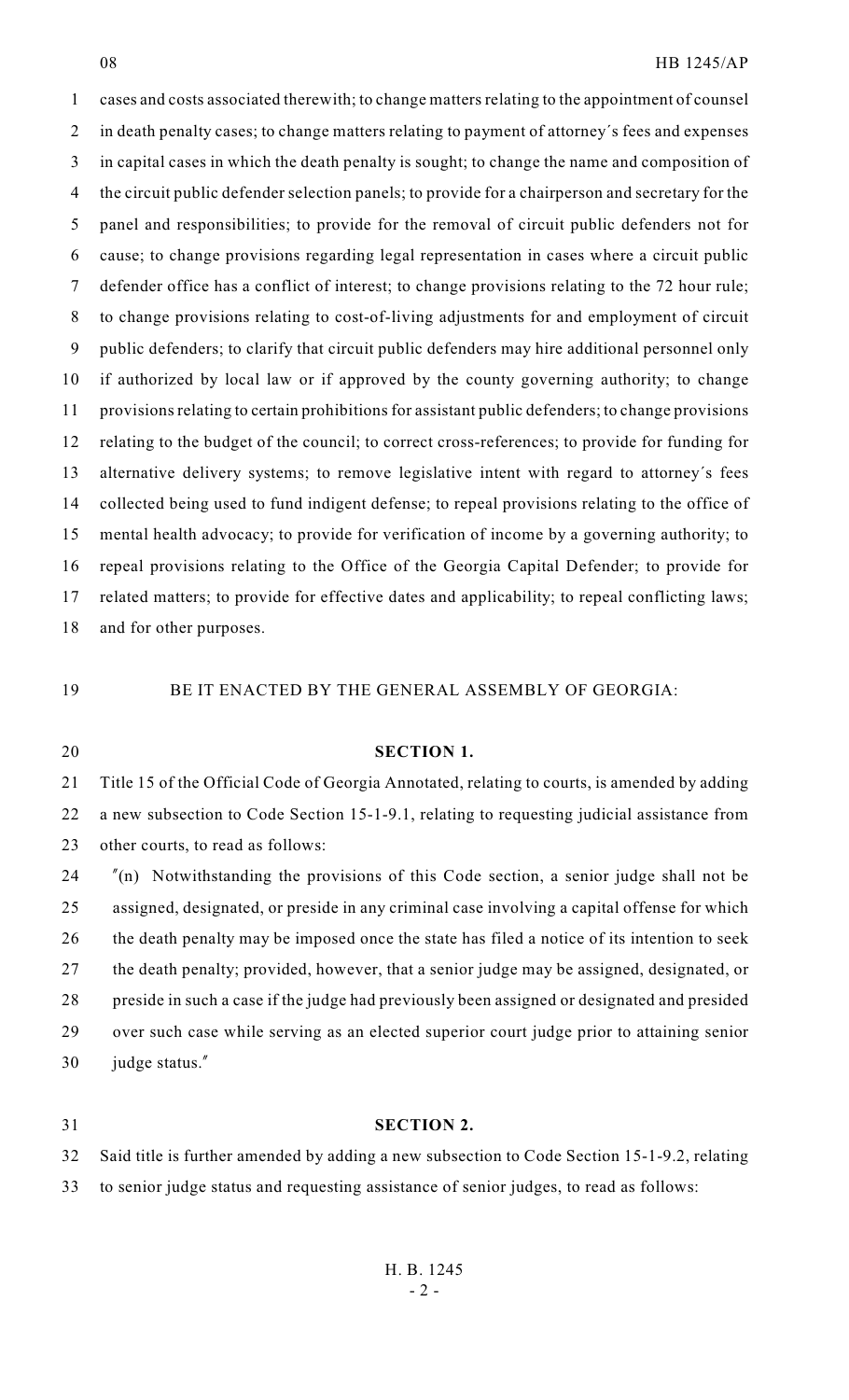"(e) Notwithstanding the provisions of this Code section, a senior judge shall not be assigned, designated, or preside in any criminal case involving a capital offense for which the death penalty may be imposed once the state has filed a notice of its intention to seek the death penalty; provided, however, that a senior judge may be assigned, designated, or preside in such a case if the judge had previously been assigned or designated and presided over such case while serving as an elected superior court judge prior to attaining senior judge status."

#### **SECTION 3.**

 Said title is further amended by adding a new subsection to Code Section 15-1-9.3, relating to senior judges of the state court, probate court, or juvenile court and requesting assistance of a senior judge, to read as follows:

 "(g) Notwithstanding the provisions of this Code section, a senior judge shall not be assigned, designated, or preside in any criminal case involving a capital offense for which the death penalty may be imposed once the state has filed a notice of its intention to seek the death penalty; provided, however, that a senior judge may be assigned, designated, or preside in such a case if the judge had previously been assigned or designated and presided over such case while serving as an elected superior court judge prior to attaining senior judge status."

#### **SECTION 4.**

 Said title is further amended by revising Code Section 15-6-76.1, relating to the election by clerks as to investing or depositing funds and the manner of depositing funds paid into the court registry, as follows:

"15-6-76.1.

 (a) In counties where the clerk of the superior court exercised discretion to invest funds pursuant to Code Section 15-6-75 or to deposit funds in one or more interest-bearing accounts pursuant to Code Section 15-6-76, and such funds were invested or on deposit on January 1, 1993, the clerk may continue to invest such funds pursuant to Code Section 15-6-75 or deposit such funds pursuant to Code Section 15-6-76 until July 1, 1994. In such counties, clerks who do not elect to continue investing or depositing funds pursuant to such Code sections, or who cease depositing or investing such funds pursuant to such Code sections, shall be subject to the provisions of subsections (c) through (g) of this Code section. In such counties, clerks shall provide a written notice to the Georgia Public Defender Standards Council within 30 days following July 1, 1993, stating that funds were invested or on deposit pursuant to Code Section 15-6-75 or 15-6-76 on January 1, 1993, 35 and stating whether they have elected to continue investing or depositing funds pursuant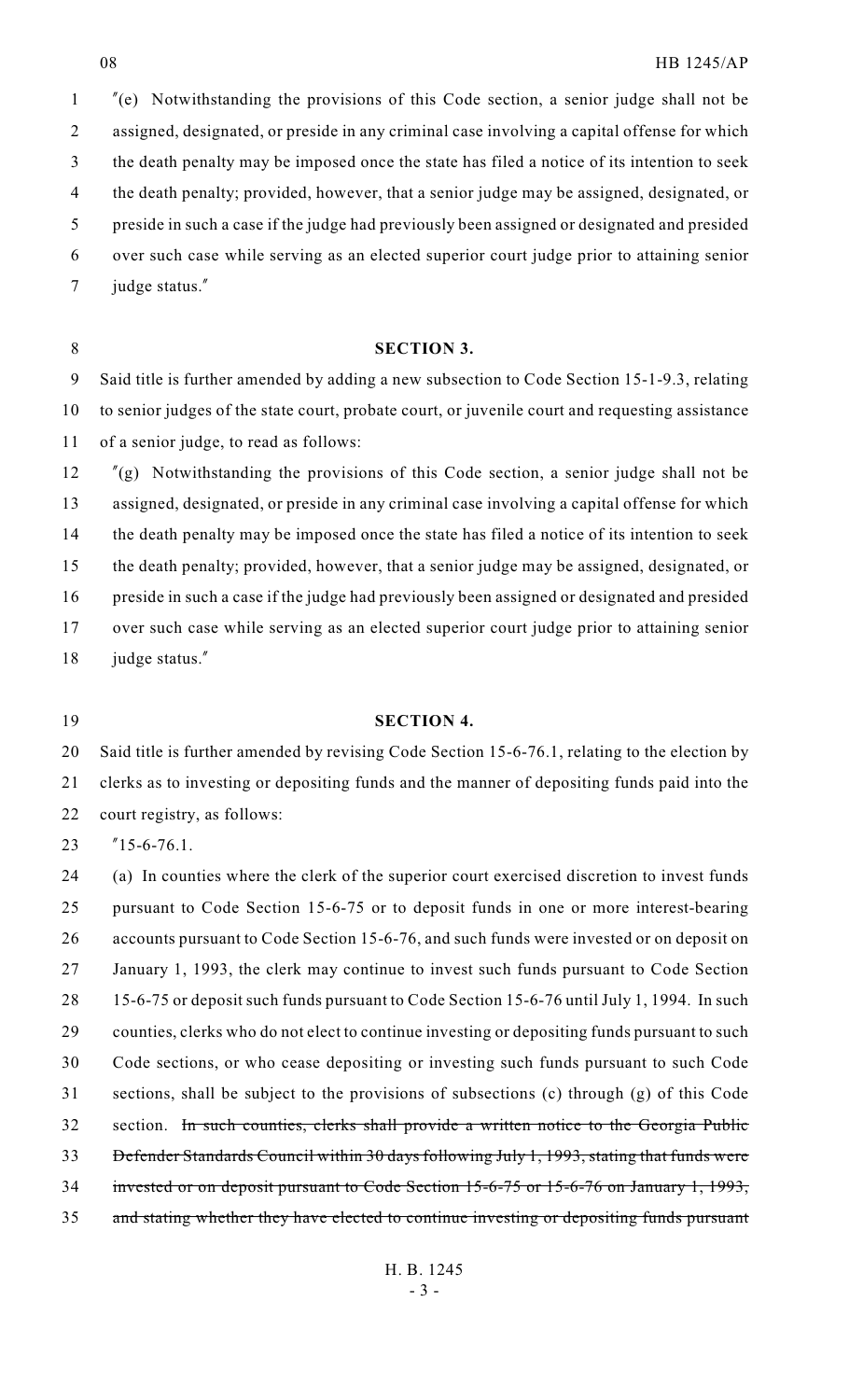1 to Code Sections 15-6-75 and 15-6-76 or to comply with the provisions of subsections (c)

2 through (g) of this Code section. In such counties, clerks may change their election by 3 written notice to the Georgia Public Defender Standards Council.

- 4 (b) In counties where no funds were invested or on deposit pursuant to Code Section 5 15-6-75 or 15-6-76 on January 1, 1993, clerks shall be subject to the provisions of 6 subsections (c) through (g) of this Code section, effective July 1, 1993.
- 7 (c) When funds are paid into the registry of the court, the clerk shall deposit such funds 8 in one or more interest-bearing trust accounts in investments authorized by Code Section 9 36-80-3 or by Chapter 83 of Title 36.
- 10 (d) When funds have been paid into the registry of the court pursuant to a court order 11 directing that such funds be deposited in an interest-bearing trust account for the benefit 12 of one or more of the parties, the interest received from such funds after service charges 13 or fees imposed by the bank or depository shall be paid to one or more of the parties as the 14 order of the court directs.
- 15 (e) When funds have been paid into the registry of the court and the order of the court 16 relating to such funds does not state that such funds shall be placed in an interest-bearing 17 trust account for the benefit of one or more of the parties, the clerk shall deposit such funds 18 in an interest-bearing trust account, and the financial institution in which such funds are 19 deposited shall remit, after service charges or fees are deducted, the interest generated by 20 said funds directly<del>, at least quarterly and within 30 days of receipt,</del> to the Georgia Superior 21 Court Clerks' Cooperative Authority by the last day of the month following the month in 22 which such funds were received for distribution to the Georgia Public Defender Standards 23 Council for distribution allotment to the circuit public defender offices. With each 24 remittance, the financial institution shall send a statement showing the name of the court, 25 the rate of interest applied, the average monthly balance in the account against which the 26 interest rate is applied, the service charges or fees of the bank or other depository, and the 27 net remittance. This subsection shall include, but not be limited to, cash supersedeas bonds 28 for criminal appeal, other supersedeas bonds, and bonds or funds paid into the court 29 registry in actions involving interpleader, condemnation, and requests for injunctive relief. 30 The Georgia Public Defender Standards Council shall allocate all interest received from 31 such funds deposited in interest-bearing trust accounts to the circuit public defender offices. 32 (f) The Georgia Superior Court Clerks' Cooperative Authority shall prescribe uniform 33 procedures and forms for the reporting and remittance of all funds reported to or remitted 34 by the Georgia Superior Court Clerks' Cooperative Authority. 35 (g) Any interest earned on funds subject to this Code section or Code Section 15-7-49,
- 36 15-9-18, or 15-10-240 while in the custody of the the Georgia Superior Court Clerks´
- 37 Cooperative Authority shall be remitted to the Georgia Public Defender Standards Council.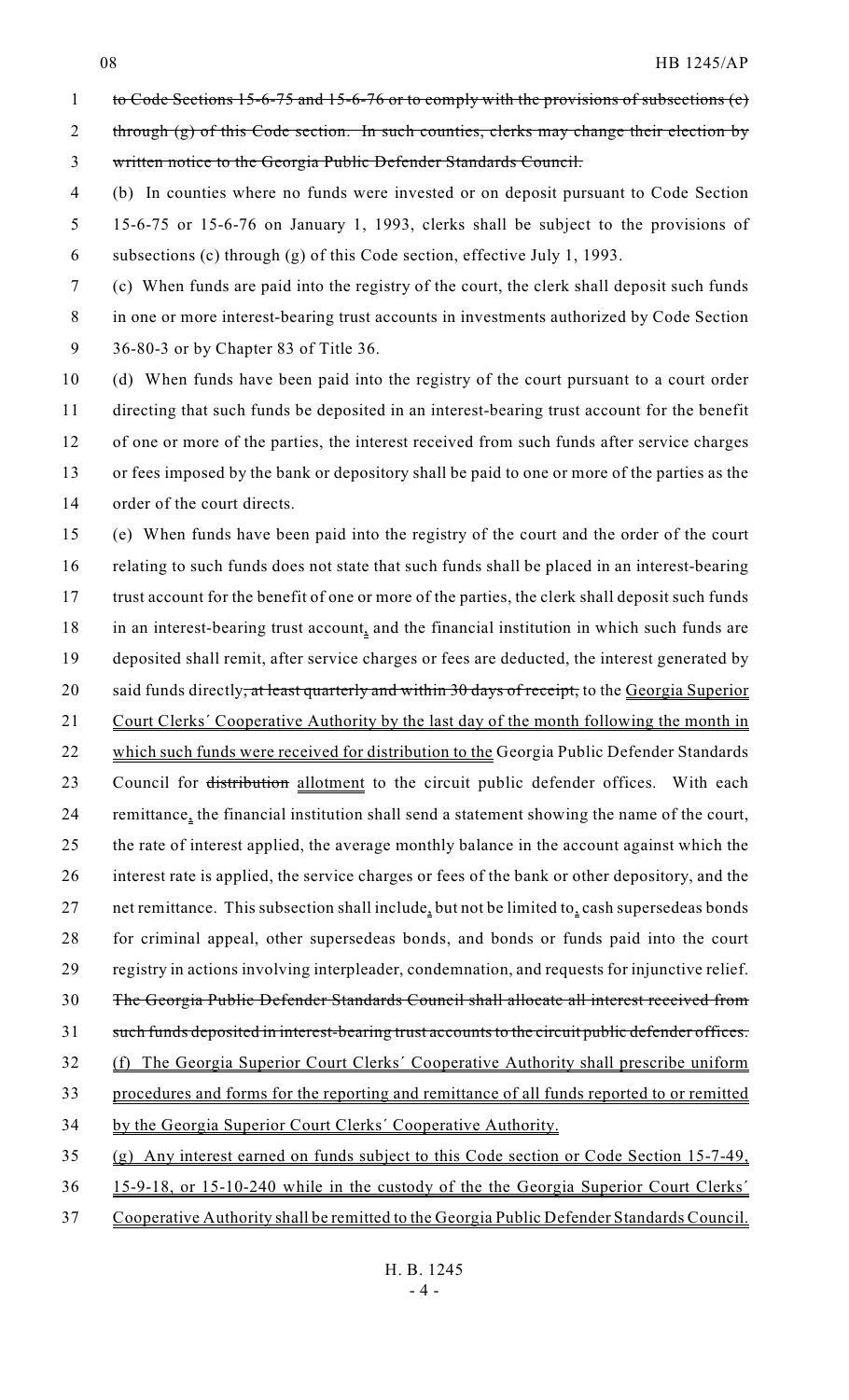|  | $(f)(h)$ In its discretion, the court may at any time amend its order to require that the funds |  |  |  |  |  |  |  |
|--|-------------------------------------------------------------------------------------------------|--|--|--|--|--|--|--|
|  |                                                                                                 |  |  |  |  |  |  |  |

- be deposited into an interest-bearing account for the benefit of one or more of the parties
- to the action, and the clerk shall comply with such amended order.
- $\frac{1}{(g)(i)}$  In counties where the service charges or fees of the bank or depository would exceed
- the interest received from funds subject to this Code section, the clerk shall be exempt from
- 6 subsections (a) through  $(f)$  (h) of this Code section. In such counties, the clerk shall send
- 7 a written notice to the Georgia Public Defender Standards Council Superior Court Clerks'

8 Cooperative Authority."

| 9  | <b>SECTION 5.</b>                                                                              |
|----|------------------------------------------------------------------------------------------------|
| 10 | Said title is further amended by revising Code Section 15-6-95, relating to the priorities of  |
| 11 | distribution of fines, forfeitures, surcharges, additional fees, and costs of partial payments |
| 12 | into court, as follows:                                                                        |
| 13 | $"15-6-95.$                                                                                    |
| 14 | Notwithstanding any law to the contrary, a clerk of any superior court of this state who       |
| 15 | receives partial payments, as ordered by the court, of criminal fines, forfeitures, or costs   |
| 16 | shall distribute said sums in the order of priority set forth below:                           |
| 17 | (1) The amount provided for in Chapter 17 of Title 47 for the Peace Officers' Annuity          |
| 18 | and Benefit Fund;                                                                              |
| 19 | (2) The amount provided for in Chapter 14 of Title 47 for the Superior Court Clerks'           |
| 20 | Retirement Fund of Georgia;                                                                    |
| 21 | (3) The amount provided for in Chapter 16 of Title 47 for the Sheriffs' Retirement Fund        |
| 22 | of Georgia;                                                                                    |
| 23 | (4) The amounts provided under subparagraphs $(a)(1)(A)$ and $(a)(2)(A)$ of Code Section       |
| 24 | $15 - 21 - 73$ ;                                                                               |
| 25 | (5) The amounts provided for under subparagraphs $(a)(1)(B)$ and $(a)(2)(B)$ of Code           |
| 26 | Section 15-21-73;                                                                              |
| 27 | (6) The amount as may be provided in Chapter 15 of Title 36 for county law libraries;          |
| 28 | The surcharge provided for in Chapter 21 of this title for jail construction and<br>(7)        |
| 29 | staffing;                                                                                      |
| 30 | (8) The surcharge provided for in cases of driving under the influence for purposes of         |
| 31 | state crime victim compensation under Code Section 15-21-112;                                  |
| 32 | (9) The application fee provided for in subsection (c) of Code Section $15-21A-6$ ;            |
| 33 | (10) The balance of the fine shall be paid to the county; and                                  |
| 34 | $(\pm 0)(11)$ After the final partial or installment payment, the surcharge provided for in    |
| 35 | Code Sections 15-21-100 and 15-21-101 for the Drug Abuse Treatment and Education               |
| 36 | Fund."                                                                                         |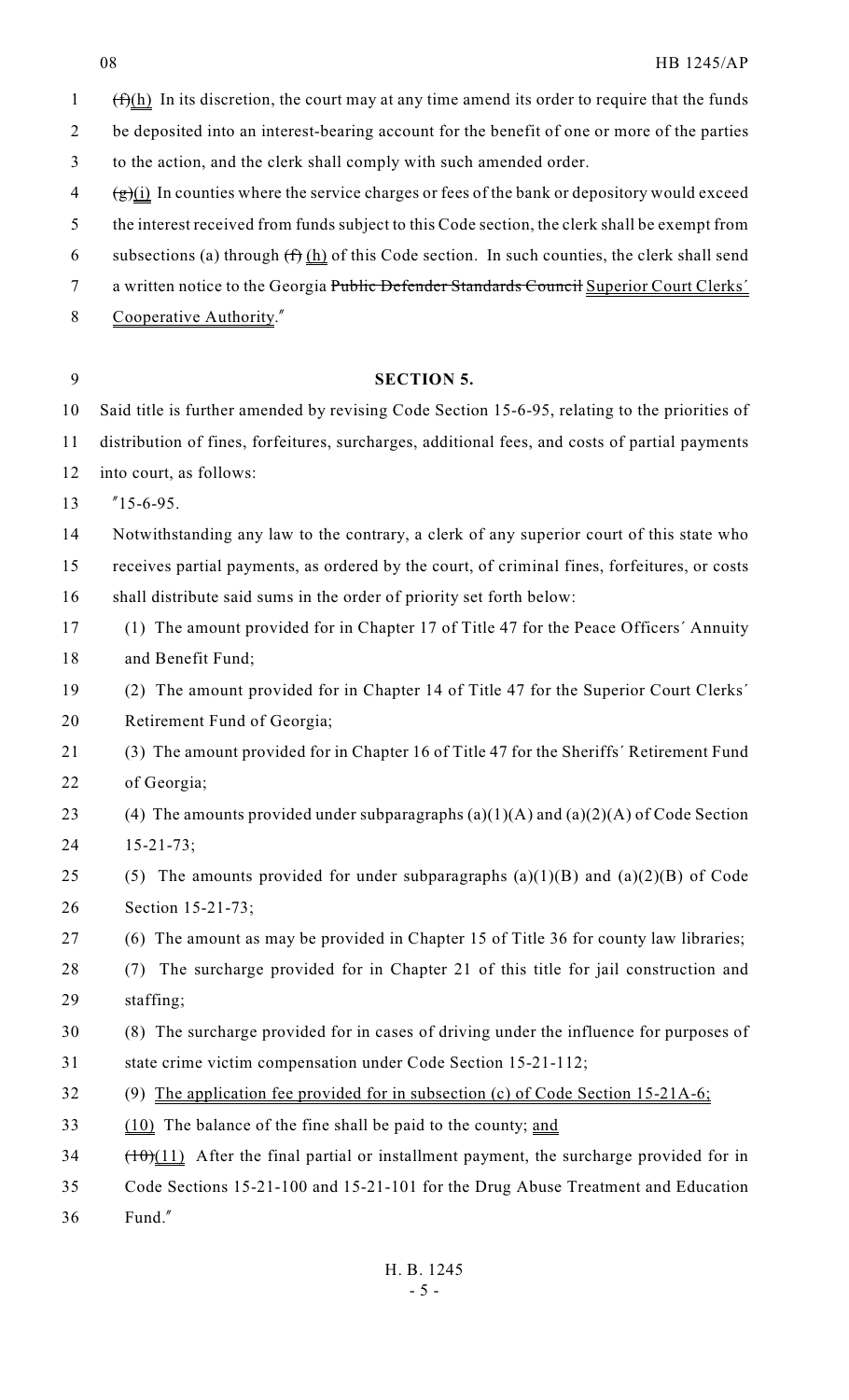### 1 **SECTION 6.**

 Said title is further amended by revising Code Section 15-7-49, relating to remittance of interest from interest-bearing trust accounts to the Georgia Public Defender Standards Council, as follows: "15-7-49. When funds are paid into the court registry, the clerk shall deposit such funds in interest-bearing trust accounts, and the interest from those funds shall be remitted to the 8 Georgia Public Defender Standards Council Superior Court Clerks' Cooperative Authority 9 in accordance with the provisions of subsections (c) through  $(g)$  (i) of Code Section 10 15-6-76.1<del>. The</del> for distribution to the Georgia Public Defender Standards Council shall allocate all interest received from such funds in accordance with subsection (e) of Code 12 Section 15-6-76.1." **SECTION 7.** Said title is further amended by revising Code Section 15-9-18, relating to remittance of interest from cash bonds to the Georgia Public Defender Standards Council, as follows:

16 "15-9-18.

17 Whenever the sheriff transfers cash bonds to the clerk of the court, pursuant to Code 18 Section 15-16-27, the clerk shall deposit such funds into interest-bearing trust accounts, 19 and the interest from those funds shall be remitted to the Georgia Public Defender 20 Standards Council Superior Court Clerks' Cooperative Authority in accordance with the 21 provisions of subsections (c) through  $\frac{g}{g}$  (i) of Code Section 15-6-76.1. The for distribution 22 to the Georgia Public Defender Standards Council shall allocate all interest received from

23 such funds in accordance with subsection (e) of Code Section 15-6-76.1.

#### 24 **SECTION 8.**

25 Said title is further amended by revising Code Section 15-10-240, relating to remittance of 26 interest from funds to the Georgia Public Defender Standards Council, as follows: 27 "15-10-240.

28 When funds are paid into the court registry, the clerk shall deposit such funds in 29 interest-bearing trust accounts, and the interest from those funds shall be remitted to the 30 Georgia Public Defender Standards Council Superior Court Clerks' Cooperative Authority 31 in accordance with the provisions of subsections (c) through  $(g)$   $(i)$  of Code Section 32 15-6-76.1<del>. The</del> for distribution to the Georgia Public Defender Standards Council shall 33 allocate all interest received from such funds in accordance with subsection (e) of Code 34 Section 15-6-76.1."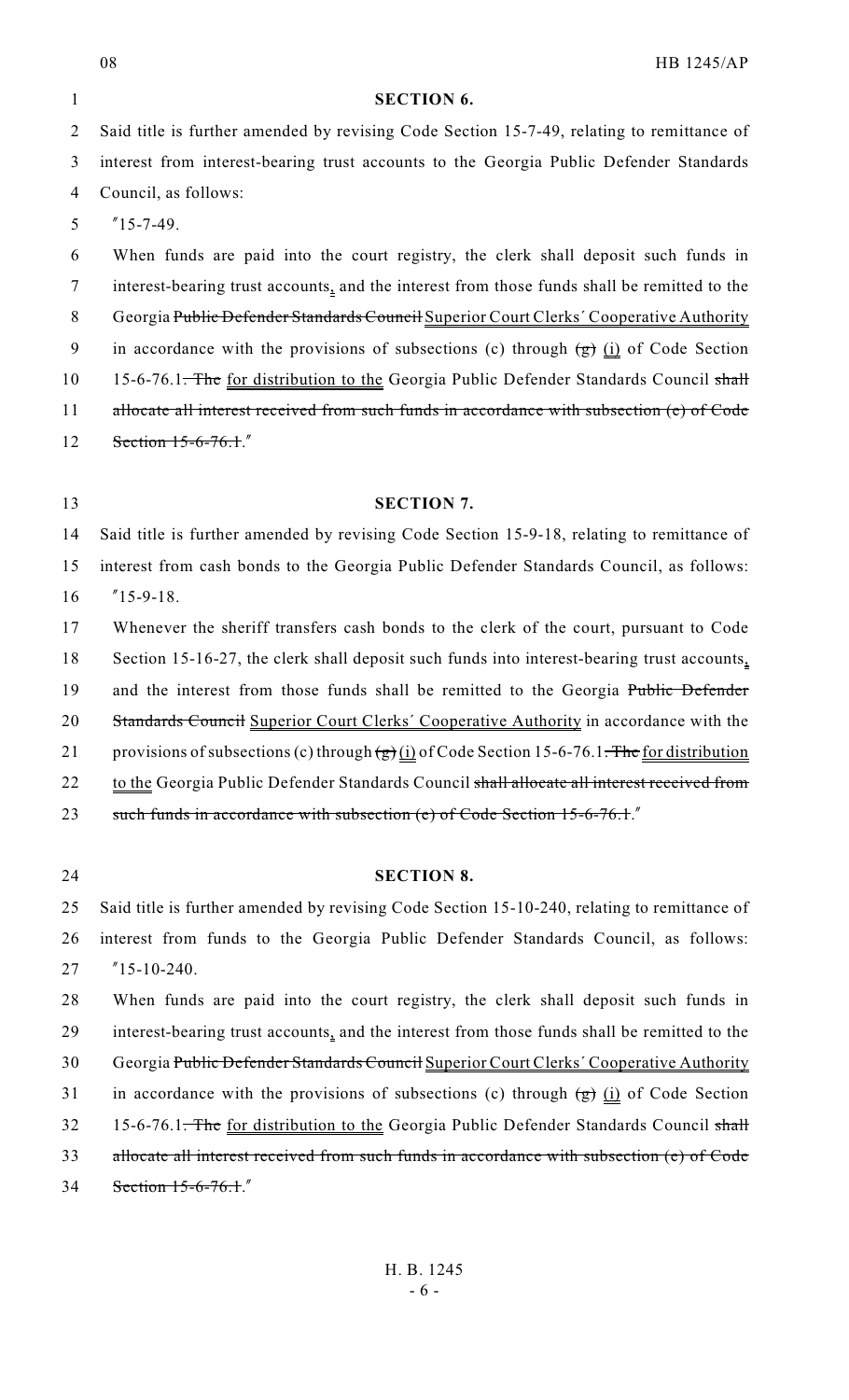|                          | 08<br>HB 1245/AP                                                                                |
|--------------------------|-------------------------------------------------------------------------------------------------|
| $\mathbf{1}$             | <b>SECTION 9.</b>                                                                               |
| $\overline{2}$           | Said title is further amended by revising Code Section 15-16-27, relating to deposit by sheriff |
| $\mathfrak{Z}$           | of cash bonds and reserves of professional bondspersons in interest-bearing accounts and        |
| $\overline{\mathcal{A}}$ | disposition of interest, as follows:                                                            |
| 5                        | $"15-16-27.$                                                                                    |
| 6                        | (a) Unless transferred to the appropriate clerk of court, the sheriff shall deposit cash bonds  |
| $\tau$                   | held by the sheriff in one or more interest-bearing trust accounts in investments authorized    |
| $8\,$                    | by Code Section 36-80-3 or by Chapter 83 of Title 36.                                           |
| 9                        | (b) The financial institution in which the funds are deposited shall remit, after service       |
| 10                       | charges or fees are deducted, the interest generated by such funds directly, at least quarterly |
| 11                       | and within 30 days of receipt, to the Georgia Public Defender Standards Council Superior        |
| 12                       | Court Clerks' Cooperative Authority in accordance with the provisions of subsections (c)        |
| 13                       | $through (i) of Code Section 15-6-76.1$ for distribution to the circuit public defender offices |
| 14                       | Georgia Public Defender Standards Council. With each remittance, the financial institution      |
| 15                       | shall send a statement showing the name of the county, deposits and withdrawals from the        |
| 16                       | account or accounts, interest paid, service charges or fees of the bank or other depository,    |
| 17                       | and the net remittance. The Georgia Public Defender Standards Council shall allocate all        |
| 18                       | interest received from such funds deposited in interest-bearing trust accounts to the circuit   |
| 19                       | public defender offices.                                                                        |
| 20                       | (c) In counties where the service charges or fees of the bank or depository would exceed        |
| 21                       | the interest received from funds subject to this Code section, the sheriff shall be exempt      |
| 22                       | from subsections (a) and (b) of this Code section. In such counties, the sheriff shall send     |
| 23                       | a written notice to the Georgia Public Defender Standards Council Superior Court Clerks'        |
| 24                       | Cooperative Authority."                                                                         |
|                          |                                                                                                 |
| 25                       | <b>SECTION 10.</b>                                                                              |
| 26                       | Said title is further amended by revising Code Section 15-21-73, relating to the penalties to   |
| 27                       | be imposed in certain criminal, quasi-criminal, and traffic cases and upon violation of bond,   |
| 28                       | as follows:                                                                                     |
| 29                       | $"15-21-73.$                                                                                    |
| 30                       | $(a)(1)$ In every case in which any state court, probate court, juvenile court, police,         |
| 31                       | recorder's, or mayor's court, municipal court, magistrate court, or superior court in this      |
| 32                       | state shall impose a fine, which shall be construed to include costs, for any criminal or       |

- quasi-criminal offense against a criminal or traffic law, including civil traffic violations and violations of local criminal ordinances, of this state or political subdivision thereof, there
- shall be imposed as an additional penalty a sum equal to:
- (A) The lesser of \$50.00 or 10 percent of the original fine; plus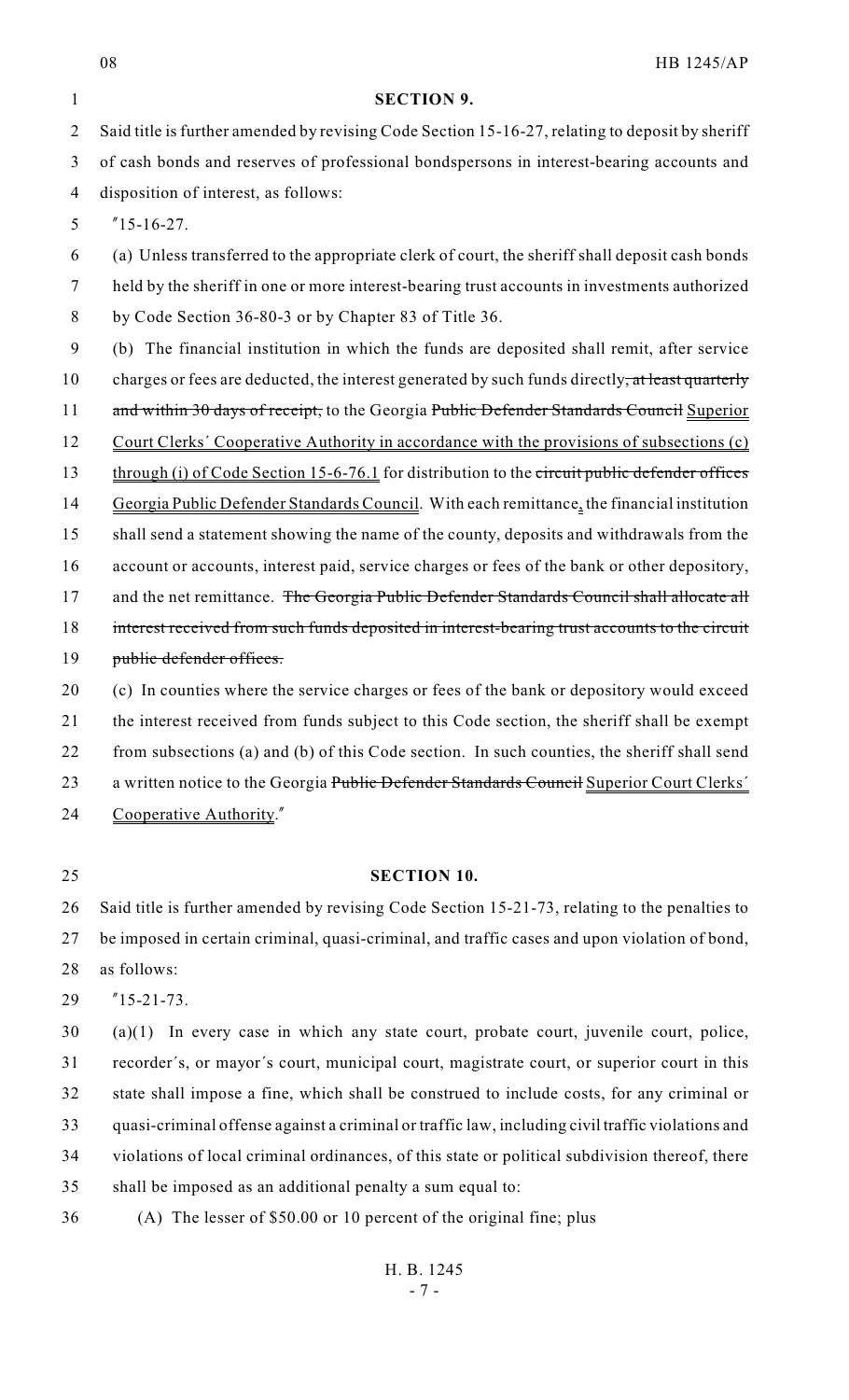(B) An additional 10 percent of the original fine.

 (2) At the time of posting bail or bond in any case involving a violation of a criminal or traffic law of this state or political subdivision thereof, an additional sum equal to:

4 (A) The lesser of  $$50.00 \text{ }\frac{$100.00}{10}$  or 10 percent of the original amount of bail or bond; plus

6 (B) The lesser of an additional  $$50.00 \text{ }\Omega$  or 10 percent of the original amount of bail or bond

 shall be posted. In every case in which any state court, probate court, municipal court, magistrate court, recorder´s court, mayor´s court, or superior courtshall order the forfeiture of bail or bond, the additional amounts provided for in this paragraph shall be paid over as provided in Code Section 15-21-74.

(b) Such sums shall be in addition to that amount required by Code Section 47-17-60 to

be paid into the Peace Officers´ Annuity and Benefit Fund or Code Section 47-11-51

 concerning the Judges of the Probate Courts Retirement Fund of Georgia and any other amounts provided for by law."

#### **SECTION 11.**

 Said title is further amended by revising Code Section 15-21-74, relating to assessment and collection of penalties, transfer of payments to the Georgia Superior Court Clerks´ Cooperative Authority, and quarterly accounting, as follows:

"15-21-74.

21 The sums provided for in under paragraph (1) of subsection (a) of Code Section 15-21-73 shall be assessed and collected by the court officer charged with the duty of collecting 23 moneys arising from fines and forfeited bonds and shall be paid over to the Georgia Superior Court Clerks´ Cooperative Authority by the last day of the month there following, 25 to be deposited by the authority into the general treasury. The sums provided for under 26 paragraph (2) of subsection (a) of Code Section 15-21-73 shall be assessed and collected 27 by the court officer charged with the duty of collecting moneys arising from forfeited 28 bonds and shall be paid over to the Georgia Superior Court Clerks' Cooperative Authority 29 by the last day of the month there following for remittance to the Office of Treasury and Fiscal Services; provided, however, that if the local governing authority has an approved 31 procedure to verify the applicant's income as set forth in Code Section 17-12-80, the court officer shall remit 50 percent of such funds to the Georgia Superior Court Clerks´ Cooperative Authority, and the remaining 50 percent shall be remitted to the local governing authority and reported to the Georgia Superior Court Clerks´ Cooperative 35 Authority. The authority shall, on a quarterly basis, make a report and accounting of all funds collected and disbursed pursuant to this article and shall submit such report and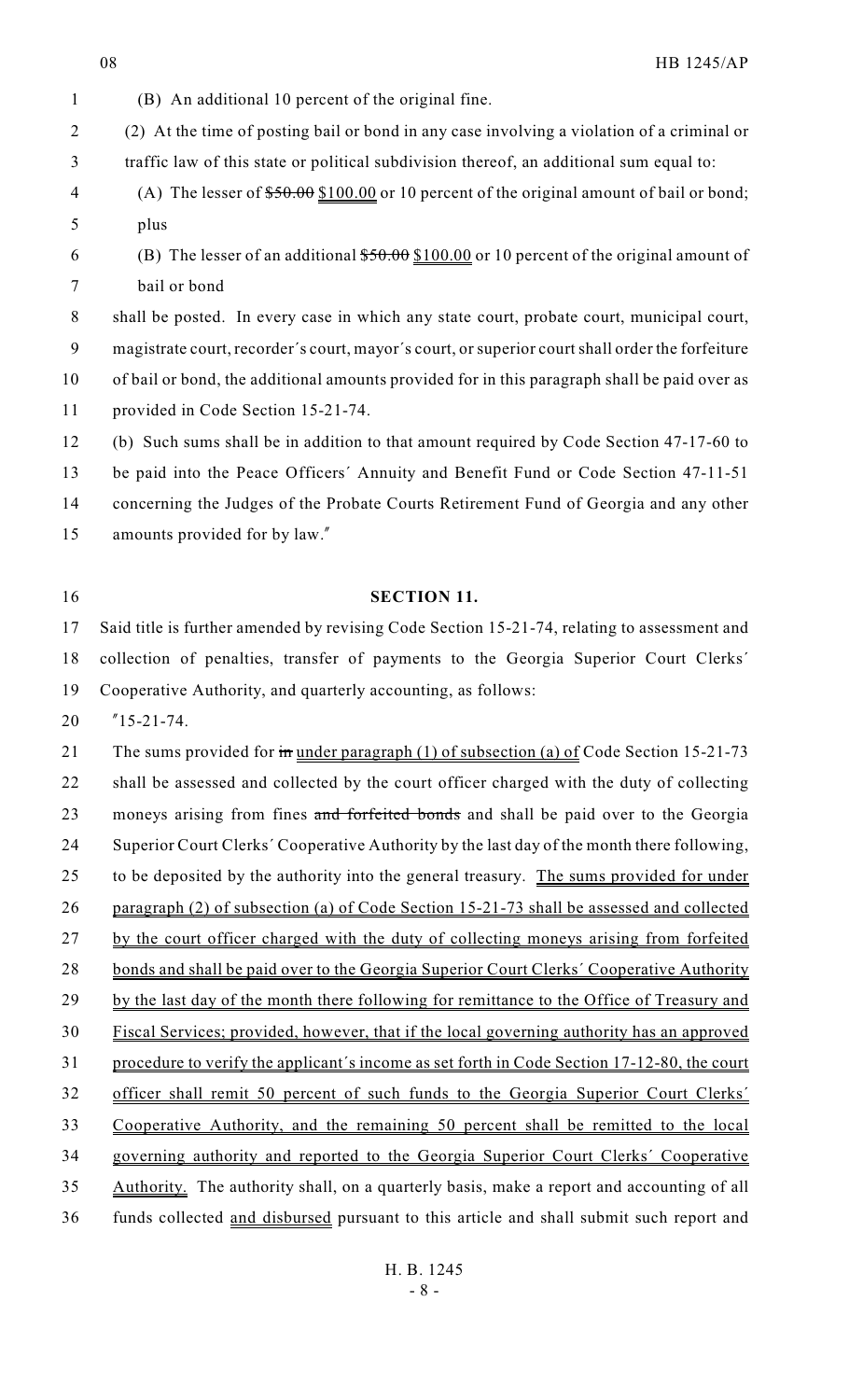1 accounting to the Office of Planning and Budget, the House Budget Office, and the Senate

2 Budget Office no later than 60 days after the last day of the preceding quarter.

3 **SECTION 12.**

# 4 Said title is further amended by revising Code Section 15-21-77, relating to collections to be 5 appropriated for law enforcement or prosecutorial officers´ training and funding for indigent 6 defense, as follows:

7 "15-21-77.

8 (a) An amount equal to the net proceeds derived under subparagraphs (a)(1)(A) and (a)(2)(A) of Code Section 15-21-73 in the immediately preceding year shall be appropriated to fund law enforcement or prosecutorial officers´ training, or both, and activities incident thereto, including, but not limited to, payment or repayment to the state treasury for capital outlay, general obligation bond debt service, administrative expenses, and any other expense or fund application which the General Assembly may deem 14 appropriate. This subsection Code section shall not preclude the appropriation of a greater amount for this purpose.

16 (b) It is the intent of the General Assembly that all funds derived under subparagraphs

17 (a)(1)(B) and (a)(2)(B) of Code Section 15-21-73 shall be made available through the 18 general appropriations process and may be appropriated for purposes of funding indigent 19 defense.

20 (c) Where the Georgia Public Defender Standards Council has approved an alternative

21 delivery system as set forth in Code Section 17-12-36, the council shall pay from funds

22 available to the council an amount of funds equal to the amount that would have been

23 allocated to the circuit for the minimum salary of the circuit public defender, the assistant

24 circuit public defenders, the investigator, and the administrative staff, exclusive of benefits,

25 if the circuit was not operating an alternative delivery system."

31 **SECTION 14.**

### 26 **SECTION 13.**

# 27 Said title is further amended by revising subsection (c) of Code Section 15-21-179, relating 28 to additional penalties for violation of traffic laws or ordinances, as follows:

29  $\%$  (c) This Code section shall be repealed in its entirety on June 30,  $2008$  2013, unless 30 extended by an Act of the General Assembly."

32 Said title is further amended by revising Code Section 15-21A-6, relating to additional filing

33 fees, application for free legal services, and remittance of funds, as follows: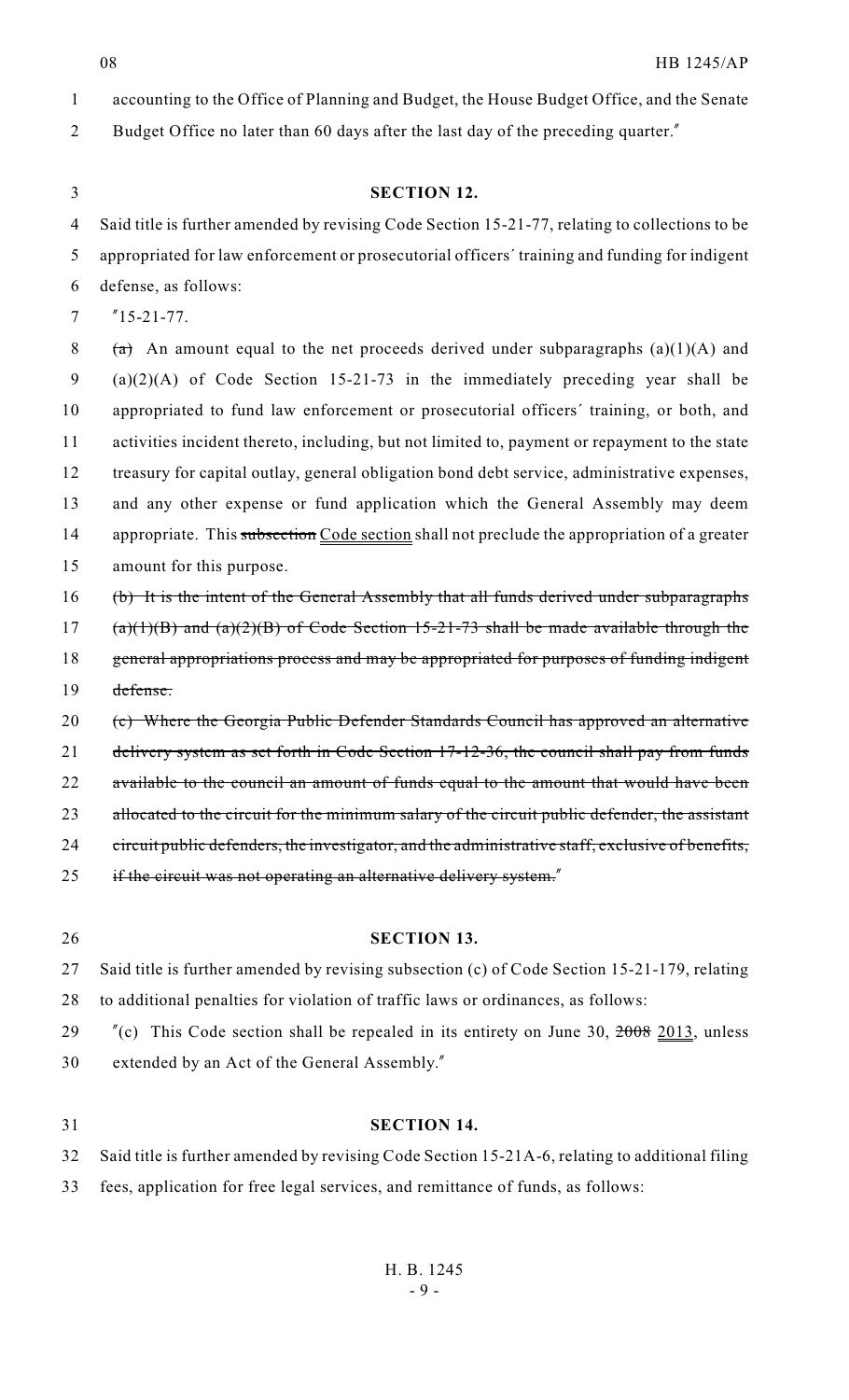$"15-21A-6.$ 

 (a) In addition to all other legal costs, there shall be charged to the filing party and collected by the clerk an additional filing fee of \$15.00 in each civil action or case filed in 4 the superior, state, recorder's, mayor's, and magistrate courts except that municipalities, counties, and political subdivisions shall be exempt from such fee. Without limiting the generality of the foregoing, such fee shall apply to all adoptions, certiorari, trade name registrations, applications for change of name, and all other proceedings of a civil nature. Any matter which is docketed upon the official dockets of the enumerated courts and to which a number is assigned shall be subject to such fee, whether such matter is contested or not.

(b)(1) As used in this subsection, the term 'civil action' means:

 (A) With regard to decedents´ estates, the following proceedings: petition for letters of administration; petition to probate a will in solemn form; petition for an order declaring no administration necessary; petition to probate a will in solemn form and for letters of administration with will annexed; and petition for year´s support;

 (B) With regard to a minor guardianship matter as set forth in paragraph (1) of 17 subsection (f) of Code Section 15-9-60, the proceeding by which the jurisdiction of the probate court is first invoked;

 (C) With regard to an adult guardianship matter as set forth in paragraph (1) of subsection (g) of Code Section 15-9-60, the proceeding by which the jurisdiction of the probate court is first invoked; and

(D) An application for writ of habeas corpus.

 (2) In addition to all other legal costs, there shall be charged to the filing party and collected by the clerk an additional fee of \$15.00 in each civil action filed in the probate court. For the purposes of the imposition of the civil filing fee required by this 26 subsection, the probate court shall collect the civil filing fee on each proceeding listed in subparagraph (A) of paragraph (1) of this subsection involving a decedent but once only in a guardianship matter involving the same ward or an application for writ of habeas corpus involving the same applicant.

 (c) Any person who applies for or receives legal defense services under Chapter 12 of Title 31 17 shall pay the entity providing the such services a single fee of \$50.00 for the application for, receipt of, or application for and receipt of such services. The application fee  $\frac{m}{xy}$ 33 shall not be imposed if the payment of the fee is waived by the court. The court shall waive the fee if it finds that the applicant is unable to pay the fee or that measurable hardship will result if the fee is charged. If the application fee required by this subsection 36 has not been paid or waived at prior to the time the defendant is sentenced, the court shall impose such fee as a condition of probation.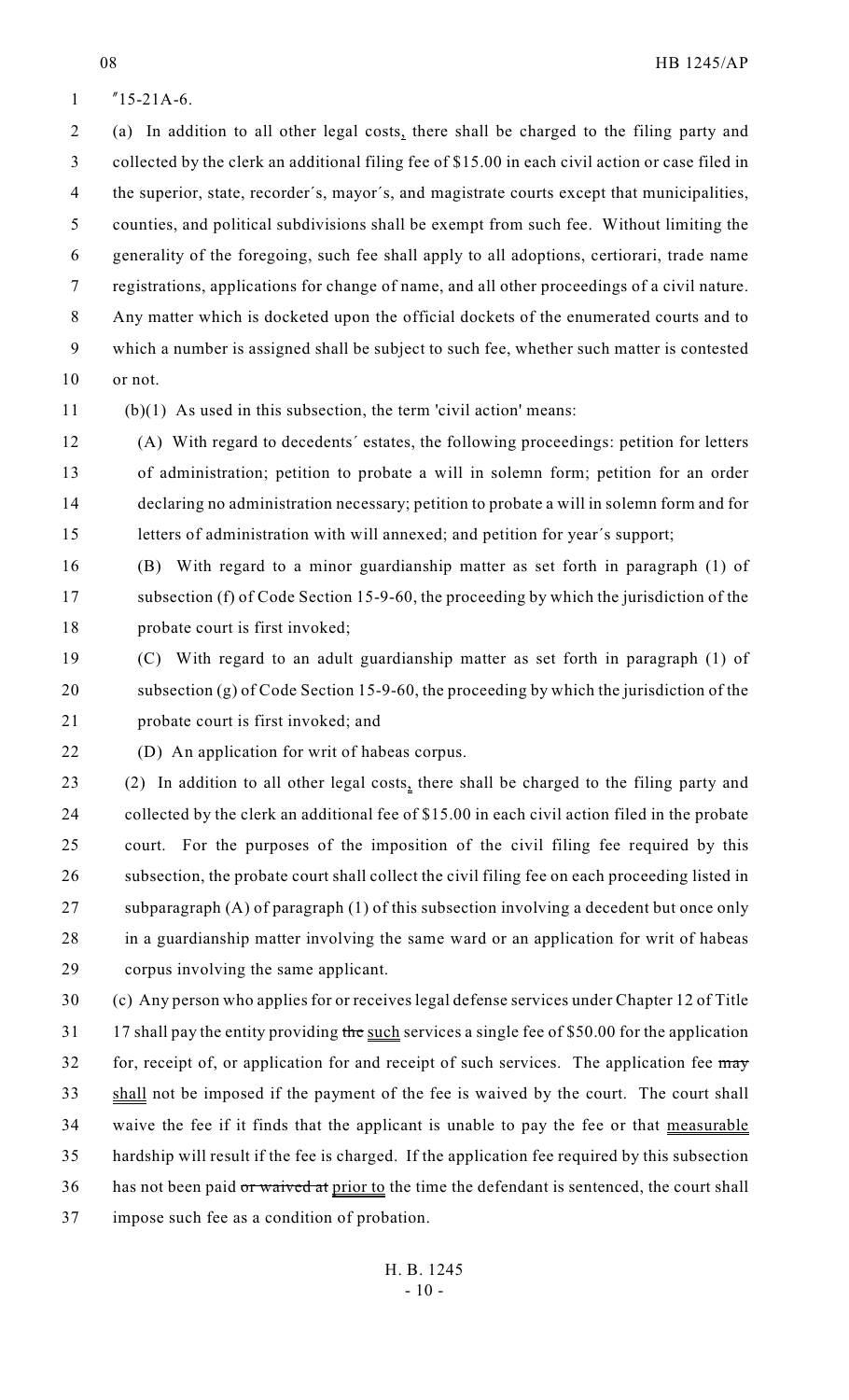1 (d) Each clerk of court, each indigent defense program, or any other officer or agent of any 2 court receiving any funds subject to this Code section shall collect the additional fees 3 provided in this Code section and, if the governing authority has a procedure to verify the 4 applicant's income as set forth in Code Section 17-12-80, shall pay such moneys over to 5 the authority entity providing legal defense services under Chapter 12 of Title 17 by the last 6 day of the month after the month of collection, to be deposited by and such funds shall not 7 be subject to payment to the authority into the general fund of the state treasury. If the 8 governing authority does not have such verification procedure, the moneys shall be paid 9 over to the authority by the last day of the month after the month of collection, to be 10 deposited by the authority into the general fund of the state treasury. 11 (e) It is the intent of the General Assembly that all funds derived under this Code section

12 shall be made available through the general appropriations process and may be 13 appropriated for purposes of funding indigent defense.

14 (f) A public entity other than an entity providing legal defense services under Chapter 12 15 of Title 17 may charge, in addition to any other fee or surcharge authorized by law, a 16 \$50.00 application fee unless such fee is waived by the court for inability to pay or 17 measurable hardship. If the application fee required by this subsection has not been paid 18 or waived at prior to the time the defendant is sentenced, the court shall impose such fee 19 as a condition of probation. Any such fee shall be retained by the entity providing the such 20 services or used as otherwise provided by law and shall not be subject to payment to the 21 authority or deposit into the state treasury.

 $22 \frac{g(t)}{g(t)}$  For the purposes of this Code section, a county or municipality that provides 23 indigent defense services or that contracts with a circuit public defender office for the 24 provision of indigent defense services in courts other than the superior and juvenile court 25 is shall be deemed to be the entity providing the legal defense services and is shall be 26 entitled to impose and collect the application fee authorized by subsection  $(f)$  (e) of this 27 Code section."

#### 28 **SECTION 15.**

29 Chapter 12 of Title 17 of the Official Code of Georgia Annotated, relating to legal defense 30 for indigents, is amended by revising Code Section 17-12-2, relating to definitions, as 31 follows:

32 "17-12-2.

33 As used in this chapter, the term:

34 (1) 'Assistant public defender' means an attorney who is employed by any circuit public

35 defender or conflict defender office.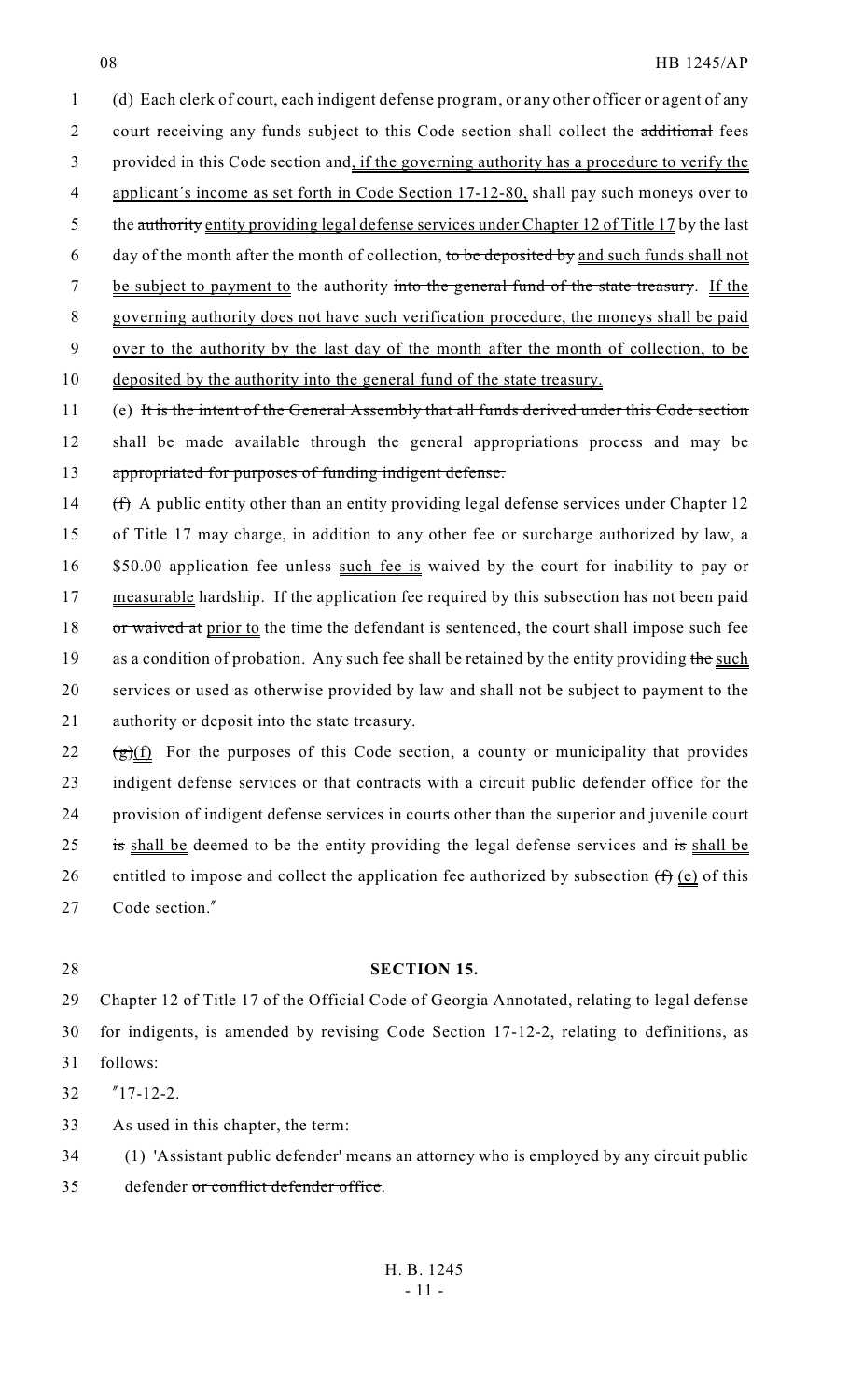| $\mathbf{1}$   | 'Circuit public defender' means the head of a public defender office providing<br>(2)                       |
|----------------|-------------------------------------------------------------------------------------------------------------|
| $\overline{2}$ | indigent defense representation within any given judicial circuit of this state.                            |
| 3              | (3) 'Circuit public defender office' means the office of any of the several circuit public                  |
| $\overline{4}$ | defenders.                                                                                                  |
| 5              | (4) 'Council' means the Georgia Public Defender Standards Council.                                          |
| 6              | (5) 'Director' means the director of the Georgia Public Defender Standards Council.                         |
| 7              | $\frac{5(6)}{2}$ 'Indigent person' or 'indigent defendant' means:                                           |
| $8\,$          | (A) A person charged with a misdemeanor, violation of probation, or a municipal, or                         |
| 9              | county, or juvenile offense punishable by imprisonment who earns or, in the case of a                       |
| 10             | juvenile, whose parents earn, less than $\frac{125}{100}$ percent of the federal poverty guidelines         |
| 11             | unless there is evidence that the person has other resources that might reasonably be                       |
| 12             | used to employ a lawyer without undue hardship on the person or his or her dependents;                      |
| 13             | and                                                                                                         |
| 14             | (B) A juvenile charged with a delinquent act or a violation of probation punishable by                      |
| 15             | detention whose parents earn less than 125 percent of the federal poverty guidelines                        |
| 16             | unless there is evidence that the juvenile or his or her parents have other resources that                  |
| 17             | might reasonably be used to employ a lawyer without undue hardship on the juvenile,                         |
| 18             | his or her parents, or the parent's dependents; and                                                         |
| 19             | $(\overline{B})(C)$ A person charged with a felony who earns or, in the case of a juvenile, whose           |
| 20             | parents earn, less than 150 percent of the federal poverty guidelines unless there is                       |
| 21             | evidence that the person has other resources that might reasonably be used to employ                        |
| 22             | a lawyer without undue hardship on the person, or his or her dependents, or, in the case                    |
| 23             | of a juvenile, his or her parents or the parent's dependents.                                               |
| 24             | In no case shall a person whose maximum income level exceeds 150 percent of the                             |
| 25             | federal poverty level or, in the case of a juvenile, whose household income exceeds 150                     |
| 26             | percent of the federal poverty level be an indigent person or indigent defendant.                           |
| $27\,$         | (7) 'Legislative oversight committee' means the Legislative Oversight Committee for the                     |
| 28             | Georgia Public Defender Standards Council.                                                                  |
| 29             | $\left(\frac{6}{8}\right)$ 'Public defender' means an attorney who is employed in a circuit public defender |
| 30             | office or conflict defender office or who represents an indigent person pursuant to this                    |
| 31             | chapter."                                                                                                   |

#### 32 **SECTION 16.**

- 33 Said chapter is further amended by revising Code Section 17-12-3, relating to creation and
- 34 membership of the Georgia Public Defender Standards Council, as follows: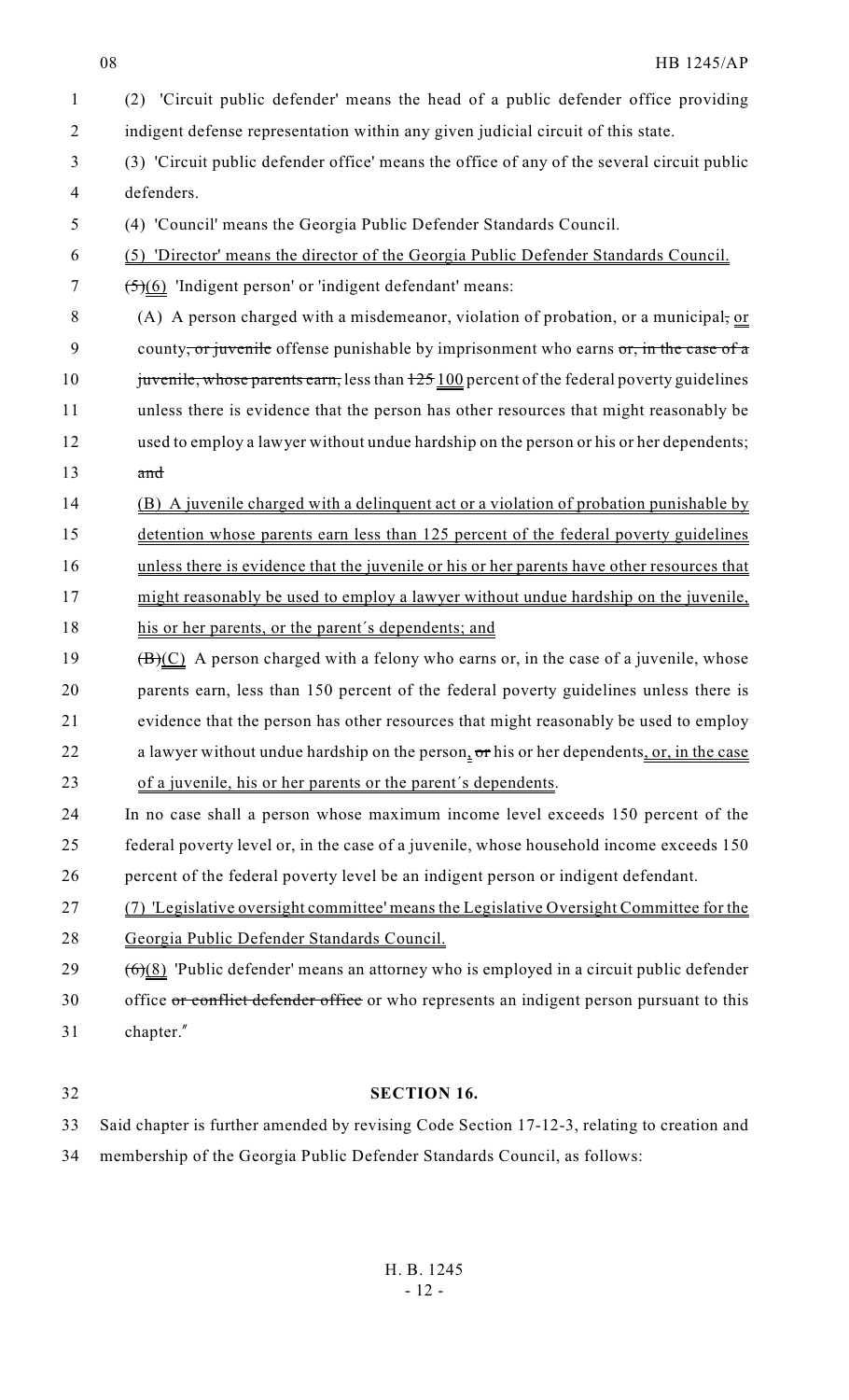$"17-12-3.$ 

2 (a) There is created the Georgia Public Defender Standards Council to be composed of  $H$ 15 members.

(b) Ten members of the council shall be appointed as follows:

 (1) Two members shall be appointed by the Governor, the Lieutenant Governor, the Speaker of the House of Representatives, the Chief Justice of the Supreme Court of Georgia, and the Chief Judge of the Georgia Court of Appeals as further set forth in paragraph (2) of this subsection. Except as provided in paragraph (3.1) of this subsection, 9 the The members of the council shall be individuals with significant experience working in the criminal justice system or who have demonstrated a strong commitment to the provision of adequate and effective representation of indigent defendants. The members 12 shall serve terms of four years; provided, however, that the members appointed from the even-numbered judicial administration circuits shall serve initial terms of six years and 14 thereafter shall serve terms of four years;

 (2) The members appointed pursuant to paragraph (1) of this subsection shall be chosen 16 so that each of the ten judicial administration districts in the this state is represented and so that each appointing authority shall rotate the particular judicial administration district 18 for which he or she is responsible for appointing. The appointments shall be as follows: (A) For the initial appointments:

- 
- (i) The Governor shall appoint one person who resides in judicial administration district 1 and one person who resides in judicial administration district 2;
- (ii) The Lieutenant Governor shall appoint one person who resides in judicial administration district 3 and one person who resides in judicial administration district 4;
- (iii) The Speaker of the House of Representatives shall appoint one person who resides in judicial administration district 5 and one person who resides in judicial administration district 6;
- (iv) The Chief Justice of the Supreme Court of Georgia shall appoint one person who resides in judicial administration district 7 and one person who resides in judicial administration district 8, except that on and after July 1, 2008, the Lieutenant Governor shall make such appointments; and
- (v) The Chief Judge of the Georgia Court of Appeals shall appoint one person who resides in judicial administration district 9 and one person who resides in judicial 34 administration district 10, except that on and after July 1, 2008, the Speaker of the House of Representatives shall make such appointments;
- (B) For the first subsequent council appointments: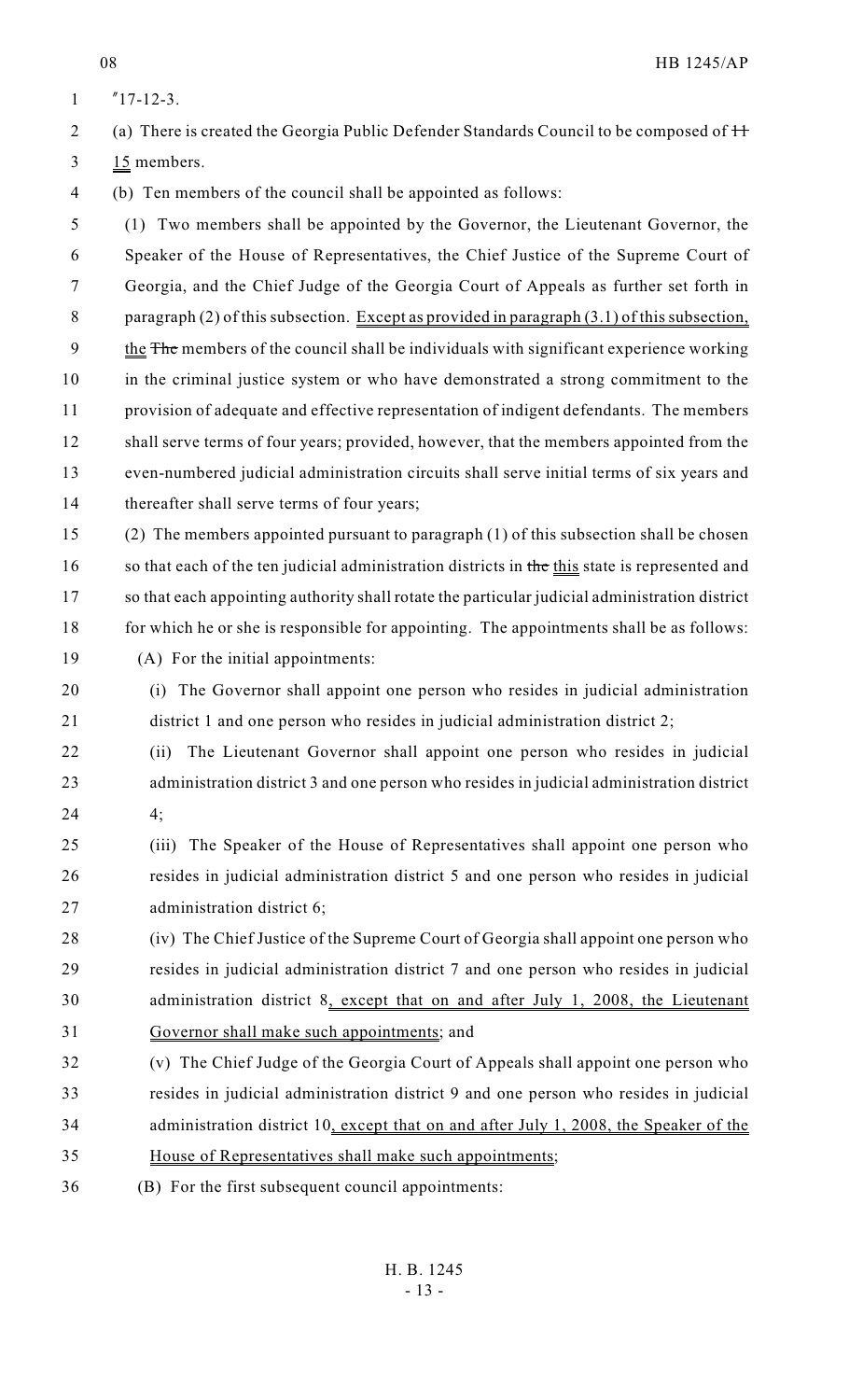| $\mathbf{1}$   | The Governor shall appoint one person who resides in judicial administration<br>(i)      |
|----------------|------------------------------------------------------------------------------------------|
| $\overline{2}$ | district 3 and one person who resides in judicial administration district 4;             |
| 3              | The Lieutenant Governor shall appoint one person who resides in judicial<br>(ii)         |
| $\overline{4}$ | administration district 5 and one person who resides in judicial administration district |
| 5              | 6;                                                                                       |
| 6              | The Speaker of the House of Representatives shall appoint one person who<br>(iii)        |
| 7              | resides in judicial administration district 7 and one person who resides in judicial     |
| 8              | administration district 8;                                                               |
| 9              | (iv) The Chief Justice of the Supreme Court of Georgia shall appoint one person who      |
| 10             | resides in judicial administration district 9 and one person who resides in judicial     |
| 11             | administration district 10, except that on and after July 1, 2008, the Lieutenant        |
| 12             | Governor shall make such appointments; and                                               |
| 13             | (v) The Chief Judge of the Georgia Court of Appeals shall appoint one person who         |
| 14             | resides in judicial administration district 1 and one person who resides in judicial     |
| 15             | administration district 2, except that on and after July 1, 2008, the Speaker of the     |
| 16             | House of Representatives shall make such appointments;                                   |
| 17             | (C) For the second subsequent council appointments:                                      |
| 18             | The Governor shall appoint one person who resides in judicial administration<br>(i)      |
| 19             | district 5 and one person who resides in judicial administration district 6;             |
| 20             | The Lieutenant Governor shall appoint one person who resides in judicial<br>(ii)         |
| 21             | administration district 7 and one person who resides in judicial administration district |
| 22             | 8;                                                                                       |
| 23             | (iii) The Speaker of the House of Representatives shall appoint one person who           |
| 24             | resides in judicial administration district 9 and one person who resides in judicial     |
| 25             | administration district 10;                                                              |
| 26             | (iv) The Chief Justice of the Supreme Court of Georgia shall appoint one person who      |
| 27             | resides in judicial administration district 1 and one person who resides in judicial     |
| 28             | administration district 2, except that on and after July 1, 2008, the Lieutenant         |
| 29             | Governor shall make such appointments; and                                               |
| 30             | (v) The Chief Judge of the Georgia Court of Appeals shall appoint one person who         |
| 31             | resides in judicial administration district 3 and one person who resides in judicial     |
| 32             | administration district 4, except that on and after July 1, 2008, the Speaker of the     |
| 33             | House of Representatives shall make such appointments;                                   |
| 34             | (D) For the third subsequent council appointments:                                       |
| 35             | The Governor shall appoint one person who resides in judicial administration<br>(i)      |
| 36             | district 7 and one person who resides in judicial administration district 8;             |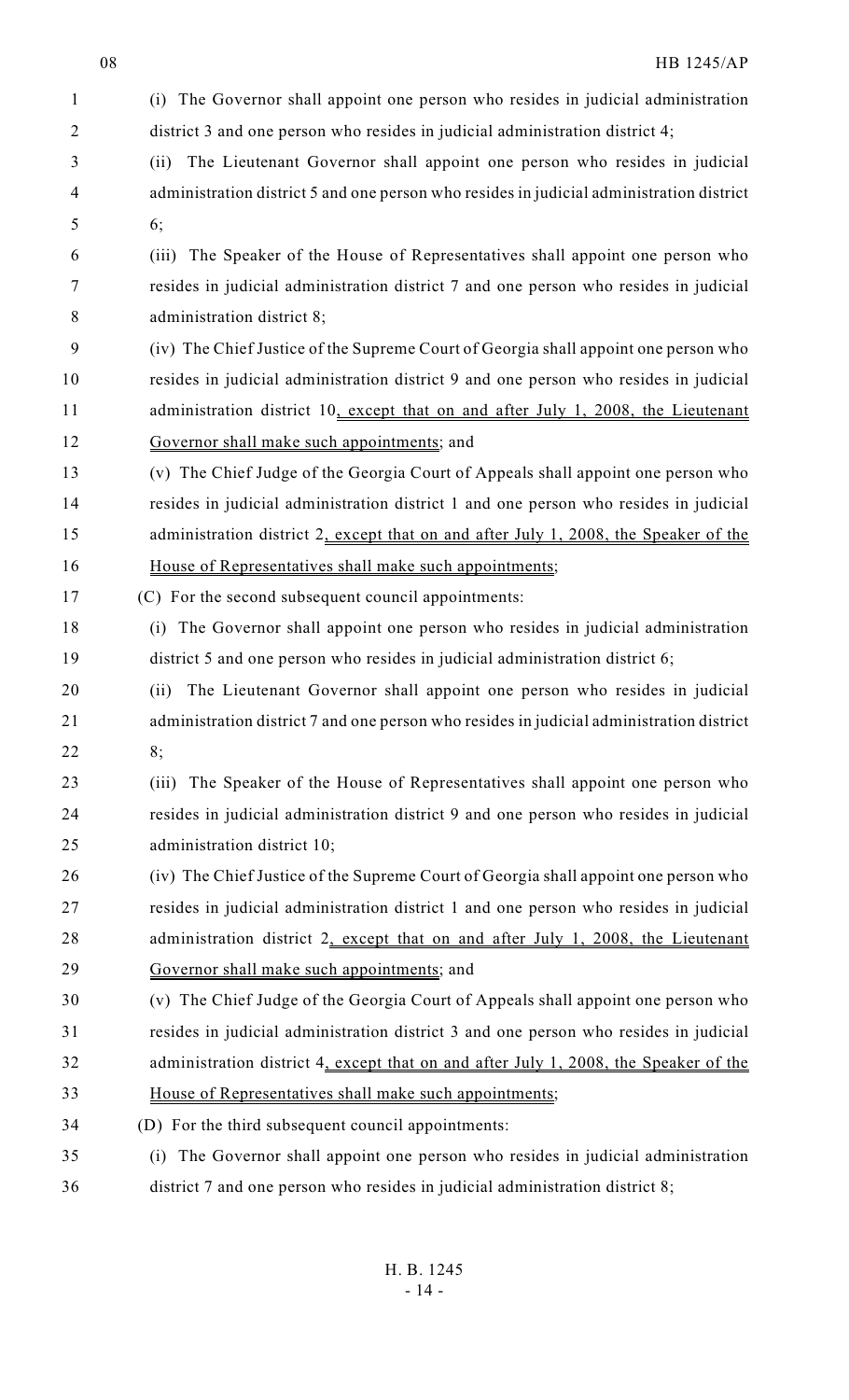| $\mathbf{1}$   | The Lieutenant Governor shall appoint one person who resides in judicial<br>(ii)           |
|----------------|--------------------------------------------------------------------------------------------|
| $\overline{2}$ | administration district 9 and one person who resides in judicial administration district   |
| 3              | 10;                                                                                        |
| 4              | (iii) The Speaker of the House of Representatives shall appoint one person who             |
| 5              | resides in judicial administration district 1 and one person who resides in judicial       |
| 6              | administration district 2;                                                                 |
| 7              | (iv) The Chief Justice of the Supreme Court of Georgia shall appoint one person who        |
| 8              | resides in judicial administration district 3 and one person who resides in judicial       |
| 9              | administration district 4, except that on and after July 1, 2008, the Lieutenant           |
| 10             | Governor shall make such appointments; and                                                 |
| 11             | (v) The Chief Judge of the Georgia Court of Appeals shall appoint one person who           |
| 12             | resides in judicial administration district 5 and one person who resides in judicial       |
| 13             | administration district 6, except that on and after July 1, 2008, the Speaker of the       |
| 14             | House of Representatives shall make such appointments; and                                 |
| 15             | (E) For the fourth subsequent council appointments:                                        |
| 16             | The Governor shall appoint one person who resides in judicial administration<br>(i)        |
| 17             | district 9 and one person who resides in judicial administration district 10;              |
| 18             | The Lieutenant Governor shall appoint one person who resides in judicial<br>(ii)           |
| 19             | administration district 1 and one person who resides in judicial administration district   |
| 20             | 2;                                                                                         |
| 21             | (iii) The Speaker of the House of Representatives shall appoint one person who             |
| 22             | resides in judicial administration district 3 and one person who resides in judicial       |
| 23             | administration district 4;                                                                 |
| 24             | (iv) The Chief Justice of the Supreme Court of Georgia shall appoint one person who        |
| 25             | resides in judicial administration district 5 and one person who resides in judicial       |
| 26             | administration district 6, except that on and after July 1, 2008, the Lieutenant           |
| 27             | Governor shall make such appointments; and                                                 |
| 28             | (v) The Chief Judge of the Georgia Court of Appeals shall appoint one person who           |
| 29             | resides in judicial administration district 7 and one person who resides in judicial       |
| 30             | administration district 8, except that on and after July 1, 2008, the Speaker of the       |
| 31             | House of Representatives shall make such appointments.                                     |
| 32             | All subsequent appointments shall continue on, with the entire cycle starting over again   |
| 33             | as specified in subparagraph $(A)$ of this paragraph;                                      |
| 34             | (3) The In addition, the eleventh member shall be one circuit public defender who shall    |
| 35             | serve on the council. After the initial appointments as set forth in paragraph (4) of this |
| 36             | subsection, the circuit public defender to serve on the council shall be elected by a      |
|                |                                                                                            |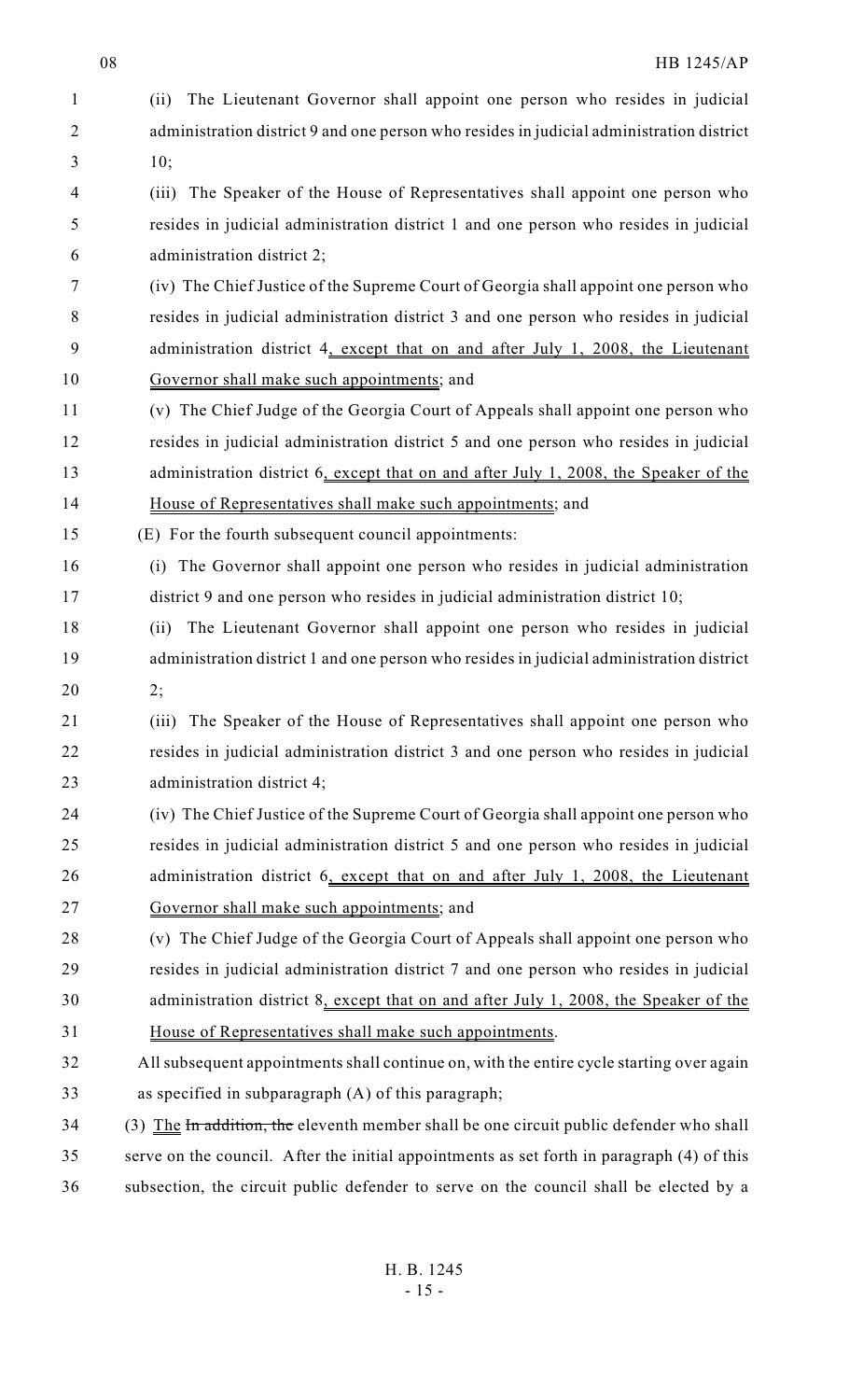majority vote of all the circuit public defenders. The circuit public defender councilmember shall serve terms of two years; (3.1) Four members of the council shall be county commissioners who have been elected 4 and are serving as members of a county governing authority in this state. The county 5 commissioner councilmembers shall be appointed by the Governor on or before July 1, 2008, and shall be from different geographic regions of this state. The Governor may solicit recommendations for such appointees from the Association County 8 Commissioners of Georgia. Each county commissioner councilmember shall serve terms of four years; provided, however, that the initial appointments shall be for one, two, three, 10 and four years, respectively, as designated by the Governor for each appointment, and 11 thereafter, such members shall serve terms of four years. A county commission 12 councilmember shall be eligible to serve so long as he or she retains the office by virtue 13 of which he or she is serving on the council; 14 (4) Except as provided in paragraph  $(3.1)$  of this subsection, all All initial appointments 15 shall be made to become members of the council on July 1, 2003, and their successors shall become members of the council on July 1 following their appointment. The initial 17 appointees from the even-numbered judicial administration circuits shall serve until June 18 30, 2009. Notwithstanding the provisions of paragraph (3) of this subsection, the initial member representing the circuit public defenders shall be made by the Supreme Court of Georgia. The person representing the circuit defender position on the initial council shall be engaged on a full-time basis in the provision of criminal defense to the indigent; 22 (5) Any vacancy for a member appointed pursuant to paragraphs  $(1)$ <sub>2</sub> and  $(2)$ <sub>2</sub> and  $(3.1)$  of this subsection shall be filled by the appointing authority, and such appointee shall serve the balance of the vacating member´s unexpired term; and (6) Any vacancy for a member appointed pursuant to paragraph (3) of this subsection 26 shall be the successor to the circuit public defender as set forth in subsection  $\left(\frac{d}{dx}\right)$  (e) of Code Section 17-12-20. (c) In making these the appointments for ten members of the council as provided in paragraph (2) of subsection (b) of this Code section, the appointing authorities shall seek to identify and appoint persons who represent a diversity of backgrounds and experience and shall solicit suggestions from the State Bar of Georgia, state and local bar associations, the Georgia Association of Criminal Defense Lawyers, the councils representing the various categories of state court judges in Georgia, and the Prosecuting Attorneys´ Council of the State of Georgia, as well as from the public and other interested organizations and 35 individuals within the this state. The appointing authorities shall not appoint a prosecuting attorney as defined in paragraph (6) of Code Section 19-13-51, any employee of a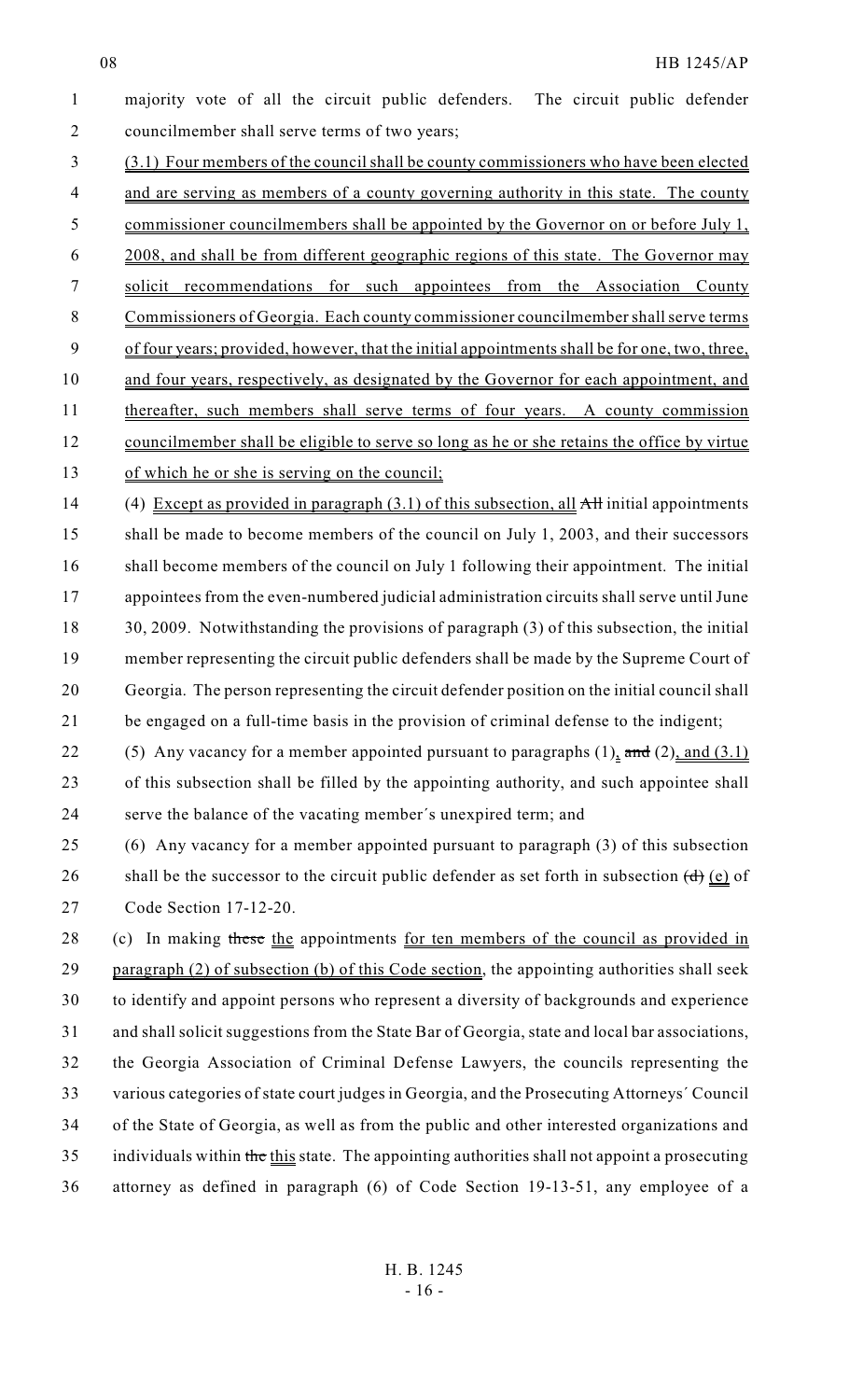- prosecuting attorney´s office, or an employee of the Prosecuting Attorneys´ Council of the
- 2 State of Georgia to serve on the council.
- (d) This Code section shall become effective on July 1, 2003, for purposes of making the
- initial appointments to the council."

 **SECTION 17.** Said chapter is further amended by revising subsections (a) and (b) of Code Section 17-12-4, relating to the authority of the council, its annual report, and compensation of personnel, as follows: "(a) The council: (1) Shall be a legal entity; (2) Shall have perpetual existence; (3) May contract; (4) May own property; (5) May accept funds, grants, and gifts from any public or private source, which shall be used to defray the expenses incident to implementing its purposes; (6) May adopt and use an official seal; (7) May establish a principal office; 18 (8) Shall appoint a director;  $(\frac{\Theta}{8})$  May hire such administrative and clerical personnel as may be necessary and appropriate to fulfill its purposes; and (10)(9) Shall have such other powers, privileges, and duties as may be reasonable and necessary for the proper fulfillment of its purposes. (b) The council shall establish auditing procedures as may be required in connection with 24 the handling of public funds. The state auditor is shall be authorized and directed to make an annual audit of the transactions of the council and to make a complete report of the same 26 to the General Assembly. The report annual audit shall disclose all moneys received by the 27 council and all expenditures made by the council<del>, including administrative expense</del> by 28 revenue source, including all programs and special projects itemized in the General 29 Appropriations Act. The annual audit shall include an itemization by revenue source of encumbered and reserved money. Revenue sources shall include each county governing authority´s expenditures which are made pursuant to Code Sections 17-12-31 and 17-12-32 32 and city or county expenditures which are made pursuant to subsection (d) of Code Section 33 17-12-23. The state auditor shall also make an audit of the affairs of the council at any 34 time when requested to do so by a majority of the council or by the Chief Justice of the Supreme Court of Georgia Governor or General Assembly."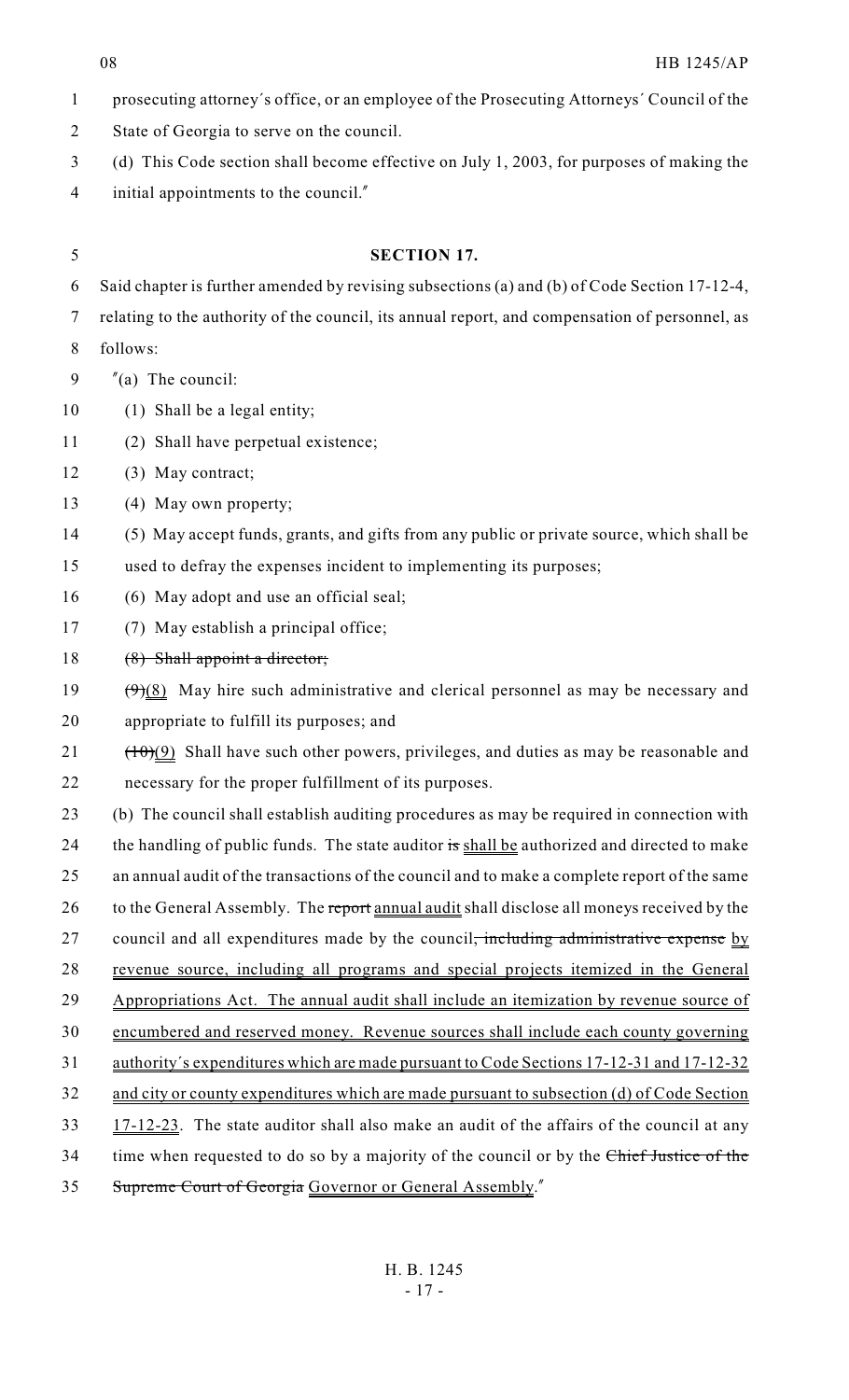|                | 08<br>HB 1245/AP                                                                             |
|----------------|----------------------------------------------------------------------------------------------|
| $\mathbf{1}$   | <b>SECTION 18.</b>                                                                           |
| 2              | Said chapter is further amended by revising Code Section 17-12-5, relating to the council's  |
| 3              | director, qualification, selection, and responsibilities, as follows:                        |
| $\overline{4}$ | $"17-12-5.$                                                                                  |
| 5              | (a) To be eligible for appointment as the council's director, a candidate shall be a member  |
| 6              | in good standing of the State Bar of Georgia with at least three seven years' experience in  |
| $\tau$         | the practice of law. The director shall be selected on the basis of training and experience  |
| $8\,$          | and such other qualifications as the council deems appropriate. The director shall be        |
| 9              | appointed by the Governor and shall serve at the pleasure of the council and may be          |
| 10             | removed by a majority vote of the entire council Governor. The council shall establish the   |
| 11             | director's salary.                                                                           |
| 12             | (b)(1) The director shall work with and provide support services and programs for circuit    |
| 13             | public defender offices and other attorneys representing indigent persons in criminal or     |
| 14             | juvenile cases in order to improve the quality and effectiveness of legal representation of  |
| 15             | such persons and otherwise fulfill the purposes of this chapter. Such services and           |
| 16             | programs shall include, but shall not be limited to, technical, research, and administrative |
| 17             | assistance; educational and training programs for attorneys, investigators, and other staff; |
| 18             | assistance with the representation of indigent defendants with mental disabilities;          |
| 19             | assistance with the representation of juveniles; assistance with death penalty cases; and    |
| 20             | assistance with appellate advocacy.                                                          |
| 21             | The director, with the consent of the council, may establish divisions within the<br>(2)     |
| 22             | office to administer the services and programs as may be necessary to fulfill the purposes   |
| 23             | of this chapter. The director shall establish a mental health advocacy division and the      |
| 24             | Georgia capital defender division.                                                           |
| 25             | (3) The director may hire and supervise such staff employees and may contract with           |
| 26             | outside consultants on behalf of the office as may be necessary to provide the services      |
| 27             | contemplated by this chapter.                                                                |
| 28             | (c) The director shall have and may exercise the following power and authority:              |
| 29             | (1) The power and authority to take or cause to be taken any or all action necessary to      |
| 30             | perform any indigent defense services or otherwise necessary to perform any duties,          |
| 31             | responsibilities, or functions which the council is authorized by law to perform or to       |
| 32             | exercise any power or authority which the council is authorized by law to exercise;          |
| 33             | The power and authority to make, promulgate, enforce, or otherwise require<br>(2)            |
| 34             | compliance with any and all rules, regulations, procedures, or directives necessary to       |
| 35             | perform any indigent defense services, to carry into effect the minimum standards and        |
| 36             | procedures promulgated by the council, or otherwise necessary to perform any duties,         |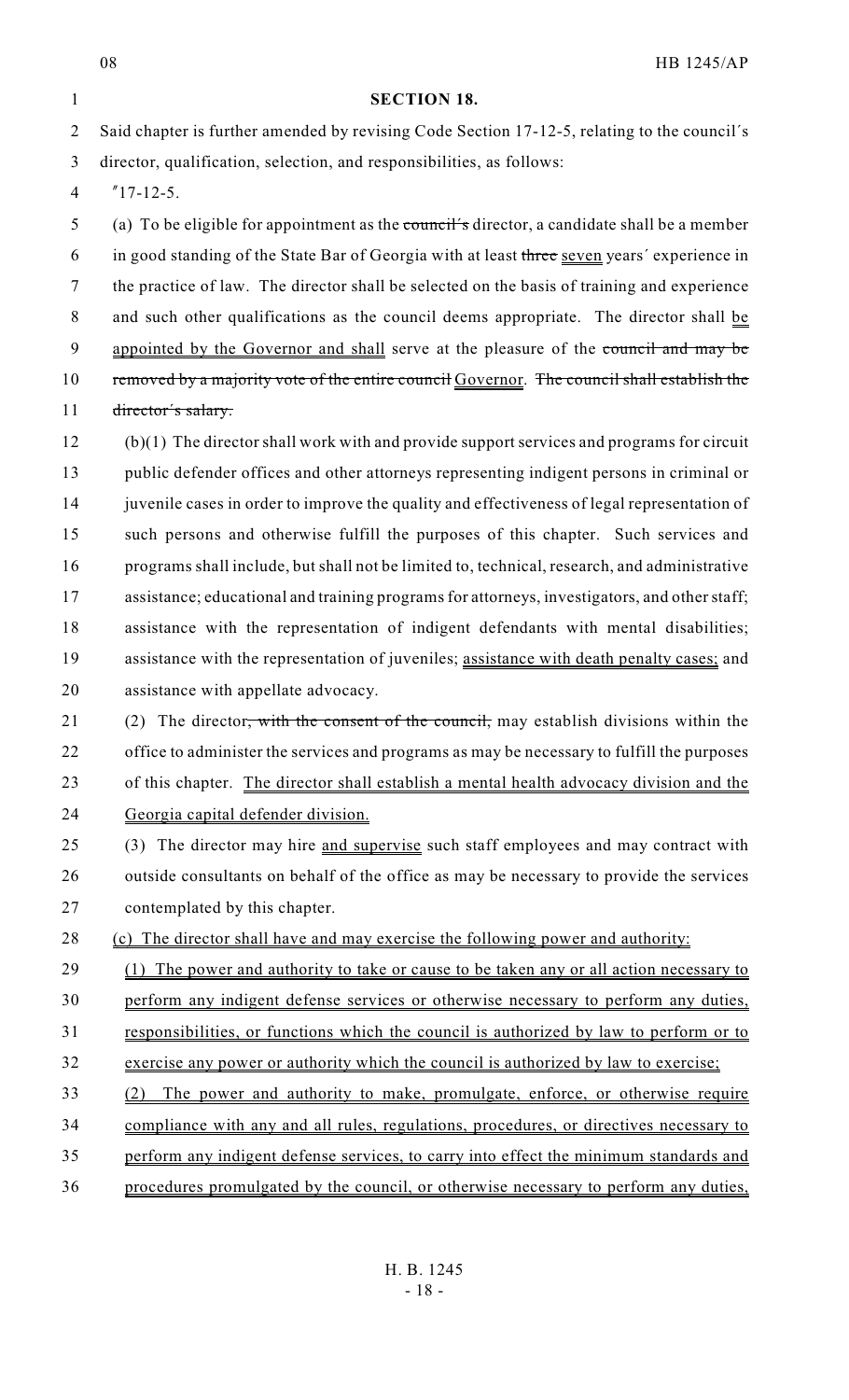- responsibilities, or functions which the council is authorized by law to perform or to 2 exercise any power or authority which the council is authorized by law to exercise; and (3) The power and authority to assist the council in the performance of its duties, responsibilities, and functions and the exercise of its power and authority.  $5 \quad (e)(d)$  The director shall: (1) Prepare and submit to the council a proposed budget for the council. Said budget shall not contain any request for funding for the operation of the circuit public defender 8 offices until the budget submission for Fiscal Year 2005. The director shall also prepare and submit an annual report containing pertinent data on the operations, costs, and needs 10 of the council and such other information as the council may require; (2) Develop such rules, policies, procedures, regulations, and standards as may be necessary to carry out the provisions of this chapter and comply with all applicable laws, standards, and regulations, and submit these to the council for approval; (3) Administer and coordinate the operations of the council and supervise compliance with rules, policies, procedures, regulations, and standards adopted by the council; (4) Maintain proper records of all financial transactions related to the operation of the council; (5) At the director´s discretion, solicit and accept on behalf of the council any funds that may become available from any source, including government, nonprofit, or private grants, gifts, or bequests; (6) Coordinate the services of the council with any federal, county, or private programs established to provide assistance to indigent persons in cases subject to this chapter and consult with professional bodies concerning the implementation and improvement of programs for providing indigent services; (7) Provide for the training of attorneys and other staff involved in the legal representation of persons subject to this chapter; (8) Attend all council meetings, except those meetings or portions thereof that address 28 the question of appointment or removal of the director; (9) Ensure that the expenditures of the council are not greater than the amounts budgeted 30 or available from other revenue sources; and (10) Hire, with the pending approval of the council, a mental health advocate who shall serve as director of the division of the office of mental health advocacy; (11) Hire, with the pending approval of the council, the capital defender who shall serve as the director of the division of the office of the Georgia capital defender; (12) Evaluate each circuit public defender´s job performance and communicate his or her findings to the council; and
- (13) Perform other duties as the council may assign."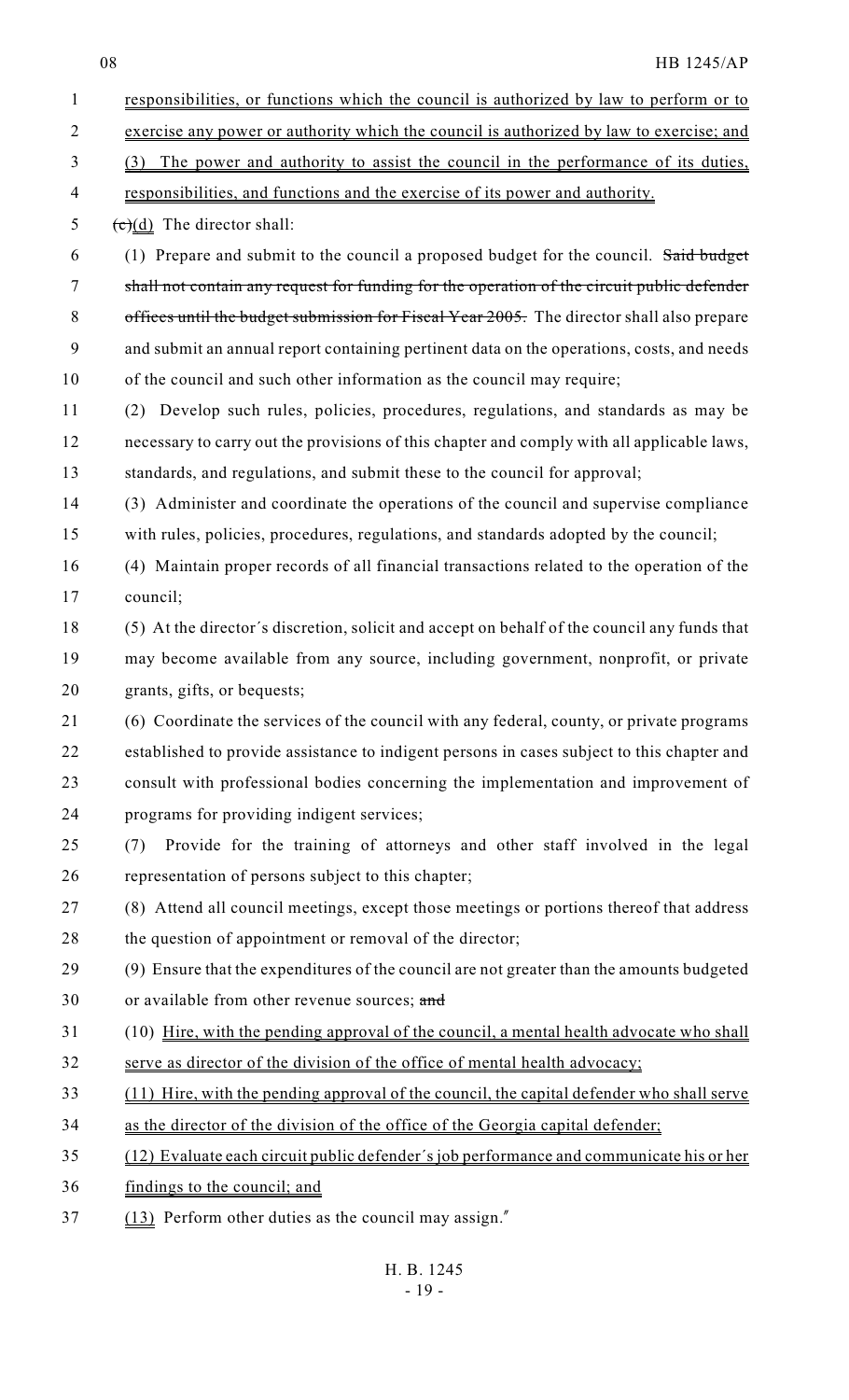|                | <b>HB 1245/AP</b><br>08                                                                       |
|----------------|-----------------------------------------------------------------------------------------------|
| $\mathbf{1}$   | <b>SECTION 19.</b>                                                                            |
| $\overline{2}$ | Said chapter is further amended by revising subsection (b) of Code Section 17-12-6, relating  |
| 3              | to assistance of council to public defenders, as follows:                                     |
| $\overline{4}$ | $''$ (b) The council:                                                                         |
| 5              | (1) Shall be the fiscal officer for the circuit public defender offices and shall account for |
| 6              | all moneys received from each governing authority; and                                        |
| 7              | (2) Shall collect, maintain, review, and publish records and statistics for the purpose of    |
| 8              | evaluating the delivery of indigent defense representation in Georgia."                       |
| 9              | <b>SECTION 20.</b>                                                                            |
| 10             | Said chapter is further amended by revising Code Section 17-12-8, relating to approval by     |
| 11             | the council of programs for representation of indigents, development of standards, and        |
| 12             | submission to and ratification by the General Assembly of standards having a fiscal impact,   |
| 13             | as follows:                                                                                   |
| 14             | $"17-12-8.$                                                                                   |
| 15             | (a) The council shall approve the development and improvement of programs which               |
| 16             | provide legal representation to indigent persons and juveniles.                               |
| 17             | The council shall approve and implement programs, services, rules, policies,<br>(b)           |
| 18             | procedures, regulations, and standards as may be necessary to fulfill the purposes and        |
| 19             | provisions of this article chapter and to comply with all applicable laws governing the       |
| 20             | rights of indigent persons accused of violations of criminal law. Standards shall include,    |
| 21             | but shall not be limited to, the following:                                                   |
| 22             | (1) Standards for maintaining and operating circuit defender offices, including               |
| 23             | requirements regarding qualifications, training, and size of the legal and supporting staff   |
| 24             | of such offices;                                                                              |
| 25             | (2) Standards prescribing minimum experience, training, and other qualifications for          |
| 26             | appointed counsel where a conflict of interest arises between the public defender and an      |
| 27             | indigent person;                                                                              |
| 28             | (3) Standards for assistant public defender and appointed counsel caseloads;                  |
| 29             | (4) Standards for the performance of assistant public defenders and appointed counsel         |
| 30             | representing indigent persons;                                                                |
| 31             | (5) Standards and procedures for the appointment of independent, competent, and               |
| 32             | efficient counsel for representation in both the trial and appellate courts of indigent       |
| 33             | persons whose cases present conflicts of interest;                                            |
| 34             | (6) Standards for providing and compensating experts, investigators, and other persons        |
| 35             | who provide services necessary for the effective representation of indigent persons;          |
|                |                                                                                               |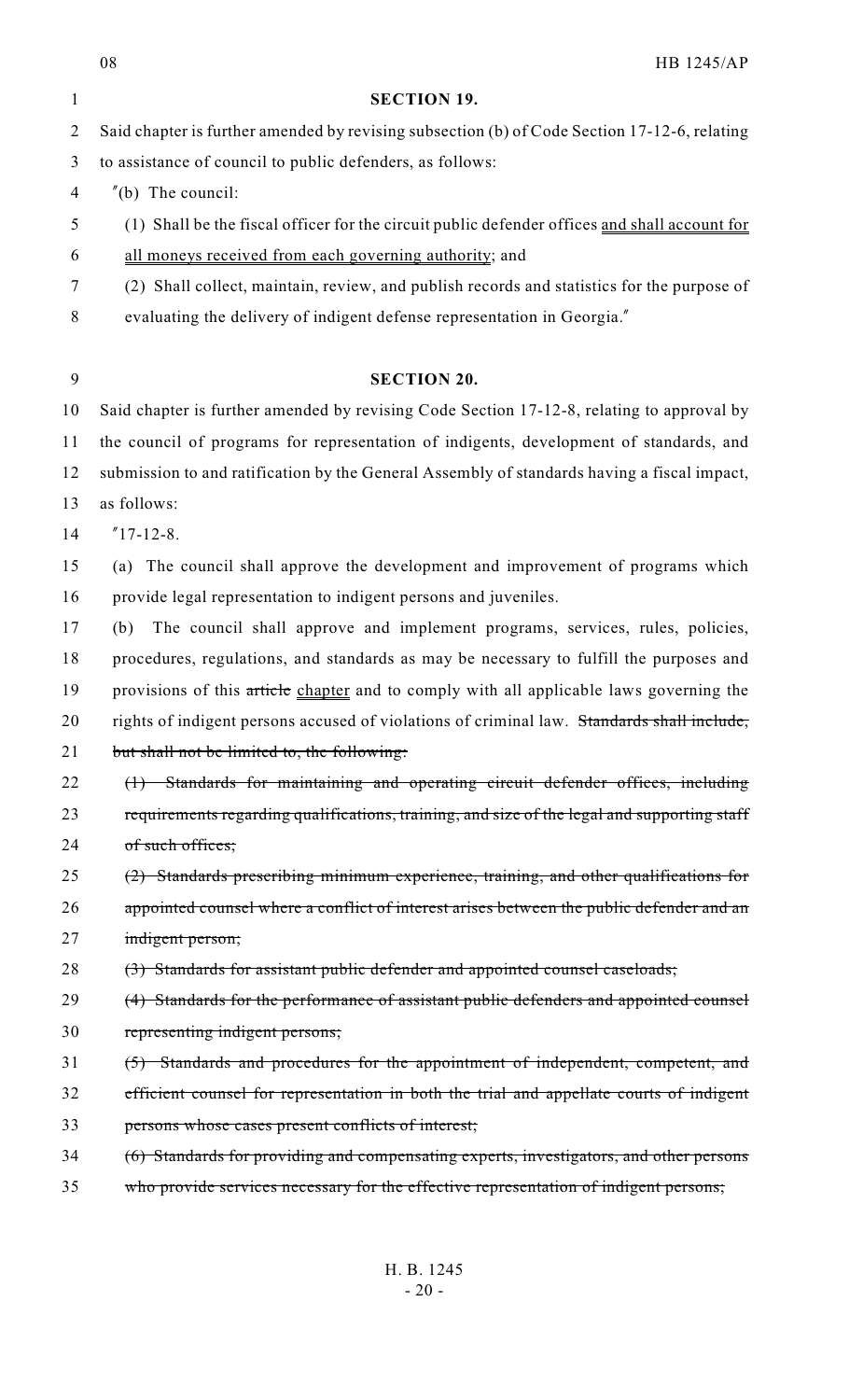| 1  | Standards for qualifications and performance of counsel representing indigent                   |
|----|-------------------------------------------------------------------------------------------------|
| 2  | persons in capital cases;                                                                       |
| 3  | (8) Standards for collecting the costs of legal representation and related services;            |
| 4  | (9) Standards for compensation of attorneys appointed to represent indigent persons             |
| 5  | under this article;                                                                             |
| 6  | (10) Standards for removing a circuit public defender for cause pursuant to Code Section        |
| 7  | $17 - 12 - 20$ ;                                                                                |
| 8  | (11) Standards for a uniform definition of a 'case' for purposes of determining caseload        |
| 9  | statistics; and                                                                                 |
| 10 | (12) Standards for accepting contractual indigent defense representation.                       |
| 11 | The initial minimum standards promulgated by the council pursuant to this Code<br>(c)           |
| 12 | section which are determined by the General Oversight Committee for the Georgia Public          |
| 13 | Defender Standards Council to have a fiscal impact shall be submitted by the council to the     |
| 14 | General Assembly at the regular session for 2005 and shall become effective only when           |
| 15 | ratified by joint resolution of the General Assembly and upon the approval of the resolution    |
| 16 | by the Governor or upon its becoming law without such approval. The power of the                |
| 17 | council to promulgate such initial minimum standards shall be deemed to be dependent            |
| 18 | upon such ratification; provided, however, the minimum standards promulgated by the             |
| 19 | council shall be utilized as a guideline prior to ratification. Any subsequent amendments       |
| 20 | or additions to the initial minimum standards promulgated by the council pursuant to this       |
| 21 | Code section which are determined by the General Oversight Committee for the Georgia            |
| 22 | Public Defender Standards Council to have a fiscal impact shall be ratified at the next         |
| 23 | regular session of the General Assembly and shall become effective only when ratified by        |
| 24 | joint resolution of the General Assembly and upon the approval of the resolution by the         |
| 25 | Governor or upon its becoming law without such approval.                                        |
| 26 | $(d)$ All rules, regulations, policies, and standards that are promulgated by the council shall |
| 27 | be publicly available for review and shall be posted on the council's website. Each rule,       |
| 28 | regulation, policy, and standard shall identify the date upon which the such rule, regulation,  |
| 29 | policy, and standard took effect, and if the standard is subject to ratification by the General |
| 30 | Assembly as provided by subsection $(c)$ of this Code section, the status of the standard with  |
| 31 | respect to ratification."                                                                       |
|    |                                                                                                 |

### **SECTION 21.**

- Said chapter is further amended by revising Code Section 17-12-9, relating to continuing
- legal education for public defenders and staff, as follows: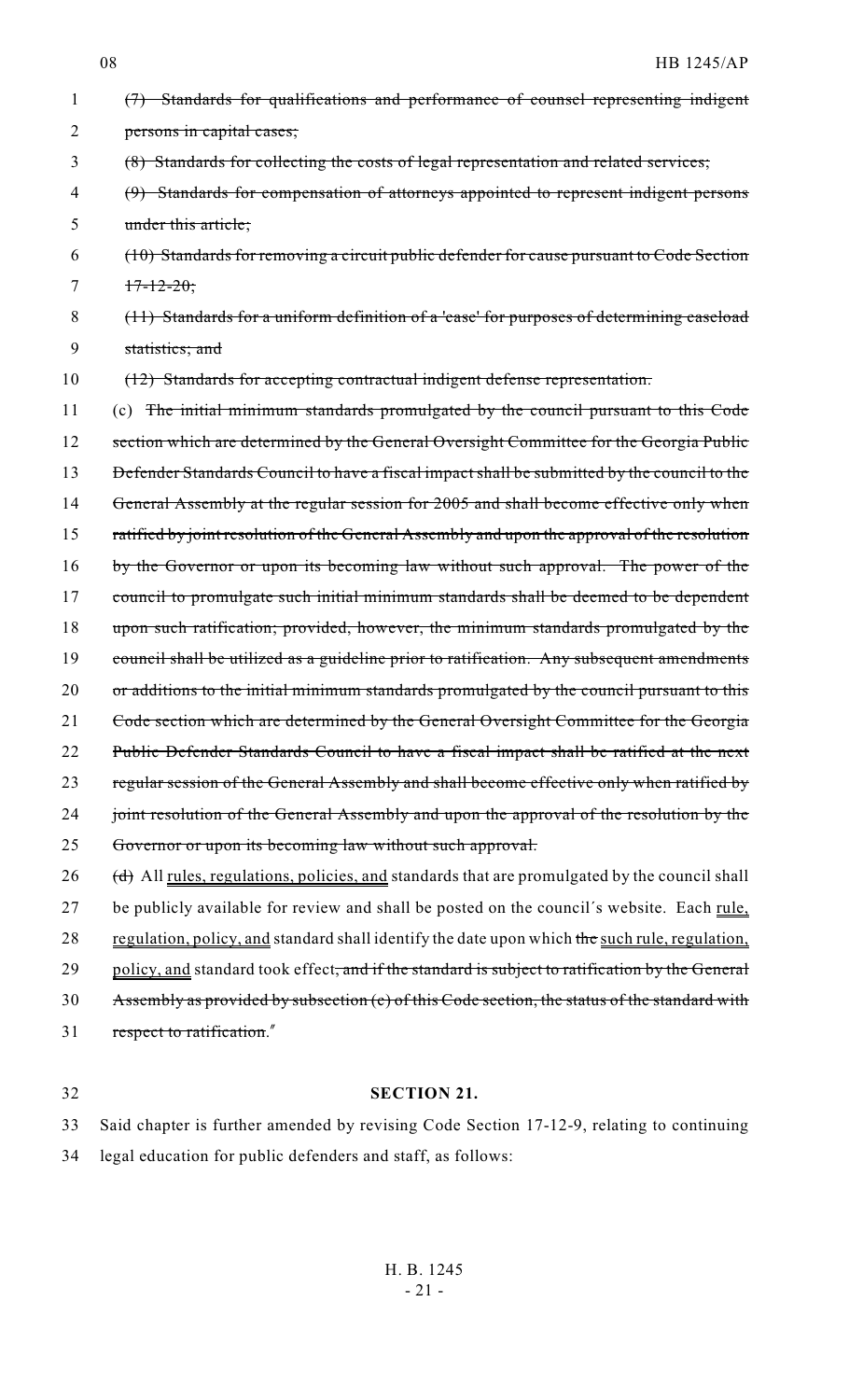$"17-12-9.$ 2 The council shall be authorized to conduct or approve for credit or reimbursement, or both, basic and continuing legal education courses or other appropriate training programs for the circuit public defenders or their staff members. The council, in accordance with such rules as it shall adopt, shall be authorized to provide reimbursement, in whole or in part, for the actual expenses incurred by any circuit public defender or their staff members in attending any approved course or training program from funds as may be appropriated or otherwise 8 made available to the council. Notwithstanding any other provision of law, the The circuit public defenders or their staff members shall be authorized to receive reimbursement for 10 actual expenses incurred in attending approved courses or training programs, provided that 11 no person shall be entitled to claim reimbursement under both this Code section and Code 12 Section 17-12-26. The council shall adopt rules governing the approval of courses and training programs for credit or reimbursement as may be necessary to administer this Code section properly."

### **SECTION 22.**

 Said chapter is further amended by revising Code Section 17-12-10, relating to annual reporting, as follows:

"17-12-10.

 (a) The council shall prepare annually a report of its activities in order to provide the General Assembly, the Governor, and the Supreme Court of Georgia with an accurate 21 description and accounting of the preceding year's expenditures and accomplishments 22 revenue, including moneys received from cities and county governing authorities. Such report shall include a three-year cost projection and anticipated revenues for all programs defined in the General Appropriations Act. 25 (b) The council shall also provide to the General Assembly, the Governor, and the Supreme Court of Georgia a detailed analysis of all grants and funds, whether public or private, applied for or granted, together with how and in what manner the same are to be utilized and expended. (c) The council shall prepare annually a report in order to provide the General Assembly

- 
- and the Governor with information on the council´s assessment of the delivery of indigent
- defense services, including, but not limited to, the costs involved in operating each program
- 32 and each governing authority's indigent person verification system, methodology used,
- costs expended, and savings realized."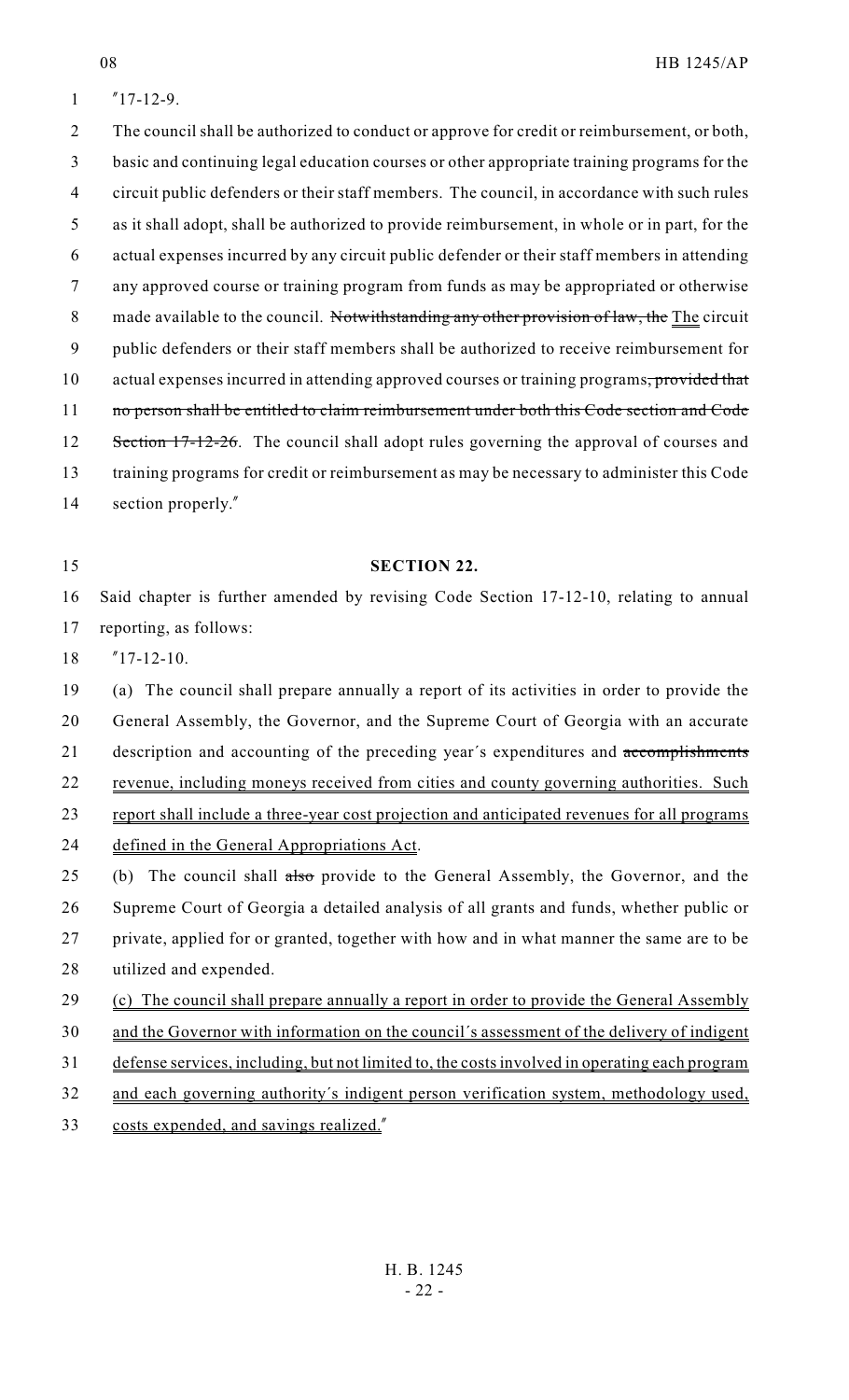| $\mathbf{1}$   | <b>SECTION 23.</b>                                                                                |
|----------------|---------------------------------------------------------------------------------------------------|
| $\overline{2}$ | Said chapter is further amended by revising Code Section 17-12-10.1, relating to creation of      |
| 3              | general oversight committee, membership, and reporting audits, as follows:                        |
| $\overline{4}$ | $"17-12-10.1.$                                                                                    |
| 5              | (a) There is created the General Legislative Oversight Committee for the Georgia Public           |
| 6              | Defender Standards Council which shall be composed of eight persons: three members of             |
| $\overline{7}$ | the House of Representatives appointed by the Speaker of the House of Representatives,            |
| $8\,$          | three members of the Senate appointed by the Senate Committee on Assignments or such              |
| 9              | person or entity as established by Senate rule, and one member of the House of                    |
| 10             | Representatives and one member of the Senate appointed by the Governor. The members               |
| 11             | of such committee shall be selected within ten days after the convening of the General            |
| 12             | Assembly in each odd-numbered year and shall serve until their successors are appointed.          |
| 13             | (b) The Speaker of the House of Representatives shall appoint a member of the such                |
| 14             | committee to serve as chairperson, and the Senate Committee on Assignments or such                |
| 15             | person or entity as established by Senate rule shall appoint one member of the committee          |
| 16             | to serve as vice chairperson during each even-numbered year. The Senate Committee on              |
| 17             | Assignments or such person or entity as established by Senate rule shall appoint a member         |
| 18             | of the such committee to serve as chairperson, and the Speaker of the House of                    |
| 19             | Representatives shall appoint one member to serve as vice chairperson during each                 |
| 20             | odd-numbered year. Such committee shall meet at least six three times each year and, upon         |
| 21             | the call of the chairperson, at such additional times as deemed necessary by the                  |
| 22             | chairperson.                                                                                      |
| 23             | (c) It shall be the duty of such committee to review and evaluate the following:                  |
| 24             | (1) Information on new programs submitted by the council;                                         |
| 25             | Information on <u>rules, regulations, policies, and</u> standards proposed by the council;<br>(2) |
| 26             | The strategic plans for the council;<br>(3)                                                       |
| 27             | (4) Program evaluation reports and budget recommendations of the council;                         |
| 28             | (5) The fiscal impact of fees and fines on counties;                                              |
| 29             | (6) The reports submitted pursuant to Code Section 15-21A-7 in order to identify, among           |
| 30             | other things, opportunities to reduce or consolidate fees, fines, and surcharges; and             |
| 31             | (7) Such other information or reports as deemed necessary by such committee.                      |
| 32             | The council and director shall cooperate with such committee and provide such<br>(d)              |
| 33             | information or reports as requested by the committee for the performance of its functions.        |
| 34             | (e) The council shall submit its budget estimate to the director of the Office of Planning        |
| 35             | and Budget in accordance with subsection (a) of Code Section 45-12-78.                            |
| 36             | The legislative oversight committee shall make an annual report of its activities and<br>(f)      |
| 37             | findings to the membership of the General Assembly and the Governor within one week               |
|                |                                                                                                   |

H. B. 1245 - 23 -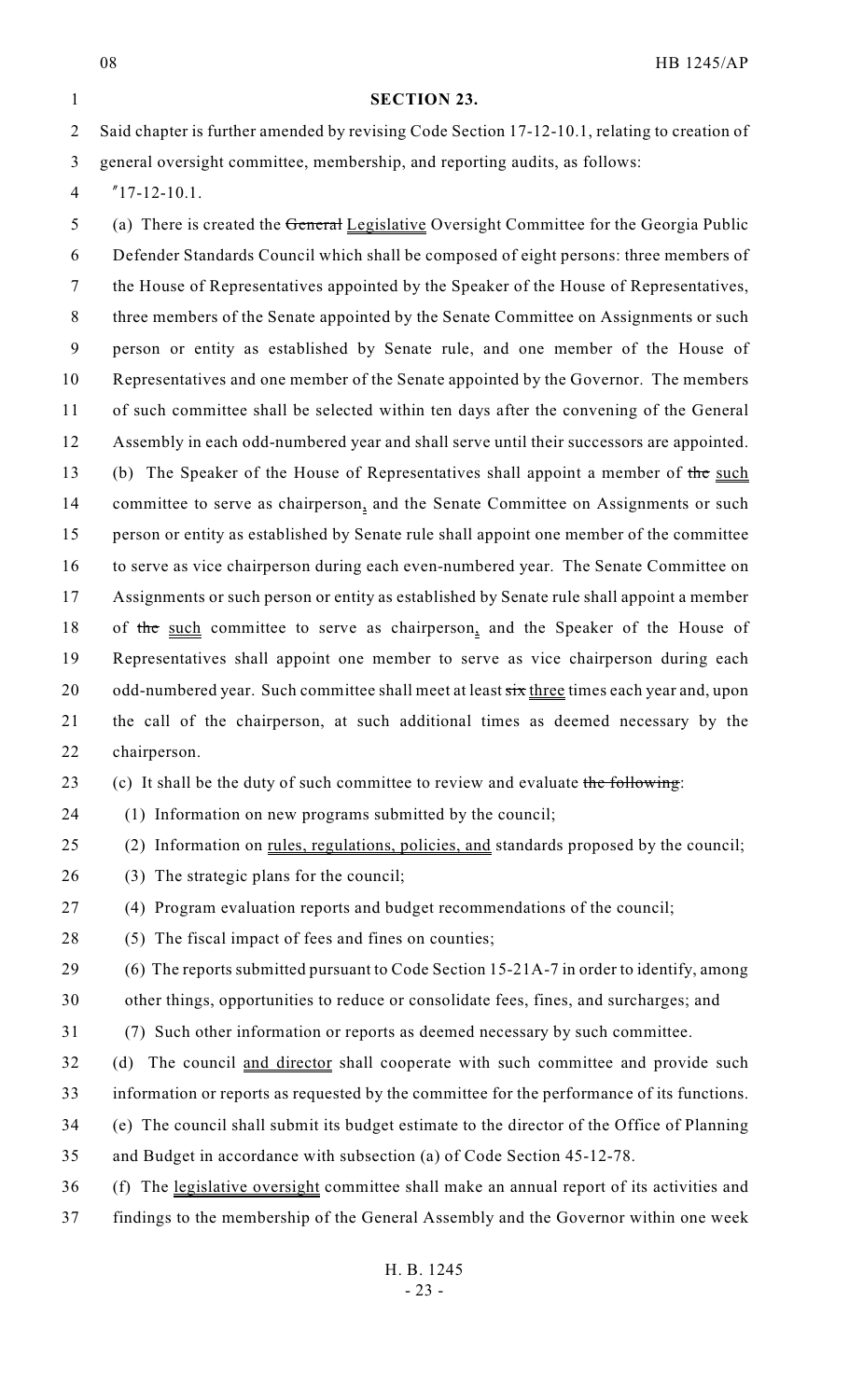1 of the convening of each regular session of the General Assembly. The chairperson of the such committee shall deliver written executive summaries of such report to the members of the General Assembly prior to the adoption of the General Appropriations Act each year. (g) The members of the such committee shall receive the allowances authorized for legislative members of legislative committees. The funds necessary to pay such allowances shall come from funds appropriated to the House of Representatives and the Senate. (h) The legislative oversight committee shall be authorized to request that a performance

#### **SECTION 24.**

 Said chapter is further amended by revising Code Section 17-12-10.2, relating to civil liability, as follows:

"17-12-10.2.

audit of the council be conducted."

 The members of the council as created by this article, the members of the circuit public 14 defender selection supervisory panel created by Article 2 of this chapter, and other policy-making or administrative personnel acting in a policy-making or administrative capacity shall not be subject to civil liability resulting from any act or failure to act in the 17 implementation and carrying out of the purposes of this article and Article 2 of this chapter."

#### **SECTION 25.**

Said chapter is further amended by revising Code Section 17-12-11, relating to the council

assuming the responsibility of the Georgia Indigent Defense Council, funding, and personnel,

as follows:

"17-12-11.

24 (a) On December 31, 2003, the Georgia Public Defender Standards Council shall assume 25 all powers, duties, and obligations of the Georgia Indigent Defense Council created by former Code Section 17-12-32, and all references in this Code to the Georgia Indigent 27 Defense Council shall be deemed to be references to the Georgia Public Defender Standards Council. Such powers shall include, without limitation, making grants and distributions to the counties. (b) At least 90 percent of all state appropriated funds to the former Georgia Indigent Defense Council or the Georgia Public Defender Standards Council for grants to counties 32 shall be distributed to counties for the January 1, 2004, through December 31, 2004, time

period, based upon previous year expenditures for the provision of defense services at the

34 local level.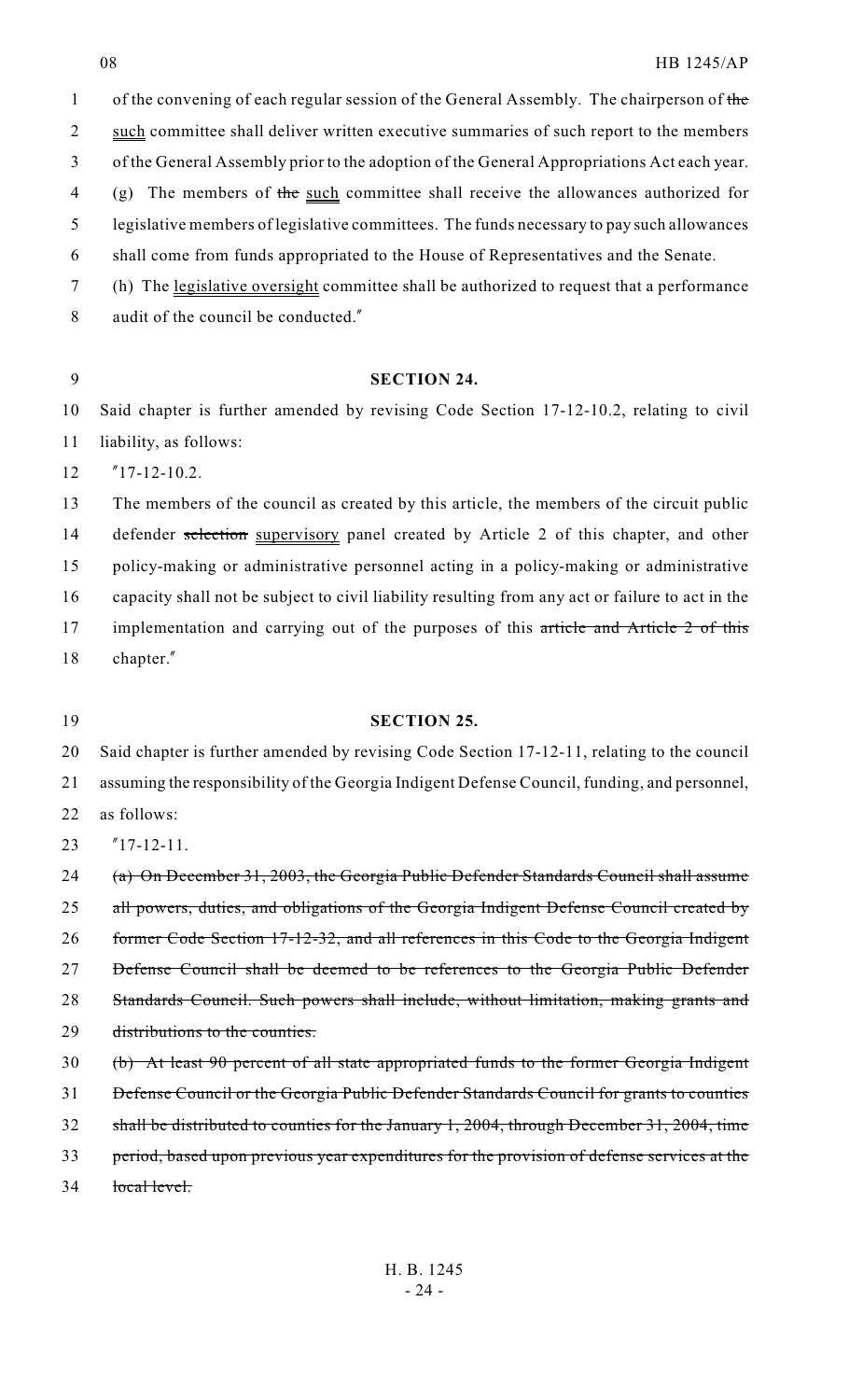1 (c) On December 31, 2003, the employees in good standing, assets, and resources of the 2 Georgia Indigent Defense Council shall be transferred to the Georgia Public Defender 3 Standards Council, and the council shall assume any executory contractual obligations of 4 the Georgia Indigent Defense Council, provided that allocated funding resources for such 5 obligations are also transferred. All full-time employees of the Georgia Public Defender 6 Standards Council shall be state employees in the unclassified service of the State Merit 7 System of Personnel Administration with all of the benefits of appointed state employees 8 provided by law. 9 (a) The mental health advocacy division shall represent in any court in this state indigent 10 persons found not guilty by reason of insanity at the time of the crime or found mentally 11 incompetent to stand trial and shall be the successor to the office of mental health advocacy 12 created by Article 4 of this chapter as it existed on June 30, 2008. Any assets or resources 13 of the office of mental health advocacy shall be transferred to the council. The mental 14 health advocacy division office shall serve all counties of this state. 15 (b) Whenever any person has been found not guilty by reason of insanity at the time of the 16 crime pursuant to Code Section 17-7-131 or found mentally incompetent to stand trial 17 pursuant to Code Section 17-7-130 and has been determined to be an indigent person, the 18 court in which such case is pending shall notify the mental health advocacy division, and 19 the division may assume the defense and representation of such person in all matters 20 pursuant to Code Sections 17-7-130 and 17-7-131, as applicable, if the resources, funding, 21 and staffing of the division allow; provided, however, that the circuit public defender or 22 other attorney who represented the indigent person at the time of the finding of not guilty 23 by reason of insanity at the time of the crime or the finding of mentally incompetent to 24 stand trial shall have the option to retain responsibility for the representation of any such 25 person. 26 (c) Nothing in this Code section shall prevent the circuit public defender, the court, or the 27 court appointed attorney from requesting the participation of the mental health advocacy 28 division prior to a finding of not guilty by reason of insanity at the time of the crime or a 29 finding of mentally incompetent to stand trial. The circuit public defender, the court, or the 30 court appointed attorney may request that the mental health advocacy division assist in the 31 case prior to a plea being entered and accepted by the court. 32 (d) If for any reason the mental health advocacy division is unable to represent any 33 indigent person found not guilty by reason of insanity at the time of the crime or found 34 mentally incompetent to stand trial, such representation shall be provided as otherwise 35 provided by law.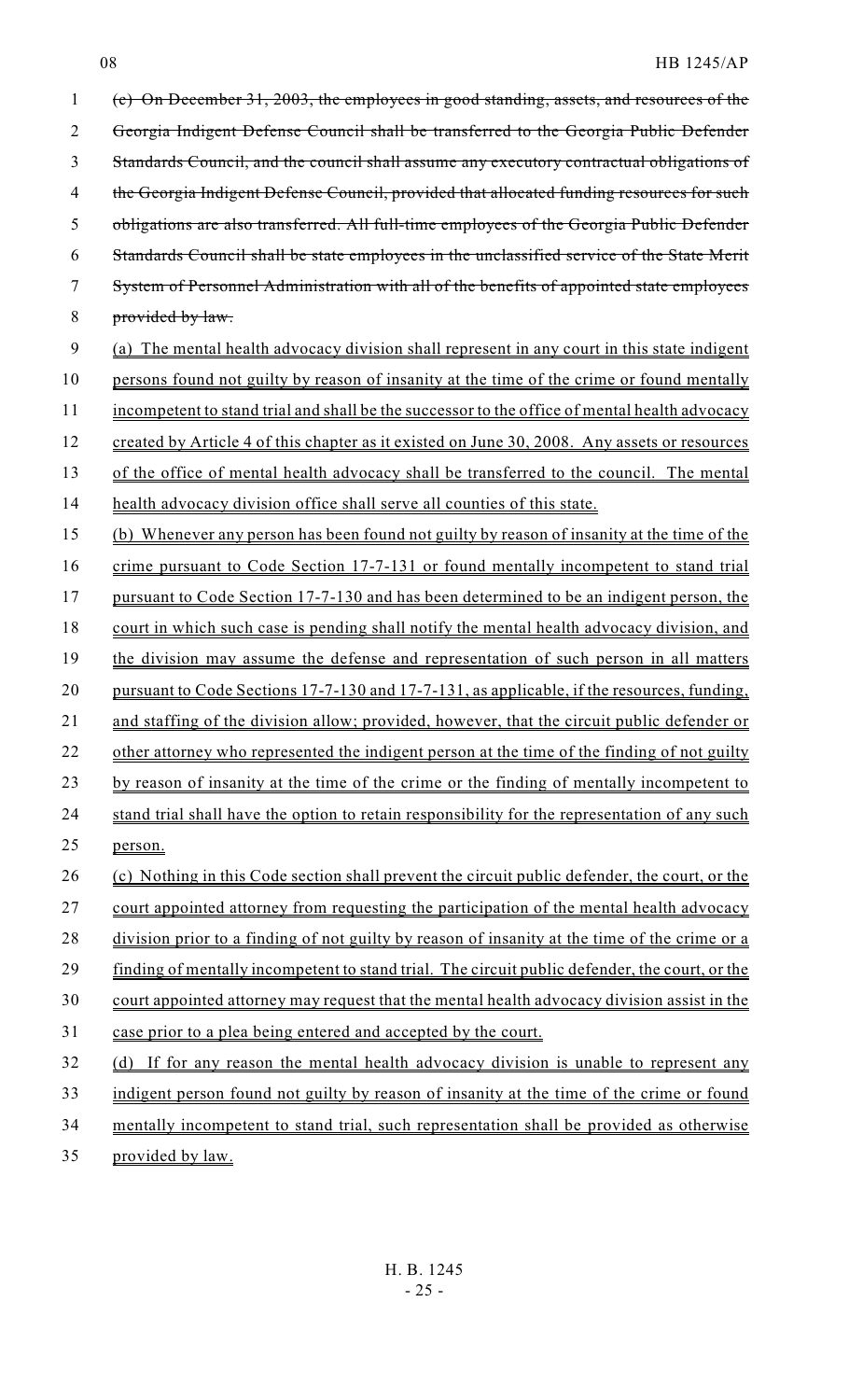| $\mathbf{1}$   | The director shall be responsible for management of the mental health advocacy<br>(e)           |
|----------------|-------------------------------------------------------------------------------------------------|
| $\overline{2}$ | division; provided, however, that the director may delegate day-to-day operations of the        |
| 3              | division to the mental health advocate."                                                        |
|                |                                                                                                 |
| $\overline{4}$ | <b>SECTION 26.</b>                                                                              |
| 5              | Said chapter is further amended by revising Code Section 17-12-12, relating to the transition   |
| 6              | period, as follows:                                                                             |
| $\tau$         | $"17-12-12.$                                                                                    |
| 8              | From January 1, 2005, through December 31, 2005, the Georgia Public Defender Standards          |
| 9              | Council shall coordinate the transition from the procedures for providing criminal defense      |
| 10             | to indigent persons in effect on December 31, 2004, in each county to the procedures            |
| 11             | provided in Article 2 of this chapter. On and after January 1, 2005, the provisions of          |
| 12             | Article 2 of this chapter shall govern the public provision of criminal defense to indigent     |
| 13             | persons in the courts of this state.                                                            |
| 14             | (a) The Georgia capital defender division shall represent all indigent persons charged with     |
| 15             | a capital felony for which the death penalty is being sought in any court in this state and     |
| 16             | shall be the successor to the Office of the Georgia Capital Defender created by Article 6       |
| 17             | of this chapter as it existed on June 30, 2008. Any assets or resources of the Office of the    |
| 18             | Georgia Capital Defender shall be transferred to the council. The Georgia capital defender      |
| 19             | division shall serve all counties of this state.                                                |
| 20             | (b) Whenever any person accused of a capital felony for which the death penalty is being        |
| 21             | sought has been determined to be an indigent person who has requested the assistance of         |
| 22             | counsel, the court in which the charges are pending shall notify the Georgia capital            |
| 23             | defender division, and the division shall assume the defense of such person except as           |
| 24             | provided in Code Section 17-12-12.1.                                                            |
| 25             | No person shall be assigned the primary responsibility of representing an indigent<br>(c)       |
| 26             | person accused of a capital offense for which the death penalty is sought unless such person    |
| 27             | is authorized to practice law in this state and is otherwise competent to counsel and defend    |
| 28             | a person charged with a capital felony.                                                         |
| 29             | The Georgia capital defender division or appointed counsel's defense of a defendant<br>(d)      |
| 30             | in a case in which the death penalty is sought shall include all proceedings in the trial court |
| 31             | and any appeals to the Supreme Court of Georgia. Neither the Georgia capital defender           |
| 32             | division nor appointed counsel shall assist with any petition for a writ of habeas corpus in    |
| 33             | federal court.                                                                                  |
| 34             | The director shall be responsible for management of the Georgia capital defender<br>(e)         |
| 35             | division; provided, however, that the director may delegate day-to-day operations of the        |

36 division to the capital defender."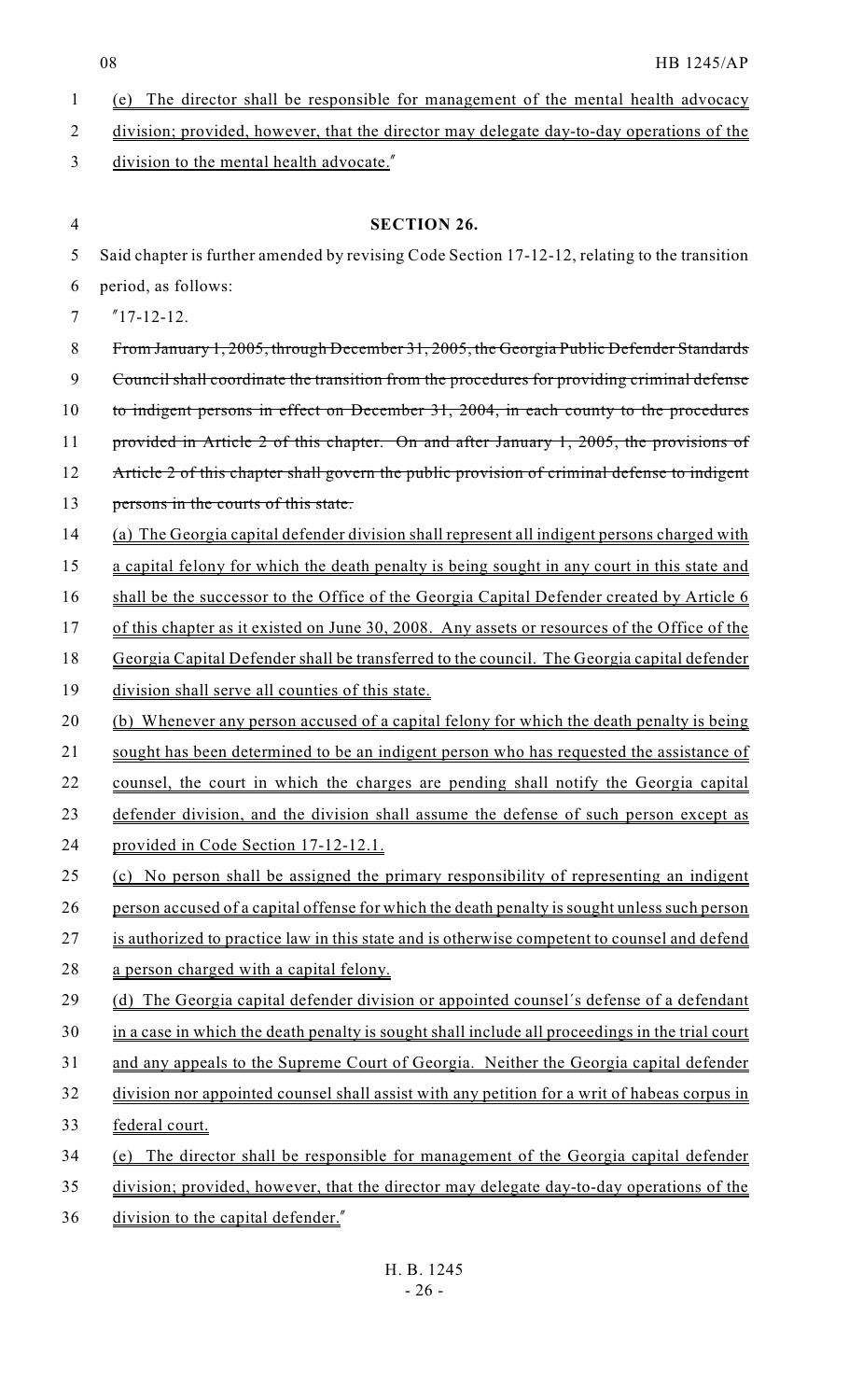|                  | HB 1245/AP<br>08                                                                                 |
|------------------|--------------------------------------------------------------------------------------------------|
| $\mathbf{1}$     | <b>SECTION 27.</b>                                                                               |
| $\overline{2}$   | Said chapter is further amended by adding a new Code section to read as follows:                 |
| 3                | $"17-12-12.1.$                                                                                   |
| $\overline{4}$   | (a) If there is a conflict of interest such that the Georgia capital defender division is unable |
| 5                | to defend any indigent person accused of a capital felony for which the death penalty is         |
| 6                | being sought, the director shall determine and appoint counsel to represent the defendant.       |
| $\tau$           | The director shall establish the contractual agreement with the defendant's counsel for          |
| 8                | payment of representing the defendant, and, when feasible and prudent, a flat fee structure      |
| $\boldsymbol{9}$ | shall be utilized.                                                                               |
| 10               | (b) A maximum of two attorneys shall be paid by the council pursuant to a contractual            |
| 11               | agreement or at an hourly rate established by the council with state funds appropriated to       |
| 12               | the council. State funds shall be appropriated to the council for use by the Georgia capital     |
| 13               | defender division for the first \$150,000.00 paid for each death penalty case. Funding for       |
| 14               | attorney's fees and expenses between \$150,000.01 and \$250,000.00 for each death penalty        |
| 15               | case shall be paid through state appropriations for 75 percent of such attorney's fees and       |
| 16               | expenses, and the county governing authority where the indictment was returned shall pay         |
| 17               | 25 percent of such attorney's fees and expenses. Funding for all attorney's fees and             |
| 18               | expenses in excess of \$250,000.00 for each death penalty case shall be paid through state       |
| 19               | appropriations for 50 percent of such attorney's fees and expenses, and the county               |
| 20               | governing authority where the indictment was returned shall pay 50 percent of such               |
| 21               | attorney's fees and expenses.                                                                    |
| 22               | (c) The council, with the assistance of the Georgia capital defender division, shall establish   |
| 23               | guidelines for all expense requests for cases in which the death penalty is sought, including,   |
| 24               | but not limited to, attorney's fees, expert witness fees, investigative fees, travel and         |
| 25               | accommodation expenses, and copy and transcription costs.                                        |
| 26               | (d) A county governing authority may provide supplemental compensation to counsel                |
| 27               | appointed pursuant to this Code section."                                                        |
|                  |                                                                                                  |

#### **SECTION 28.**

 Said chapter is further amended by revising Code Section 17-12-20, relating to public defender selection panel for each circuit, appointment and removal of circuit public defenders, and vacancies, as follows:

"17-12-20.

33 (a) On and after July 1, 2008, there There is created in each judicial circuit in the this state 34 a circuit public defender selection supervisory panel to be composed of five seven 35 members. The membership shall be composed of one member each appointed by the 36 Governor, the Lieutenant Governor, the Speaker of the House of Representatives, the Chief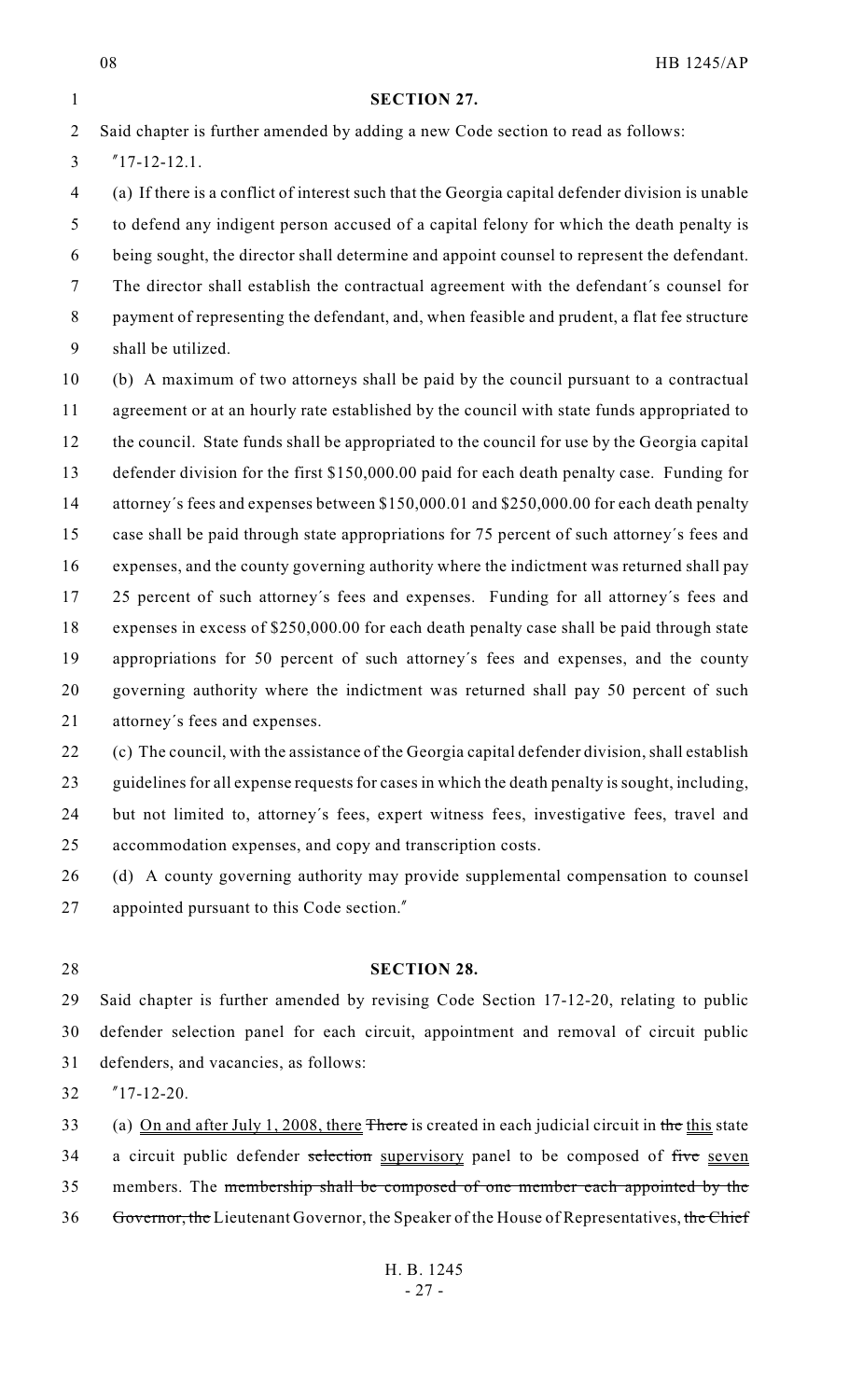1 Justice of the Supreme Court of Georgia, and the chief judge of the superior court of the 2 circuit shall each appoint one member. The Governor shall appoint four members, two of 3 which shall be members of the governing authority of the counties within the judicial 4 circuit for which such member is appointed to serve. A member of a governing authority 5 shall be eligible to serve so long as he or she retains the office by virtue of which he or she 6 is serving on the panel. Members Other than the county commissioner, members of the 7 circuit public defender selection supervisory panel shall be individuals with significant 8 experience working in the criminal justice system or who have demonstrated a strong 9 commitment to the provision of adequate and effective representation of indigent 10 defendants. A prosecuting attorney as defined in paragraph (6) of Code Section 19-13-51, 11 any employee of a prosecuting attorney´s office, or an employee of the Prosecuting 12 Attorneys´ Council of the State of Georgia shall not serve as a member of the circuit public 13 defender selection supervisory panel after July 1, 2005. On and after July 1, 2008, no 14 employees of the council shall serve as a member of the circuit public defender supervisory 15 panel. Members of the circuit public defender selection supervisory panel shall reside in 16 the judicial circuit in which they serve. The circuit public defender selection supervisory 17 panel members shall serve for a term of five years. Any vacancy for an appointed member 18 shall be filled by the appointing authority. 19 (b)(1) By majority vote of its membership, the circuit public defender supervisory panel 20 shall annually elect a chairperson and secretary and determine a quorum for the 21 transaction of business. The chairperson shall conduct the meetings and deliberations of 22 the panel and direct all activities. The secretary shall keep accurate records of all the 23 meetings and deliberations and perform such other duties as the chairperson may direct. 24 The panel may be called into session upon the direction of the chairperson or by the 25 council. 26 (2) By majority vote of its membership, the circuit public defender selection supervisory 27 panel shall appoint the circuit public defender in the circuit as provided in this article. The 28 first such appointments shall be made to take office on January 1, 2005, for terms of up 29 to four years. The initial appointments shall be for a term of up to four years. A circuit 30 public defender may be appointed for successive terms but shall not be reappointed if he 31 or she was removed pursuant to subsection (c) of this Code section. 32 (c) A circuit public defender may be removed for cause by a majority vote of the council 33 and may be removed without cause by a vote of two-thirds of the members of the entire 34 council. 35 (d) A circuit public defender supervisory panel may convene at any time during its circuit 36 public defender´s term of office and shall convene at least semiannually for purposes of 37 reviewing the circuit public defender´s job performance and the performance of the circuit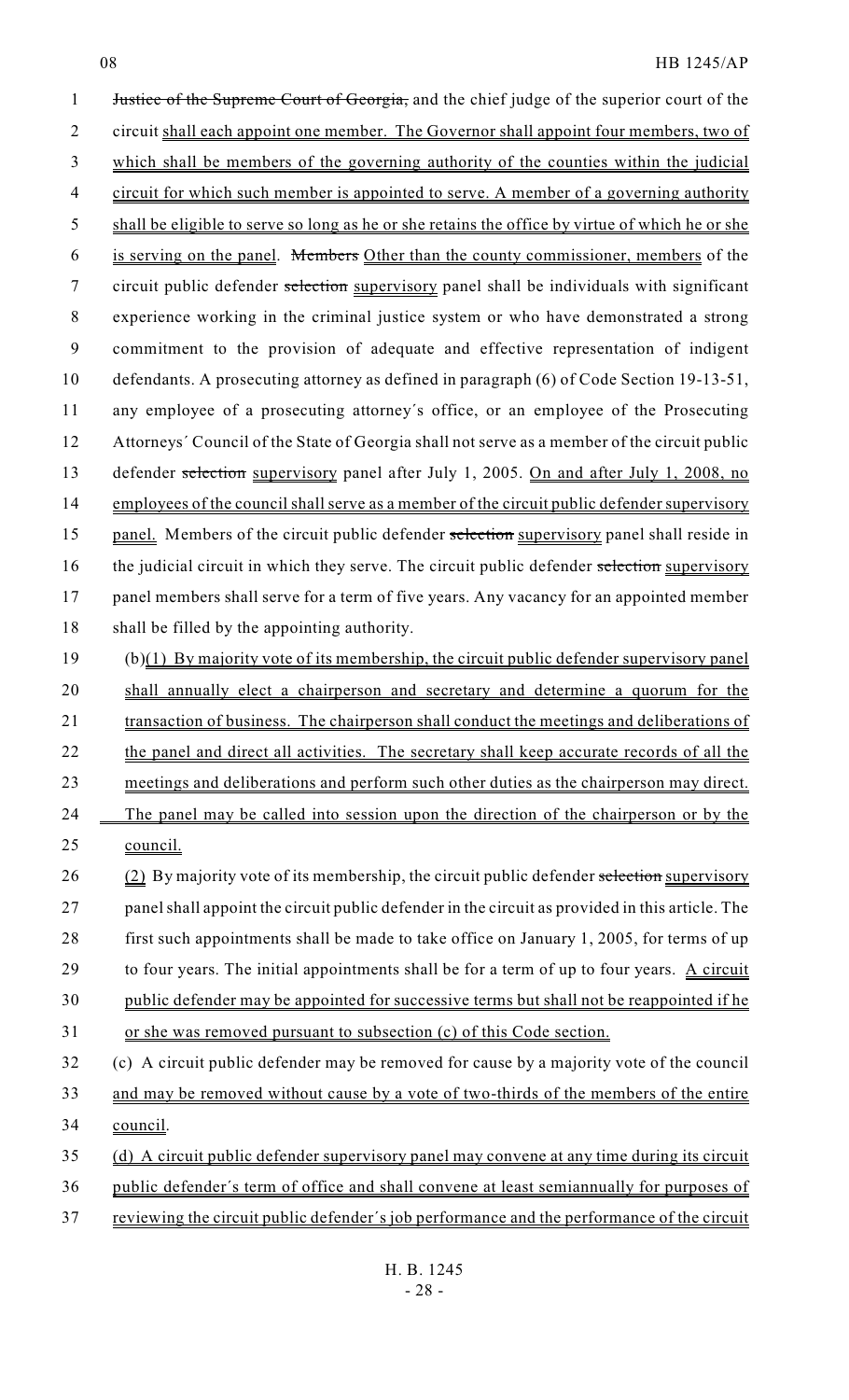| $\mathbf{1}$   | public defender office. The council and circuit public defender shall be notified at least       |
|----------------|--------------------------------------------------------------------------------------------------|
| $\overline{2}$ | two weeks in advance of the convening of the circuit public defender supervisory panel.          |
| 3              | The circuit public defender shall be given the opportunity to appear before the circuit          |
| $\overline{4}$ | public defender supervisory panel and present evidence and testimony. The chairperson            |
| 5              | shall determine the agenda for the semiannual review process, but, at a minimum, such            |
| 6              | review shall include information collected pursuant to subsection (c) of Code Section            |
| $\overline{7}$ | 17-12-24, usage of state and local funding, expenditures, and budgeting matters. The             |
| 8              | chairperson shall make an annual report on or before the thirtieth day of September of each      |
| 9              | year concerning the circuit public defender supervisory panel's findings regarding the job       |
| 10             | performance of the circuit public defender and his or her office to the council on a form        |
| 11             | provided to the panel by the council. If at any time the circuit public defender supervisory     |
| 12             | panel finds that the circuit public defender is performing in a less than satisfactory manner    |
| 13             | or finds information of specific misconduct, the circuit public defender supervisory panel       |
| 14             | may by majority vote of its members adopt a resolution seeking review of their findings          |
| 15             | and remonstrative action by the council. Such resolution shall specify the reason for such       |
| 16             | request. All evidence presented and the findings of the circuit public defender supervisory      |
| 17             | panel shall be forwarded to the council within 15 days of the adoption of the resolution.        |
| 18             | The council shall initiate action on the circuit public defender supervisory panel's             |
| 19             | resolution at its next regularly scheduled meeting and take final action within 60 days          |
| 20             | thereafter. The council shall notify the circuit public defender supervisory panel, in writing,  |
| 21             | of any actions taken pursuant to submission of a resolution under this subsection.               |
| 22             | $(d)(e)$ If a vacancy occurs for the position of circuit public defender, the chief judge of the |
| 23             | superior court of the circuit shall appoint an interim circuit public defender to serve until    |

24 the circuit public defender selection supervisory panel has appointed a replacement to serve

25 out the unexpired term of office. The circuit public defender selection supervisory panel

- shall appoint a replacement circuit public defender within three months of the occurring
- 27 of the vacancy. The replacement circuit public defender shall not be any individual who
- 28 has been removed by the council pursuant to subsection (c) of this Code section."
- 

#### **SECTION 29.**

 Said chapter is further amended by revising Code Section 17-12-22, relating to the procedure for appointment of attorneys for indigent defendants in the event the public defender has a conflict of interest, as follows:

"17-12-22.

 (a) The council shall establish a procedure for providing legal representation in cases 35 where the circuit public defender office has a conflict of interest. This Such procedure be 36 by may include, but shall not be limited to, the appointment of individual counsel on a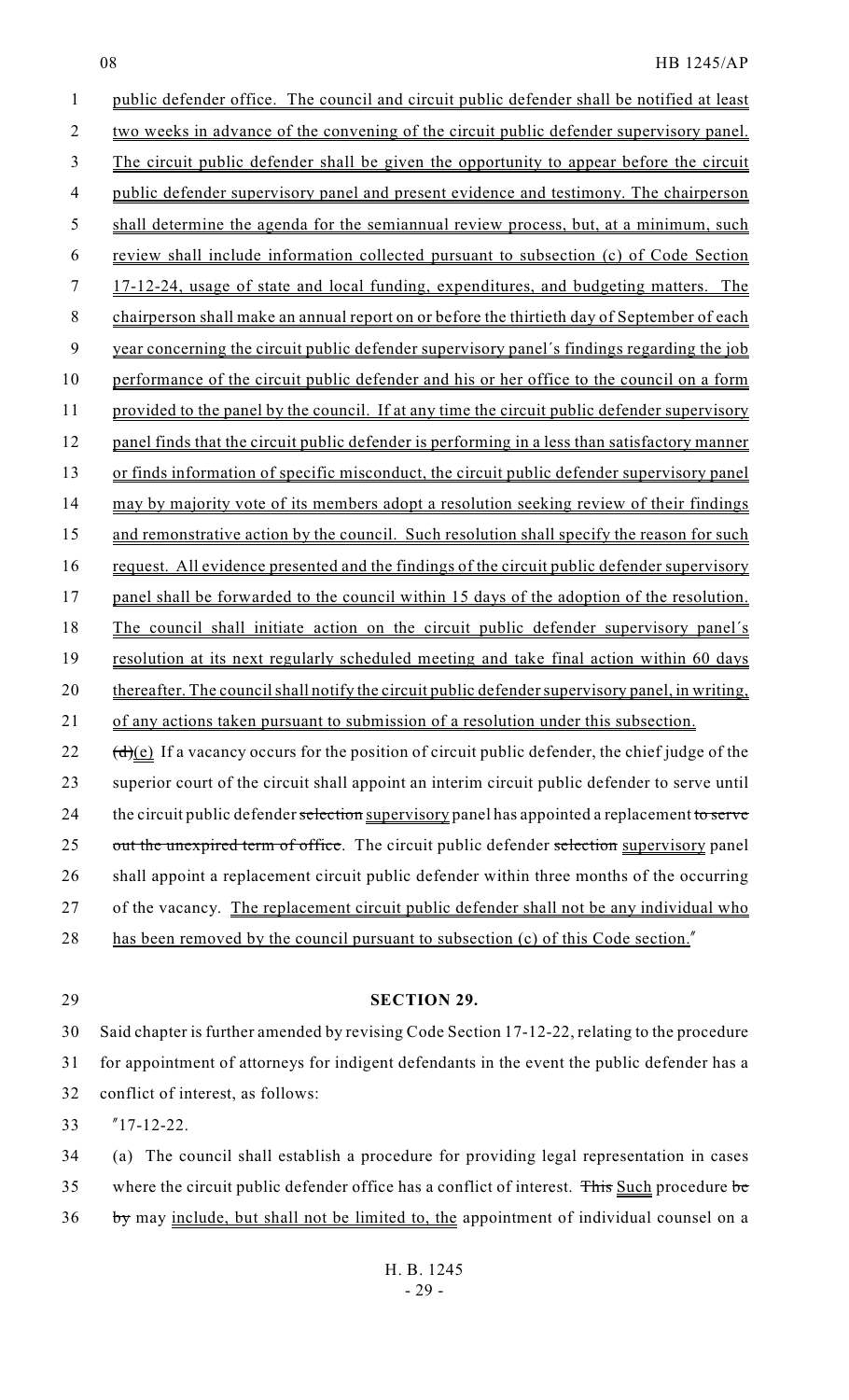1 case-by-case basis or by the establishment of a conflict defender office in those circuits

2 where the volume of cases may warrant a separate conflict defender office the utilization

3 of another circuit public defender office when feasible. It is the intent of the General

- 4 Assembly that the council consider the most efficient and effective system to provide legal
- 5 representation where the circuit public defender office has a conflict of interest.
- 6 (b) The circuit public defender shall establish a method for identifying conflicts of interest
- 7 at the earliest possible opportunity. If there is a conflict of interest such that the circuit
- 8 public defender office cannot represent a defendant and an attorney who is not employed
- 9 by the circuit public defender office is appointed, such attorney shall have a contractual
- 10 relationship with the council to represent indigent persons in conflict of interest cases, and
- 11 such relationship may include, but shall not be limited to, a flat fee structure.

12 (c) Attorneys who seek appointment in conflict cases must shall have such experience or 13 training in the defense of criminal cases as is necessary in light of the complexity of the 14 case to which they are he or she is appointed and must shall meet such qualifications, 15 regulations, and standards for the representation of indigent defendants as are established

- 16 by the council.
- 17 (c) The circuit public defender shall establish a method for identifying conflicts of interest
- 18 at the earliest possible opportunity."
- 

### 19 **SECTION 30.**

20 Said chapter is further amended by revising subsections (b) and (d) of Code Section 21 17-12-23, relating to cases in which public defender representation is required, timing of 22 representation, and contracts with local governments, as follows:

23 "(b) In each of the actions and proceedings enumerated in subsection (a) of this Code 24 section, entitlement to the services of counsel begins as soon as is feasible and no not more 25 than  $72$  hours three business days after the indigent person is taken into custody or service 26 is made upon him or her of the charge, petition, notice, or other initiating process and such 27 person makes an application for counsel to be appointed." 28 "(d) A city or county may contract with the circuit public defender office for the provision

- 29 of criminal defense for indigent persons accused of violating city or county ordinances or 30 state laws. If a city or county does not contract with the circuit public defender office, the 31 city or county shall be subject to all applicable rules, regulation, policies, and standards
- 32 adopted by the council for representation of indigent persons in this state."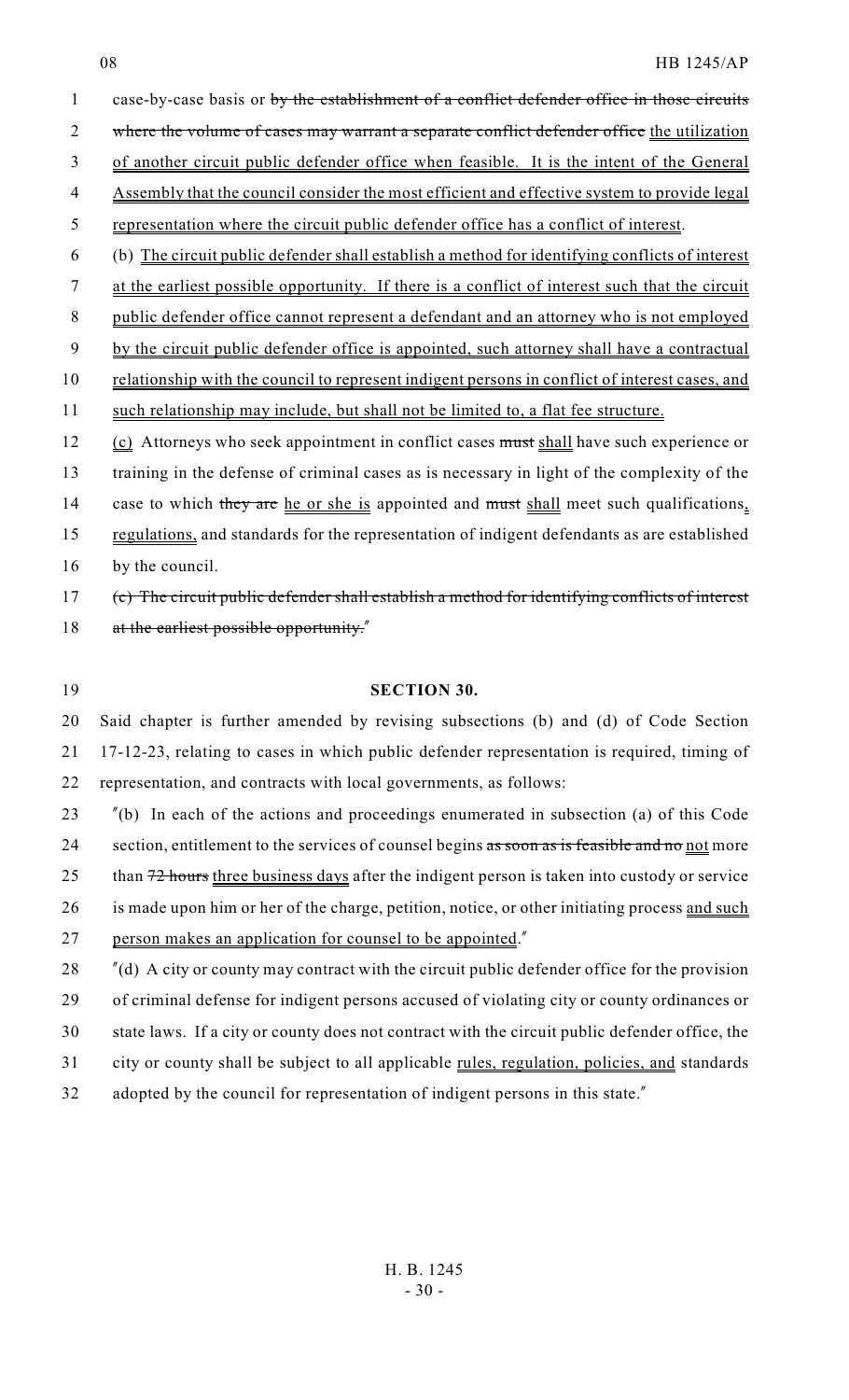|                | 08<br>HB 1245/AP                                                                                   |
|----------------|----------------------------------------------------------------------------------------------------|
| $\mathbf{1}$   | <b>SECTION 31.</b>                                                                                 |
| 2              | Said chapter is further amended by revising subsections (a) and (c) of Code Section                |
| 3              | 17-12-24, relating to financial eligibility for indigent defense services representation and       |
| $\overline{4}$ | operation of the public defender's office, as follows:                                             |
| 5              | $''(a)$ The circuit public defender, and any other person or entity providing indigent defense     |
| 6              | services, or the system established pursuant to Code Section 17-12-80 shall determine the          |
| $\overline{7}$ | financial eligibility of any if a person or juvenile arrested, detained, or charged in any         |
| $8\,$          | manner in accordance with the definition of an is an indigent person set forth in Code             |
| 9              | Section 17-12-2 that would entitle him or her entitled to representation under this chapter."      |
| 10             | $\degree$ (c) The circuit public defender shall keep and maintain appropriate records, which shall |
| 11             | include the number of persons represented under this article, including cases assigned to          |
| 12             | other counsel based on conflict of interest; the offenses charged; the outcome of each case;       |
| 13             | the expenditures made in carrying out the duties imposed by this article chapter; and any          |
| 14             | other information requested by the council."                                                       |
|                |                                                                                                    |
| 15             | <b>SECTION 32.</b>                                                                                 |
| 16             | Said chapter is further amended by revising Code Section 17-12-25, relating to the salary of       |
| 17             | the public defender and prohibiting the private practice of law, as follows:                       |
| 18             | $"17-12-25.$                                                                                       |
| 19             | Each circuit public defender shall receive an annual salary of \$87,593.58, and<br>(a)             |
| 20             | cost-of-living adjustments may be given by the General Assembly in the General                     |
| 21             | Appropriations Act by a percentage not to exceed the average percentage of the general             |
| 22             | increase in salary as may from time to time be granted to employees of the executive,              |
| 23             | judicial, and legislative branches of government from state funds:; provided, however, that        |
| 24             | any increase for such circuit public defender shall not include within-grade step increases        |
| 25             | for which classified employees of the state merit system are eligible. Any increase granted        |
| 26             | pursuant to this subsection shall become effective at the same time that funds are made            |
| 27             | available for the increase for such employees. The Office of Planning and Budget shall             |
| 28             | calculate the average percentage increase.                                                         |
| 29             | (b) The county or counties comprising the judicial circuit may supplement the salary of            |
| 30             | the circuit public defender in an amount as is or may be authorized by local Act or in an          |
| 31             | amount as may be determined by the governing authority of the county or counties,                  |
| 32             | whichever is greater.                                                                              |
| 33             | (c) No circuit public defender shall engage in the private practice of law for profit or serve     |
| 34             | concurrently in any judicial office."                                                              |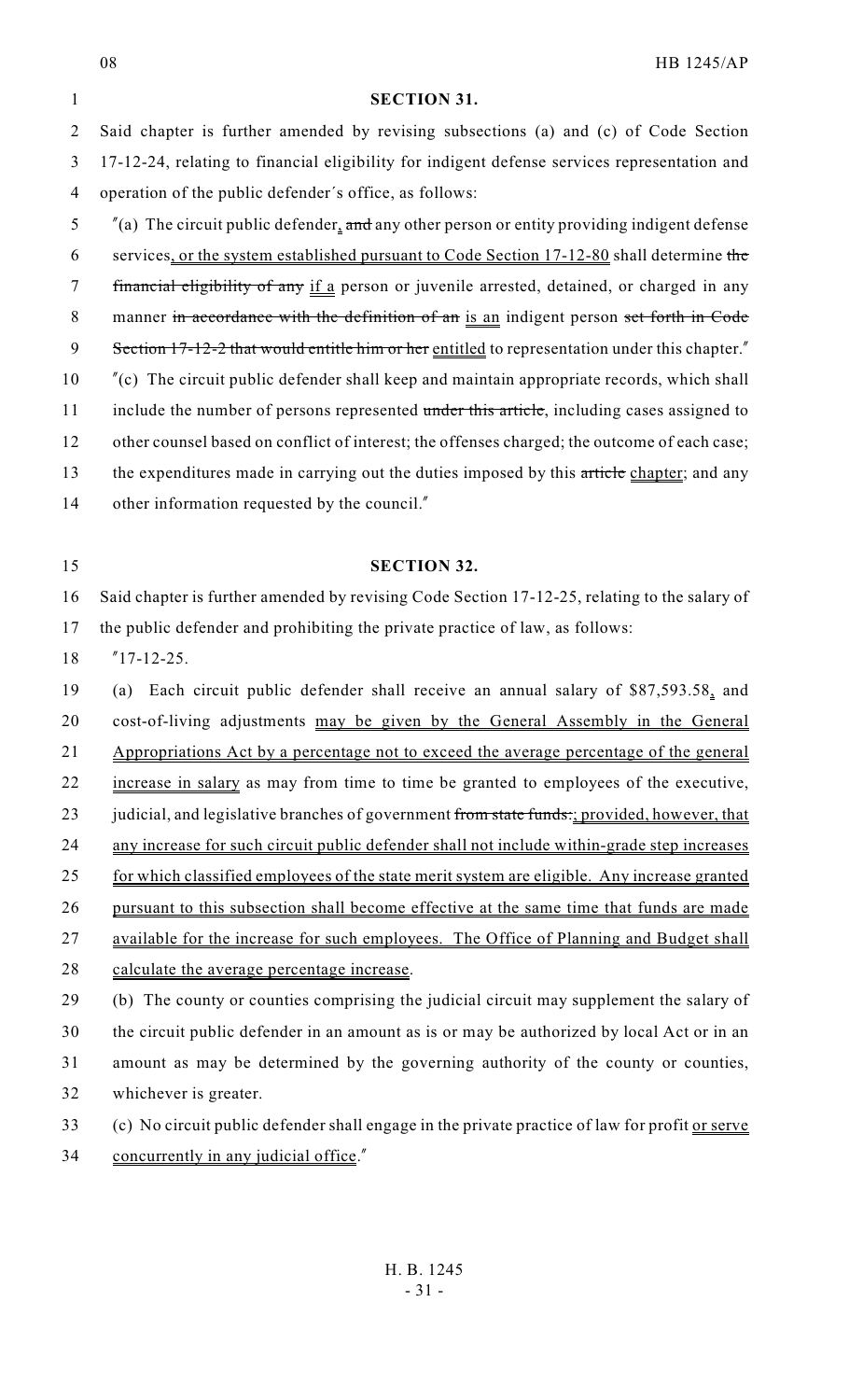| e<br>×<br>×<br>٩ | I |
|------------------|---|
|                  |   |

H. B. 1245 1 **SECTION 33.** 2 Said chapter is further amended by revising Code Section 17-12-26, relating to the budget 3 of the council, as follows: 4 "17-12-26.  $5$  (a) The council shall prepare and submit to the director of the Office of Planning and 6 Budget an annual proposed its budget estimate necessary for fulfilling the purposes of this 7 article chapter in accordance with Code Section 45-12-78. The budget request shall be 8 based on the previous year´s expenditures and budget requests submitted by each circuit 9 public defender, the Office of the Georgia Capital Defender, and the office of the mental 10 health advocate. The council's total budget request for funding for the operations of the 11 circuit public defender offices and the council´s programs shall not exceed the amount of 12 funds collected for indigent defense pursuant to Code Sections 15-21-73 and 15-21A-6; 13 provided, however, that the General Assembly shall not be obligated to appropriate such 14 amount for indigent defense. The council is also shall be authorized to seek, solicit, apply 15 for, and utilize funds from any public or private source to use in fulfilling the purposes of 16 this article chapter. 17 (b) The budget of the council shall include the budget of all circuit public defenders and 18 other offices and entities, including conflict defender offices and appointed attorneys 19 providing indigent defense representation under the authority of this article and the Office 20 of the Georgia Capital Defender and the office of the mental health advocate. 21 (c)(1) Subject to the provisions of paragraphs (3) and (4) of this subsection, expenses 22 paid by the council pursuant to this Code section shall be paid out of funds as may be 23 appropriated by the General Assembly. 24 (2) On or before June 1 of each year, the council shall establish and furnish to each 25 circuit public defender and the state auditor the travel budget for each judicial circuit 26 based on the amount appropriated by the General Assembly for travel. 27 (3) In determining the travel budget for each judicial circuit, the council shall consider 28 the budget request submitted by the circuit public defender of each judicial circuit, the 29 geographic size and the caseload of each circuit, and other facts as may be relevant. The 30 council is authorized to establish a contingency reserve of not more than 3 percent of the 31 total amount appropriated by the General Assembly in order to meet any expenses which 32 could not be reasonably anticipated. The council shall submit to each circuit public 33 defender, the state auditor, and the legislative budget analyst a monthly report showing 34 the budget amount of expenditures made under the travel budget. The council may 35 periodically review and adjust the travel budget as may be necessary to carry out the 36 purposes of this subsection.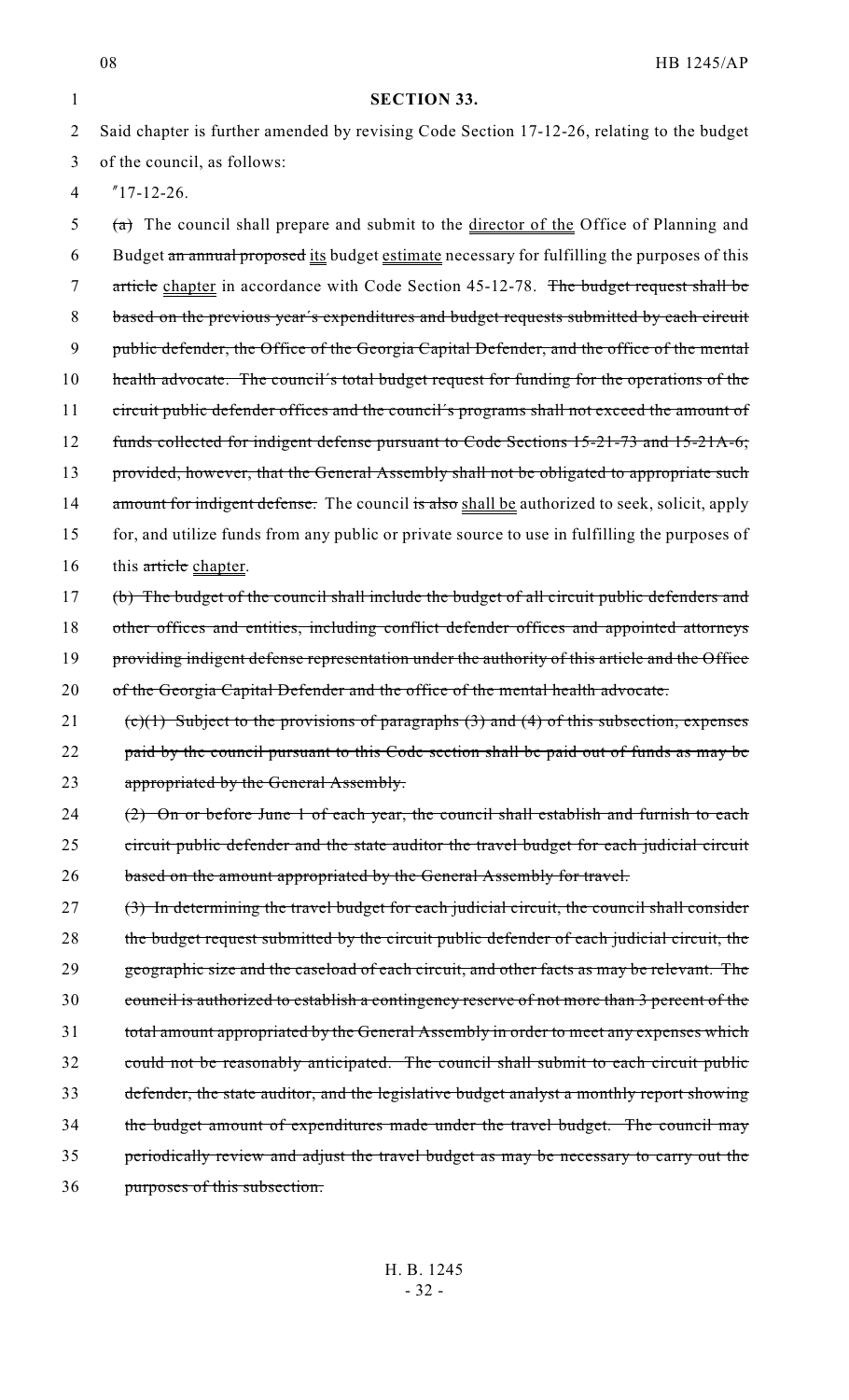|                          | (4) Neither the circuit public defender nor any personnel compensated by the state           |
|--------------------------|----------------------------------------------------------------------------------------------|
| $\mathcal{D}$            | pursuant to the provisions of this article shall be reimbursed from state funds for any      |
|                          | expenses for which the person has been reimbursed from funds other than state funds;         |
|                          | provided, however, that the governing authority of the county or counties comprising the     |
| $\overline{\mathcal{L}}$ | judicial circuit are authorized to provide travel advances or to reimburse expenses which    |
| -6                       | may be incurred by the person in the performance of his or her official duties to the extent |
|                          | the expenses are not reimbursed by the state as provided in this Code section."              |

#### **SECTION 34.**

 Said chapter is further amended by revising subsection (f) of Code Section 17-12-28, relating to appointment of investigator, role and responsibilities, compensation, and promotions, as follows:

 "(f) Personnel appointed pursuant to this Code section shall be reimbursed for actual 13 expenses incurred in the performance of their official duties in accordance with the provisions of Code Section 17-12-26."

#### **SECTION 35.**

 Said chapter is further amended by revising Code Section 17-12-31, relating to employment of additional personnel, as follows:

"17-12-31.

 (a) The circuit public defender in each judicial circuit may employ additional assistant circuit public defenders, deputy circuit public defenders, or other attorneys, investigators,

21 paraprofessionals, clerical assistants, and other employees or independent contractors as

may be if the employment of such additional personnel is provided for by local law or as

23 may be if the employment of such additional personnel is specifically authorized and

24 funded by the governing authority of the county or counties comprising the judicial circuit.

 The circuit public defender shall define the duties and fix the title of any attorney or other employee of the office of the circuit public defender.

(b) Personnel employed by the circuit public defender pursuant to this Code section shall

serve at the pleasure of the circuit public defender and shall be compensated by the county

29 or counties comprising the judicial circuit, in the manner and  $\frac{1}{2}$  an amount of compensation

30 to be paid to be fixed either by local Act or by the circuit public defender with the specific

approval of the county or counties comprising the judicial circuit."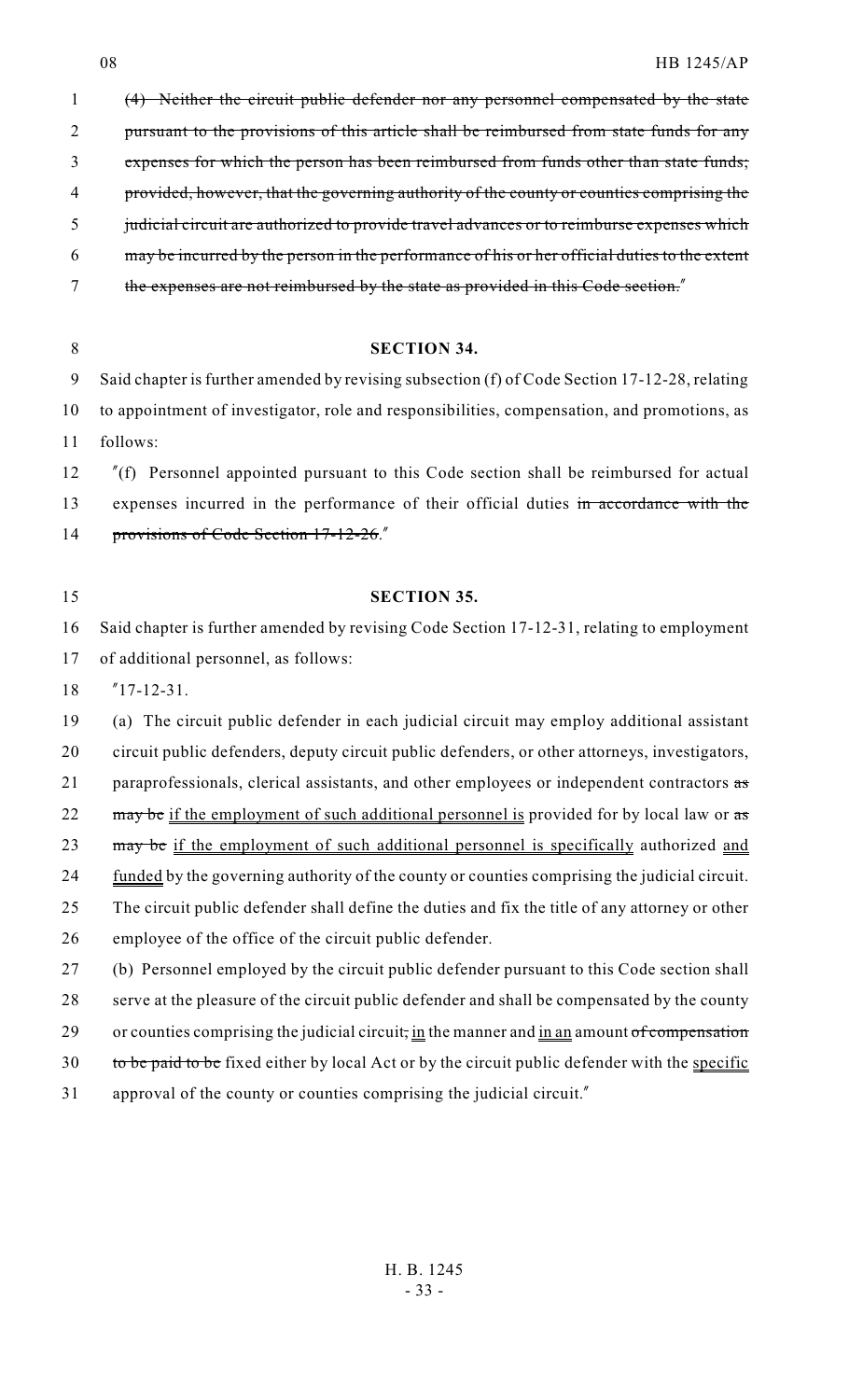|                | HB 1245/AP<br>08                                                                                 |
|----------------|--------------------------------------------------------------------------------------------------|
| $\mathbf{1}$   | <b>SECTION 36.</b>                                                                               |
| $\overline{2}$ | Said chapter is further amended by revising Code Section 17-12-33, relating to assistant         |
| 3              | public defenders' private practice of law prohibited and admission to the bar of Georgia, as     |
| $\overline{4}$ | follows:                                                                                         |
| 5              | $"17-12-33.$                                                                                     |
| 6              | (a) Any assistant public defender or other attorney at law employed full time by the circuit     |
| $\overline{7}$ | public defender who is compensated in whole or in part by state funds shall not engage in        |
| 8              | the private practice of law for profit or serve concurrently in any judicial office.             |
| 9              | (b) Any assistant public defender or any other attorney at law employed by the circuit           |
| 10             | public defender shall be a member of the State Bar of Georgia and shall be admitted to           |
| 11             | practice before the appellate courts of this state. The assistant public defender shall serve    |
| 12             | at the pleasure of the circuit public defender and shall have such authority, powers, and        |
| 13             | duties as may be assigned by the circuit public defender."                                       |
|                |                                                                                                  |
| 14             | <b>SECTION 37.</b>                                                                               |
| 15             | Said chapter is further amended by revising paragraph (2) of subsection (a) of Code Section      |
| 16             | 17-12-36, relating to alternative delivery systems and annual review of operations by the        |
| 17             | council, as follows:                                                                             |
| 18             | $''(2)$ The council, by majority vote of the entire council, determines that the delivery        |
| 19             | system meets or exceeds its rules, regulations, policies, and standards, including, without      |
| 20             | limitation, caseload standards, as the council adopts;"                                          |
| 21             | <b>SECTION 38.</b>                                                                               |
| 22             | Said chapter is further amended by adding a new subsection to Code Section 17-12-36,             |
| 23             | relating to alternative delivery systems and annual review of operations by the council, to      |
| 24             | read as follows:                                                                                 |
| 25             | $\ell$ (h) An approved alternative delivery system shall be paid by the council, from funds      |
| 26             | available to the council, in an amount equal to the amount that would have been allocated        |
| 27             | to the judicial circuit for the minimum salary of the circuit public defender, the assistant     |
| 28             | circuit public defenders, the investigator, and the administrative staff, exclusive of benefits, |
| 29             | if the judicial circuit was not operating an alternative delivery system."                       |
| 30             | <b>SECTION 39.</b>                                                                               |
| 31             | Said chapter is further amended by revising Code Section 17-12-50, relating to definitions,      |

- as follows:
	- "17-12-50.
	- As used in this article, the term: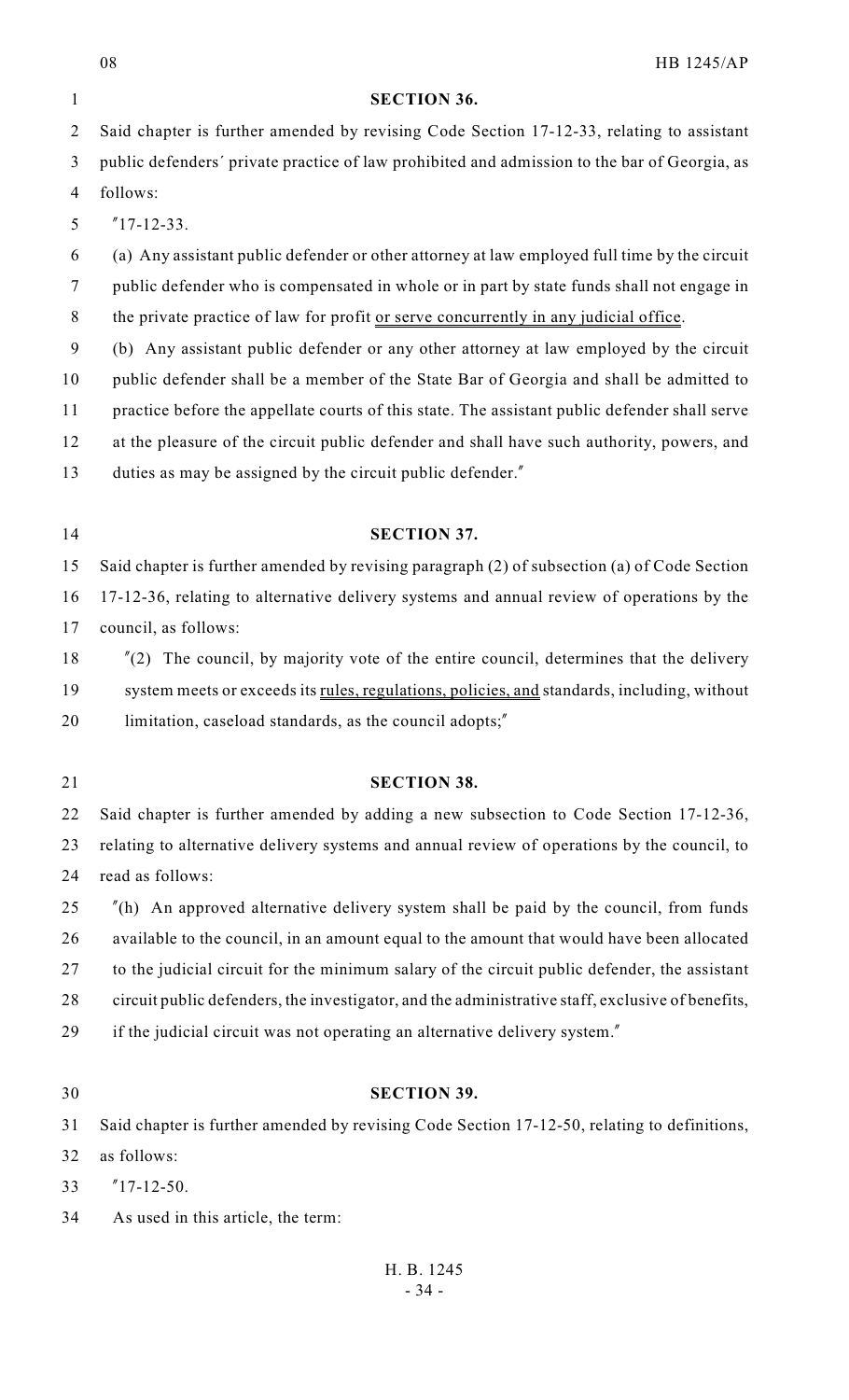1 (1) 'Paid in part' means payment by a county or municipality for a part of the cost of the 2 provision of indigent defense services pursuant to a contract with a circuit public 3 defender office as set forth in subsection (d) of Code Section 17-12-23. The term does 4 shall not include payment by a county or municipality for office space and other supplies 5 as set forth in Code Section 17-12-34.

6 (2) 'Public defender' means an attorney employed by a circuit public defender office,  $\frac{a_n}{a_n}$ 

7 attorney who is a conflict defender, or any other attorney who is paid from public funds

8 to represent an indigent person in a criminal case."

# 9 **SECTION 40.** 10 Said chapter is further amended by revising subsection (c) of Code Section 17-12-51, relating 11 to the repayment of attorney´s fees as a condition of probation, as follows: 12 "(c) If a defendant who is represented by a public defender, who is paid for entirely by the 13 state, enters a plea of nolo contendere, first offender, or guilty or is otherwise convicted, 14 the court may impose as a condition of probation repayment of all or a portion of the cost 15 for providing legal representation and other costs of the defense if the payment does not 16 impose a financial hardship upon such defendant or the such defendant's dependent or 17 dependents. Such The defendant shall make the such payment through the probation 18 department to the Georgia Public Defender Standards Council for payment to the general 19 fund of the state treasury. It is the intent of the General Assembly that all funds collected 20 under this subsection shall be made available through the general appropriations process 21 and may be appropriated for purposes of funding indigent defense."

### 22 **SECTION 41.**

23 Said chapter is further amended by revising Article 4, relating to mental health advocacy for 24 insane, as follows:

### 25 "ARTICLE 4"

26 17-12-80.

### 27 As used in this article, the term 'office' means the office of mental health advocacy created

28 by this article.

- 29 (a) In order to retain funding as provided in Code Sections 15-21-74 and 15-21A-6, a
- 30 governing authority shall verify that the applicant qualifies as an indigent person. The

31 governing authority shall establish the methodology for verification and fund such process.

32 The governing authority shall produce auditable information to the council to substantiate

33 its verification process as requested by the council or its director.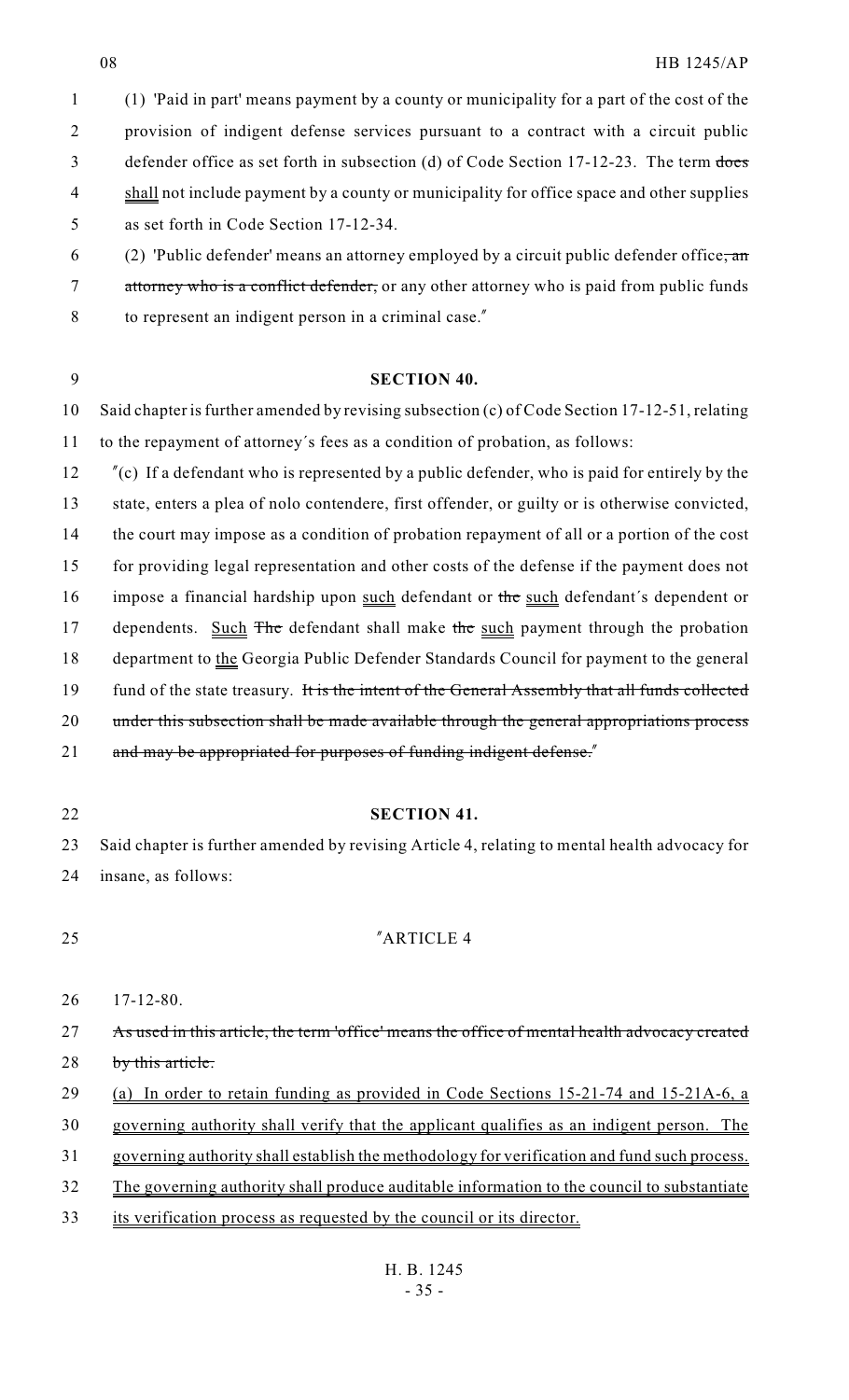- 1 (b) The council shall establish rules and regulations to determine approval of an indigent 2 person verification system and shall annually provide written notification to the Georgia 3 Superior Court Clerks´ Cooperative Authority as to whether or not a governing authority 4 has an approved indigent person verification system. 5 (c) The governing authority shall advise the circuit public defender, if applicable, or the 6 administrator of the indigent defense system for the jurisdiction of the name of each person 7 who has applied for legal services and provide identifying information for those persons
- 8 who are financially eligible for services within one business day of such person´s
- 9 application for services.

 $10 \frac{17-12-81}{2}$ 

- 11 There is created the office of mental health advocacy for the purpose of undertaking the 12 representation of indigent persons found not guilty by reason of insanity at the time of the 13 crime in any court in this state. The office shall serve all counties of this state. The office 14 shall be a direct successor of the mental health advocacy division of the Georgia Indigent 15 Defense Council created by former Code Section 17-12-45 and all powers, duties, and 16 obligations of such division shall become the powers, duties, and obligations of the office. 17 The employees, assets, and resources of the mental health advocacy division of the Georgia 18 Indigent Defense Council shall be transferred to the office. All references in this Code to 19 the mental health advocacy division of the Georgia Indigent Defense Council shall be
- 20 deemed to be references to the office.
- $21 \frac{17-12-82}{17}$
- 22 The office shall be a legal entity; shall have perpetual existence; may contract; may own 23 property; may accept funds, grants, and gifts from any public or private source, which 24 funds shall be used to defray the expenses incident to implementing its purposes; and may
- 25 establish a principal office.
- $26 \frac{17-12-83}{2}$
- 27 The council shall be responsible for management of the office. Managerial duties shall
- 28 include, but are not limited to, the following:
- 29 (1) Appointment of the mental health advocate;
- 30 (2) Establishing the salaries of the mental health advocate and the office´s staff;
- 31 (3) Approving the level of staffing and establishing policy consistent with the intent of
- 32 this chapter; and
- 33 (4) Preparing an annual budget for the office, administering the funds made available to
- 34 the office, and overseeing the expenditure of such funds.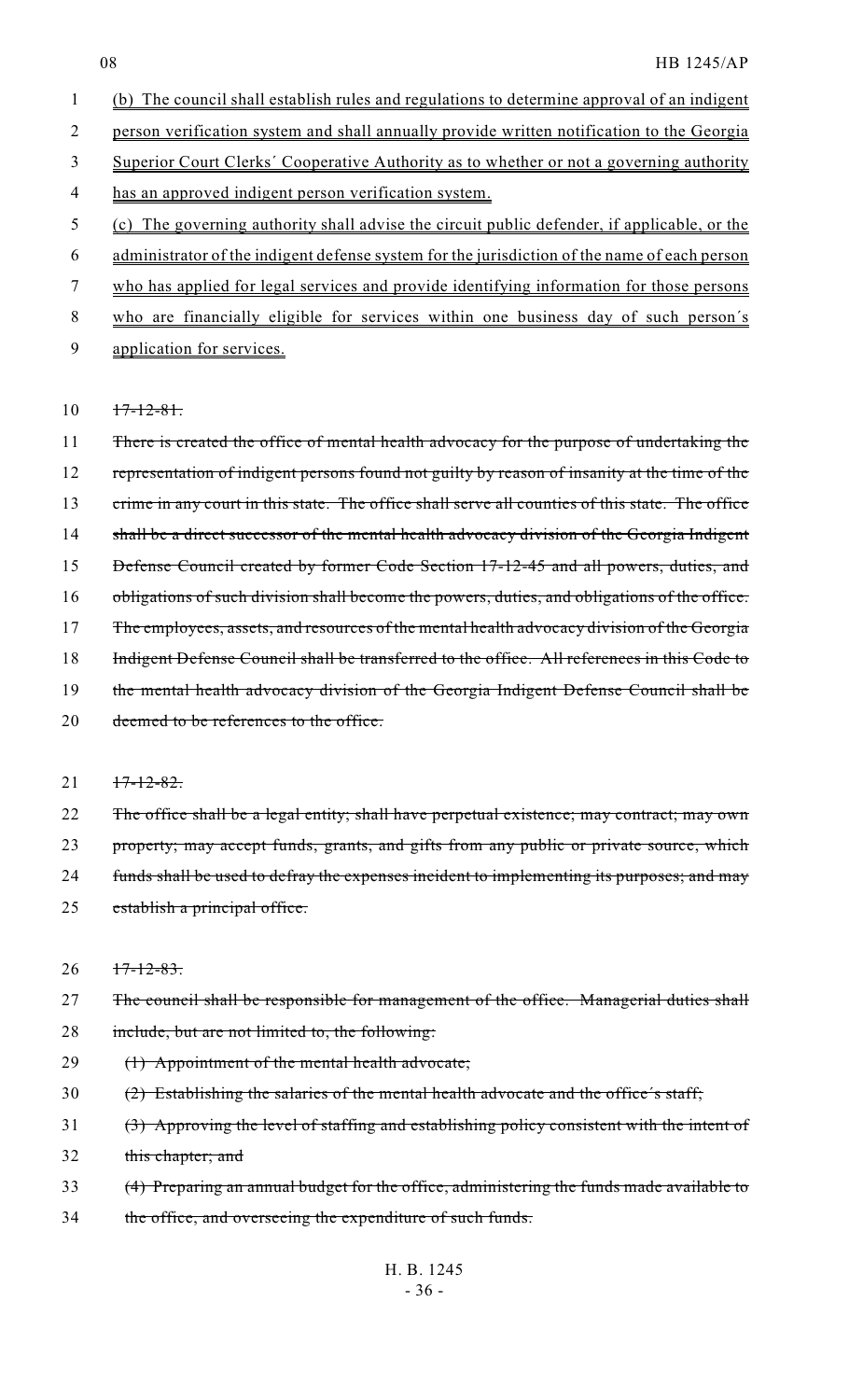- $1 + 7-12-84.$
- 2 The council shall prepare an annual budget showing all anticipated expenses of the office
- 3 for the following fiscal year, which shall be the same as the fiscal year of this state. Such
- 4 budget shall be submitted by the mental health advocate to the council.

 $5 \frac{17-12-85}{17}$ 

6 The mental health advocate shall be appointed by and shall serve at the pleasure of the 7 council. The mental health advocate must be a member in good standing of the State Bar 8 of Georgia with at least three years´ experience in the practice of law and must be 9 competent to counsel and represent a person found not guilty by reason of insanity at the 10 time of the crime. The salary of the mental health advocate shall be established by the 11 council.

 $12 \frac{17-12-86}{.}$ 

13 The mental health advocate shall employ, with the advice and consent of the council and 14 in the manner and at the compensation prescribed by the council, as many assistant 15 attorneys, clerks, investigators, paraprofessionals, administrative assistants, and any other 16 persons as may be necessary for carrying out the responsibilities assigned to the office by 17 law. A person employed under this Code section serves at the pleasure of the mental health 18 advocate.

 $19 \frac{17-12-87}{17}$ 

20 (a) Whenever any person has been found not guilty by reason of insanity at the time of the 21 crime pursuant to Code Section 17-7-131 and has been determined to be indigent, as 22 provided in Article 1 of this chapter, the court in which such charges are pending shall 23 notify the office and the office may assume the defense and representation of such persons 24 in all matters pursuant to Code Section 17-7-131 if the resources, funding, and staffing of 25 the office allow; provided, however, that the circuit public defender or other attorney who 26 represented the indigent at the time of the finding of not guilty by reason of insanity at the 27 time of the crime shall have the option to retain responsibility for the representation of any 28 such person. 29 (b) Nothing in this Code section shall prevent the circuit public defender, the court, or the 30 court appointed attorney from requesting the participation of the office prior to a finding 31 of not guilty by reason of insanity at the time of the crime. The circuit public defender, the

- 32 court, or the court appointed attorney may request that the office assist in the case prior to
- 33 a plea being entered and accepted by the court.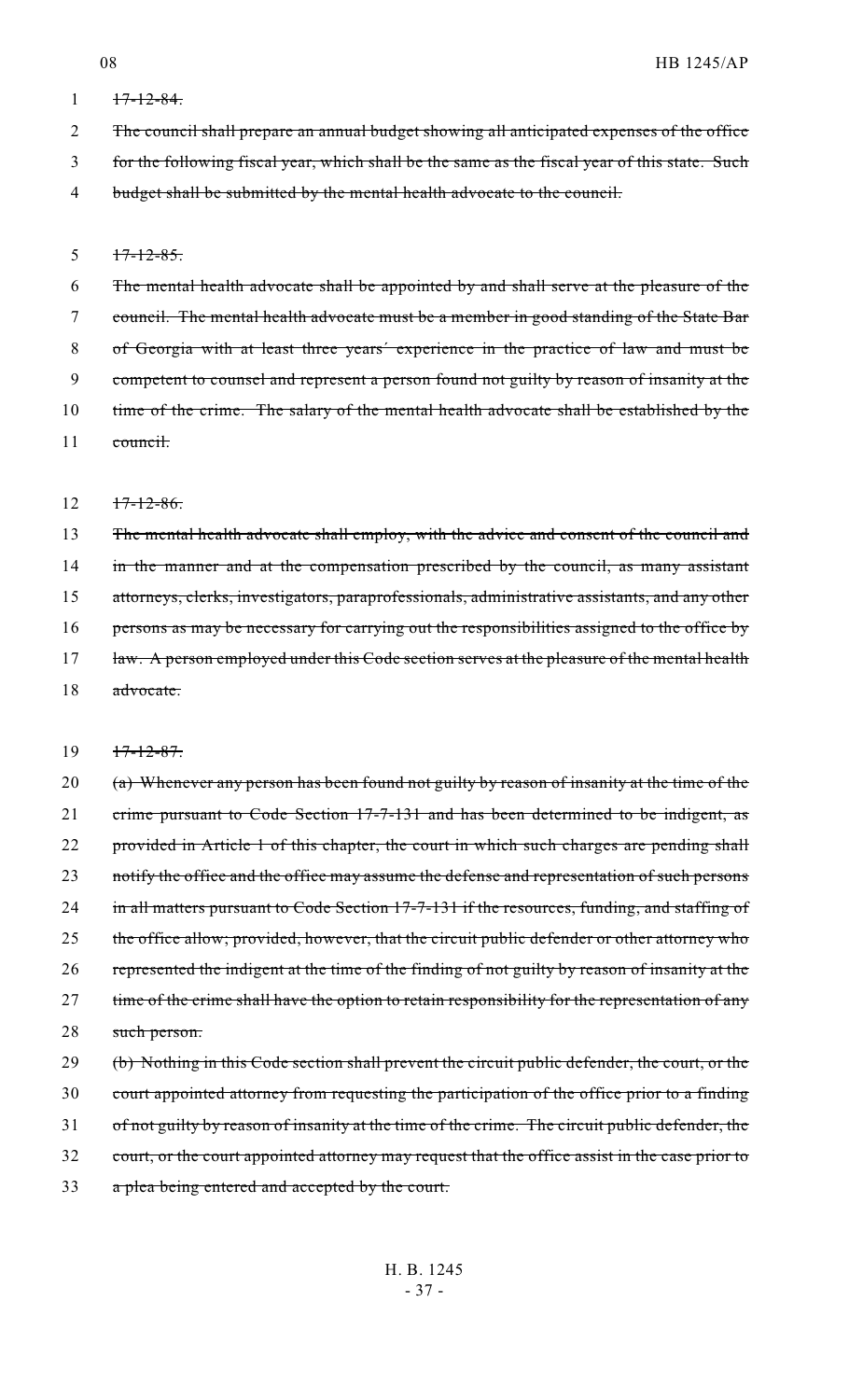- 1 (c) If for any reason the office is unable to represent any indigent person found not guilty
- 2 by reason of insanity at the time of the crime, such representation shall be provided as
- 3 otherwise provided by law.
- 4 17-12-88.

5 This article shall become effective on December 31, 2003."

- 6 **SECTION 42.** 7 Said chapter is further amended by revising Article 6, relating to the Georgia Capital 8 Defender, as follows:
- 

### 9 **ARTICLE 6**

 $10 \frac{17-12-120}{20}$ 

- 11 As used in this article, the term 'office' means the Office of the Georgia Capital Defender
- 12 created by this article.
- 13 17-12-121.
- 14 There is created the Office of the Georgia Capital Defender to undertake the defense of all
- 15 indigent persons charged with a capital felony for which the death penalty is being sought
- 16 in any court in this state and to be the successor to the office of the multicounty public
- 17 defender. The office shall serve all counties of this state.
- $18 \frac{17-12-122}{17}$
- 19 The Office of the Georgia Capital Defender shall be a legal entity, shall have perpetual
- 20 existence, may contract, may own property, may accept funds, grants, and gifts from any
- 21 public or private source, which funds shall be used to defray the expenses incident to
- 22 implementing its purposes, and may establish a principal office.
- 23 17-12-123.
- 24 The council shall be responsible for management of the office. Managerial duties shall
- 25 include, but not be limited to, the following:
- 26 (1) Appointing the capital defender;
- 27 (2) Establishing the salaries of the capital defender and the office's staff;
- 28 (3) Approving the level of staffing and establishing policy consistent with the intent of
- 29 this article; and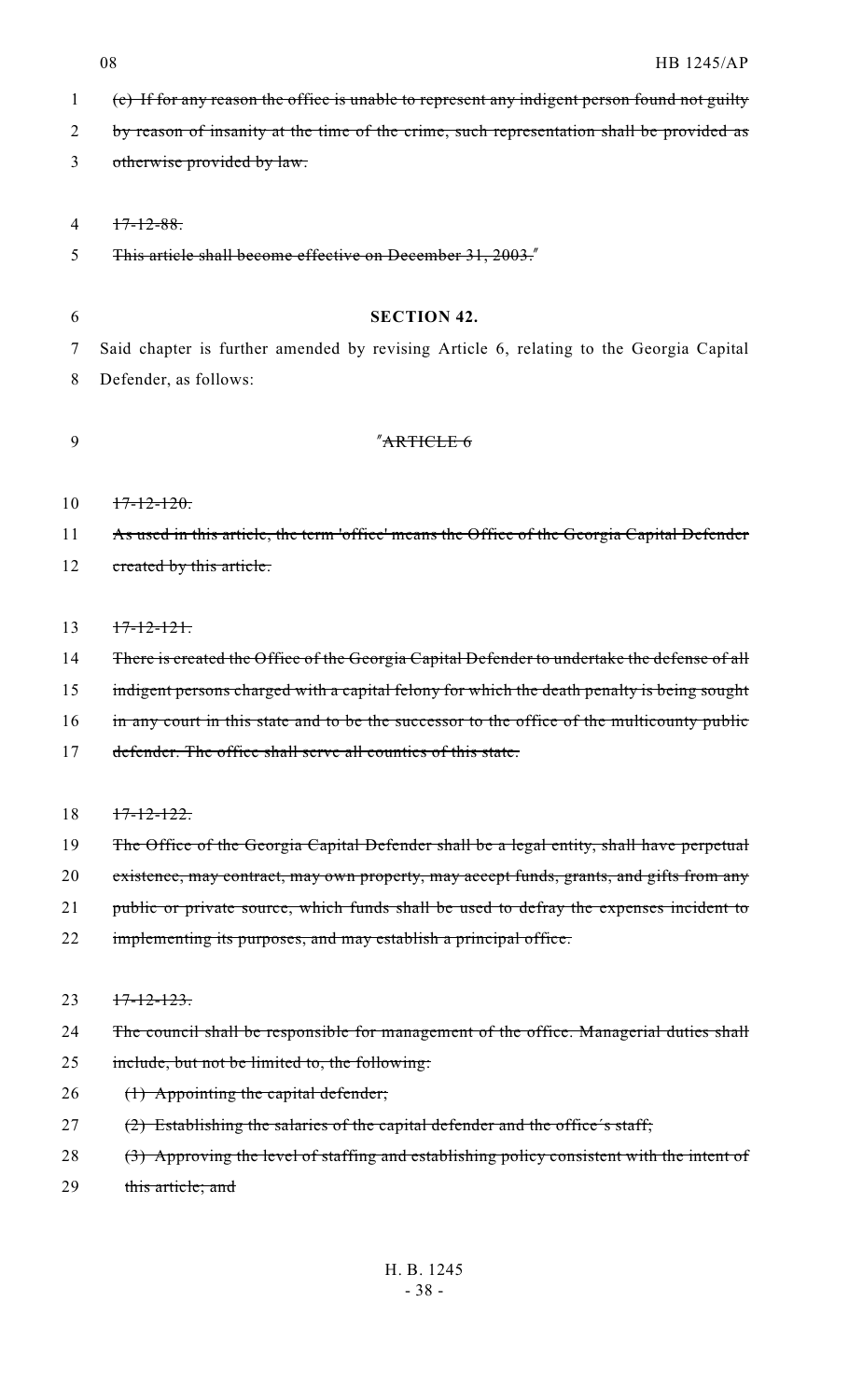- 1 (4) Preparing an annual budget for the office, administering the funds made available to 2 the office, and overseeing the expenditure of such funds.
- $3 + 7-12-124$ .
- 4 The council shall prepare an annual budget showing all anticipated expenses of the office 5 for the following fiscal year, which shall be the same as the fiscal year of this state. The 6 budget shall be submitted by the capital defender to the council and for Fiscal Year 2005 7 and thereafter shall include the proposed budget for representation of all indigent persons 8 accused of a capital felony for which the death penalty is or is likely to be sought.

 $9 \frac{17-12-125}{17-12}$ 

- 10 The capital defender shall be appointed by and shall serve at the pleasure of the council.
- 11 The capital defender must have been licensed to practice law in this state for at least five
- 12 years and must be competent to counsel and defend a person charged with a capital felony.
- 13 The salary of the capital defender shall be established by the council.

#### 14 17-12-126.

- 15 (a) The capital defender shall employ, with the advice and consent of the council and in 16 the manner and at the compensation prescribed by the council, as many assistant attorneys, 17 clerks, investigators, paraprofessionals, administrative assistants, and other persons as may 18 be necessary for carrying out his or her responsibilities under this article. A person 19 employed under this Code section serves at the pleasure of the capital defender. 20 (b) No person may be assigned the primary responsibility of representing an indigent 21 person accused of a capital offense for which the death penalty is sought unless the person 22 is authorized to practice law in this state and is otherwise competent to counsel and defend
- 23 a person charged with a capital felony.
- 24 17-12-127.
- 25 (a) Whenever any person accused of a capital felony for which the death penalty is being 26 sought has been determined to be indigent, as provided in Article 2 of this chapter, the 27 court in which the charges are pending shall notify the office, and the office shall assume 28 the defense of the person if there is no conflict of interest.
- 29 (b) If for any reason the office is unable to defend any indigent person accused of a capital 30 felony for which the death penalty is being sought, the presiding judge of the superior court 31 in which the case is pending shall appoint counsel to represent the defendant. A maximum 32 of two attorneys shall be paid by the council at an hourly rate established by the council 33 with state funds appropriated to the council for use by the office. The council with the